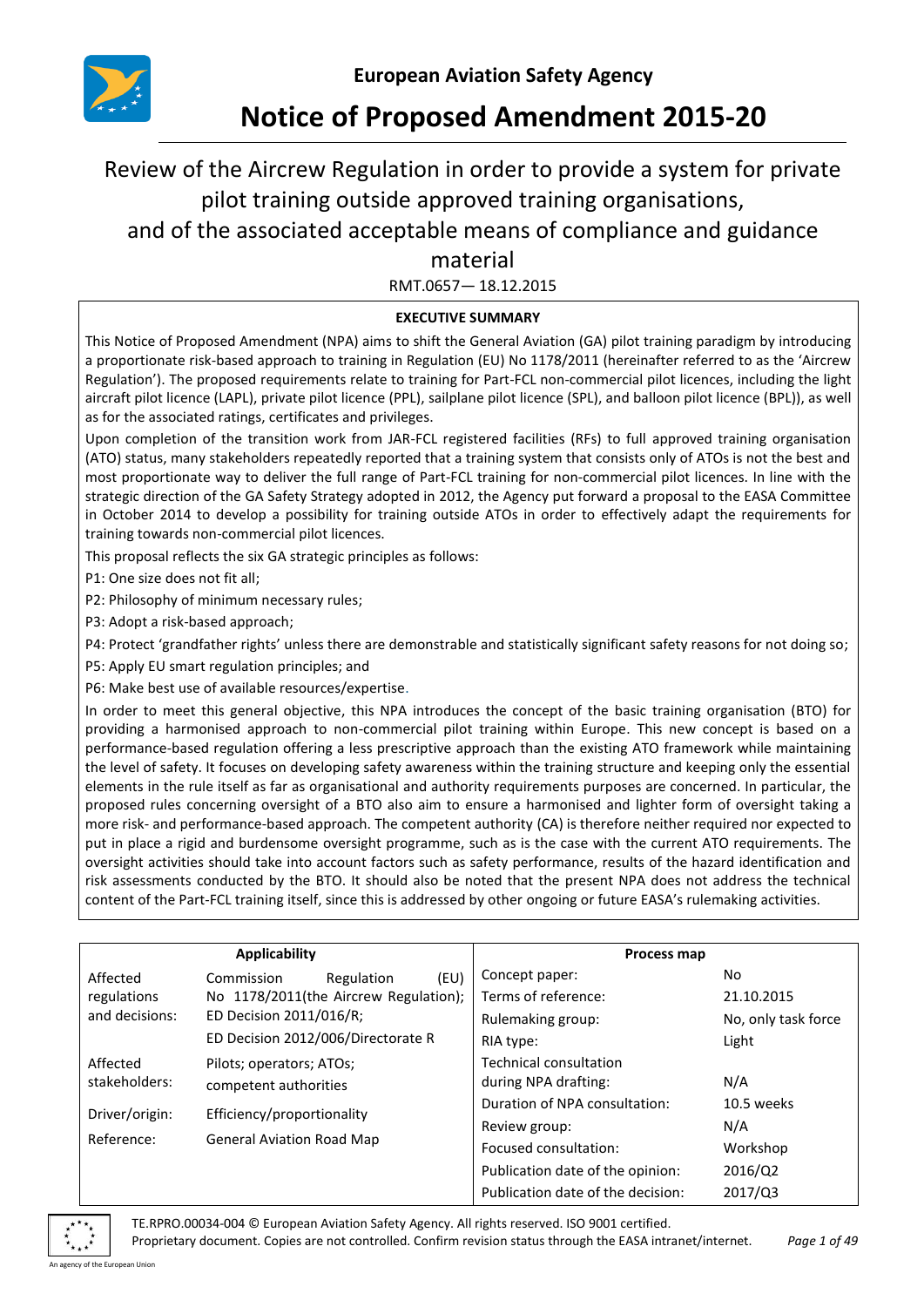## **Table of contents**

| 1.1.   |  |
|--------|--|
| 1.2.   |  |
| 1.3.   |  |
| 1.4.   |  |
|        |  |
| 2.1.   |  |
| 2.2.   |  |
| 2.3.   |  |
| 2.3.1. |  |
| 2.3.2. |  |
| 2.3.3. |  |
| 2.4.   |  |
| 2.4.1. |  |
| 2.4.2. |  |
| 2.4.3. |  |
| 2.4.4. |  |
| 2.4.5. |  |
| 2.4.6. |  |
| 2.4.7. |  |
| 2.5.   |  |
| 2.5.1. |  |
| 2.5.2. |  |
| 2.5.3. |  |
| 2.5.4. |  |
|        |  |
| 3.1.   |  |
|        |  |
|        |  |
|        |  |
|        |  |
| 3.2.   |  |
|        |  |
|        |  |
|        |  |
|        |  |
| 4.1.   |  |
| 4.2.   |  |
| 4.3.   |  |
|        |  |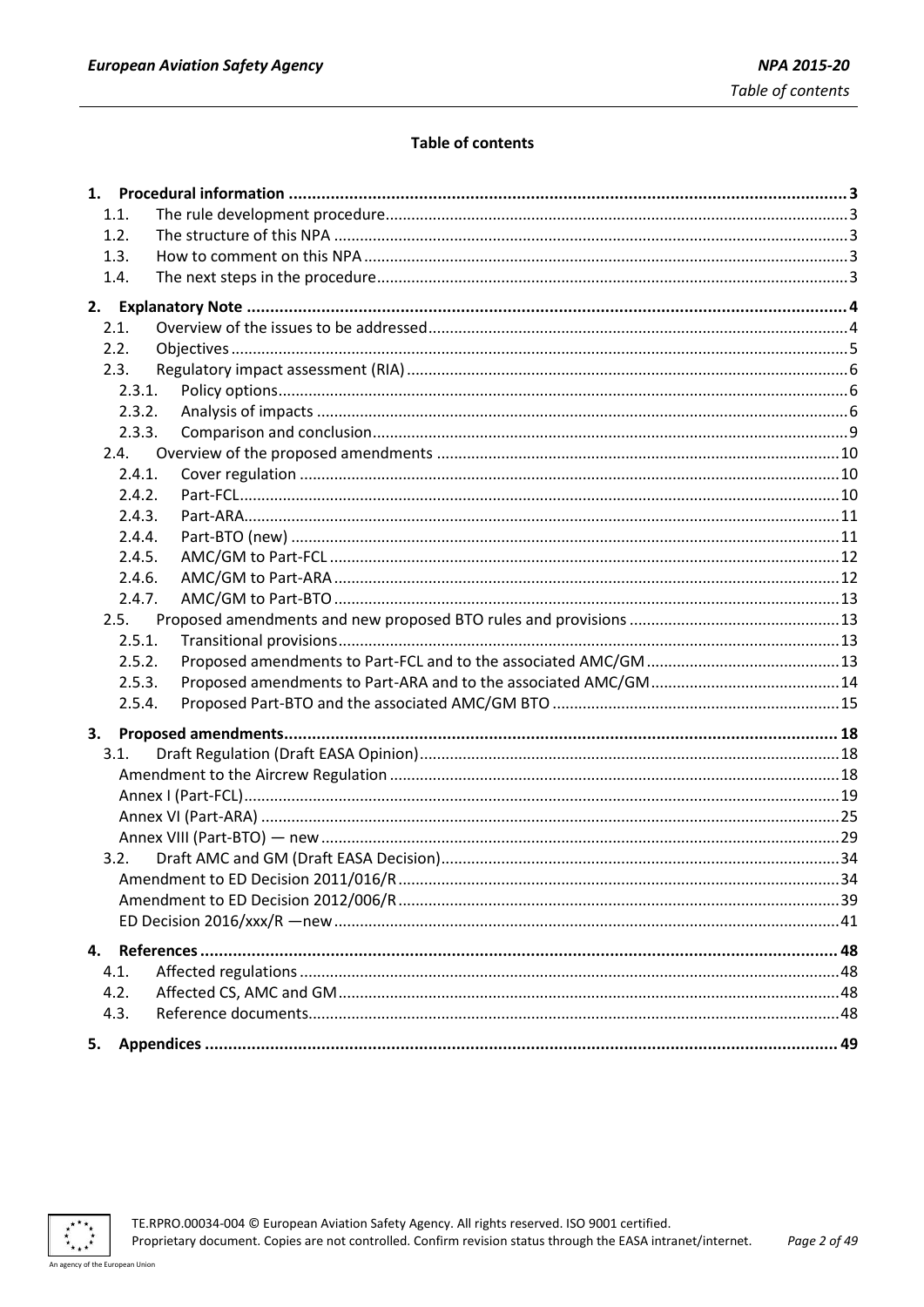## <span id="page-2-0"></span>**1. Procedural information**

## <span id="page-2-1"></span>**1.1. The rule development procedure**

The European Aviation Safety Agency (hereinafter referred to as the 'Agency') developed this NPA in line with Regulation (EC) No 216/2008<sup>1</sup> (hereinafter referred to as the 'Basic Regulation') and the Rulemaking Procedure<sup>2</sup>.

This rulemaking activity is included in the Agency's Rulemaking Programme 2016–20 under RMT.0657.

The text of this NPA has been developed by the Agency with the support of a rulemaking task force (TF) consisting of experts from the French DGAC, the UK CAA and the GA community (European Gliding Union (EGU), European Balloon Federation (EBF) and Europe Air Sports (EAS)). It is hereby submitted for consultation of all interested parties<sup>3</sup>.

The process map on the title page contains the major milestones of this rulemaking activity to date and provides an outlook of the timescale of the next steps.

## <span id="page-2-2"></span>**1.2. The structure of this NPA**

Chapter 1 of this NPA contains the procedural information related to this task. Chapter 2 (Explanatory Note) explains the core technical content. Chapter 3 contains the proposed text for the new requirements.

## <span id="page-2-3"></span>**1.3. How to comment on this NPA**

Please submit your comments using the automated **comment-response tool (CRT)** available at **<http://hub.easa.europa.eu/crt/>**<sup>4</sup> .

The deadline for submission of comments is **29 February 2016.**

## <span id="page-2-4"></span>**1.4. The next steps in the procedure**

The Agency will publish the associated comment-response document (CRD) concurrently with the related opinion, which the Agency expects to publish in 2016/Q2.

Said Opinion, based on this NPA and the outcome of the consultation, will contain the proposed changes to the Aircrew Regulation<sup>5</sup> (amendments to Part-FCL and Part-ARA, and introduction of a new annex (Part-BTO)) and will be addressed to the European Commission which shall use it as a technical basis in order to prepare an EU regulation amending the Aircrew Regulation. Following the adoption of this regulation, the Agency will issue a Decision containing the related AMC/GM.

<sup>5</sup> Commission Regulation (EU) No 1178/2011 of 3 November 2011 laying down technical requirements and administrative procedures related to civil aviation aircrew pursuant to Regulation (EC) No 216/2008 of the European Parliament and of the Council (OJ L 311, 25.11.2011, p. 1).



<sup>1</sup> 1 Regulation (EC) No 216/2008 of the European Parliament and of the Council of 20 February 2008 on common rules in the field of civil aviation and establishing a European Aviation Safety Agency, and repealing Council Directive 91/670/EEC, Regulation (EC) No 1592/2002 and Directive 2004/36/EC (OJ L 79, 19.3.2008, p. 1).

<sup>2</sup> The Agency is bound to follow a structured rulemaking process as required by Article 52(1) of the Basic Regulation. Such process has been adopted by the Agency's Management Board Decision 01-2012 of 13 March 2012 concerning the procedure to be applied by the Agency for the issuing of opinions, certification specifications and guidance material (Rulemaking Procedure).

<sup>3</sup> In accordance with Article 52 of the Basic Regulation and Articles 5(3) and 6 of the Rulemaking Procedure.

<sup>4</sup> In case of technical problems, please contact the CRT webmaster [\(crt@easa.europa.eu\)](mailto:crt@easa.europa.eu).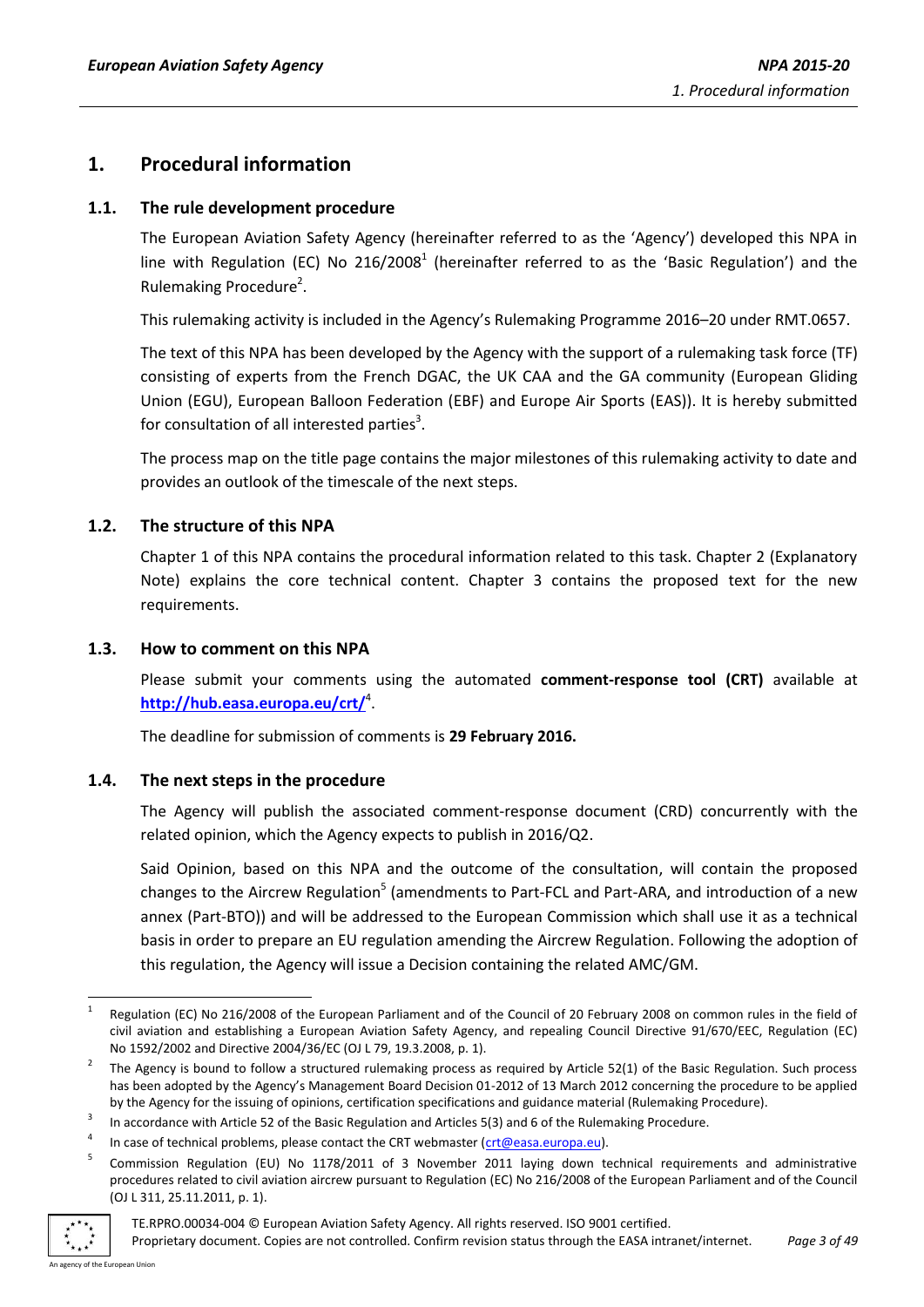## <span id="page-3-0"></span>**2. Explanatory Note**

This rulemaking task concerns amendments to the Aircrew Regulation<sup>6</sup> and aims to take a proportionate risk-based approach to allow for a shift in the paradigm of training for Part-FCL noncommercial pilot licences and associated ratings, certificates and privileges.

## <span id="page-3-1"></span>**2.1. Overview of the issues to be addressed**

The major goal of the Agency's General Aviation (GA) Road Map is to work towards simpler, lighter and better rules for GA. During the transition from registered facilities (RFs) to approved training organisation (ATO) status, many stakeholders repeatedly reported that a training system that consists only of ATOs is not the best and most proportionate way to deliver training towards the full range of non-commercial Part-FCL pilot licences.

In the current Regulation, for a new organisation aiming at providing training towards a Part-FCL licence, rating or certificate, the only option available is to apply for a training school approval. Requirements related to ATOs are included in Annex VII (Part-ORA) to the Aircrew Regulation. Subpart GEN of Part-ORA establishes the general requirements for training organisations and in particular defines the requirements for a management system. Subpart ATO of Part-ORA complements the general requirements with specific provisions for organisations providing training. ATOs providing only training for non-commercial pilot licences are by default considered non-complex organisations.

The GA community expressed major concerns about the burden, from an administrative and economic point of view, those requirements represent for the non-profit sector providing training mainly for Part-FCL non-commercial pilot licences. The current Regulation jeopardises the GA training activity mainly ran by volunteers. If private pilots are discouraged by the burden and complexity of the European system, some may elect to revert to other leisure activities, which in turn may affect the European business case.

Recognising the need to consider alternative rules for the training for private pilot licences, in October 2014 the Agency put forward a proposal to the EASA Committee to amend the Aircrew Regulation by introducing another option for the training for private pilot licences, which would be to train private pilots outside an ATO. The EASA Committee endorsed the Agency's proposal, and the European Commission, the European Union (EU) Member States (MS) and the Agency agreed (as already reflected in Commission Regulation (EU)  $2015/445^7$ ) to allow MS to postpone until April 2018 the implementation of the rules for ATOs that provide only training for LAPL, PPL, SPL and BPL, as well as for the associated ratings and certificates. This derogation was proposed in order to provide sufficient time for the development, consultation and presentation of an opinion on this subject.

NPA 2014-28 (published in December 2014) was a first initiative launched by the Agency in order to simplify and improve the proportionality of the Part-ORA requirements for non-complex ATOs. The results of the consultation showed only limited support for the proposed amendments. The GA

<sup>7</sup> Commission Regulation (EU) 2015/445 of 17 March 2015 amending Regulation (EU) No 1178/2011 as regards technical requirements and administrative procedures related to civil aviation aircrew (OJ L 74, 18.3.2015, p. 1).



<sup>1</sup> 6 Commission Regulation (EU) No 1178/2011 of 3 November 2011 laying down technical requirements and administrative procedures related to civil aviation aircrew pursuant to Regulation (EC) No 216/2008 of the European Parliament and of the Council (OJ L 311, 25.11.2011, p. 1).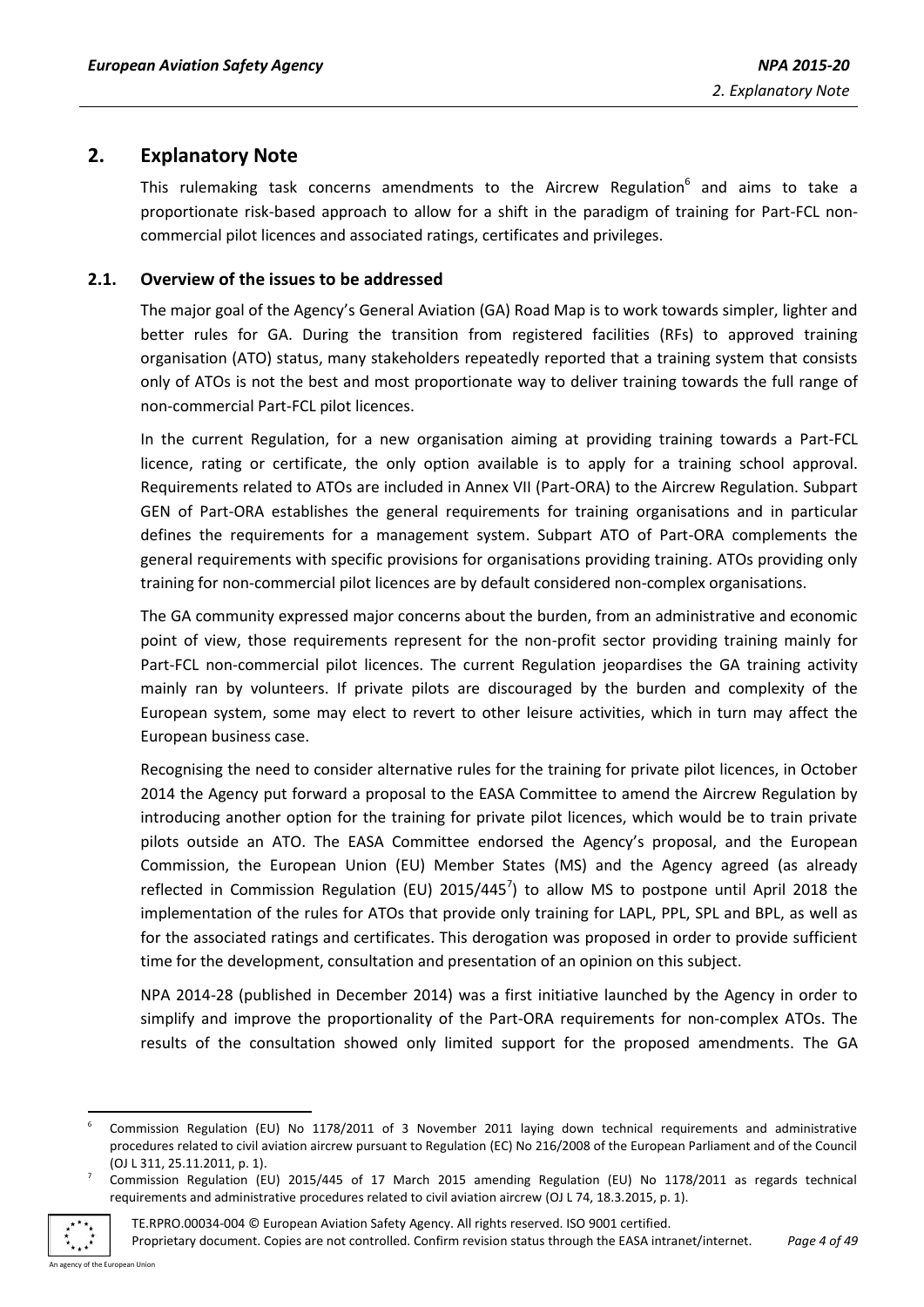expectations were not fully met. NPA 2014-28 did not meet the expectations of either non-complex ATOs providing LAPL/PPL training or GA non-commercial training organisations.

RMT.0657 has been launched with the aim of delivering a new concept to address this issue. The proposal contained in this NPA is the result of the work that has been performed by the Agency with the support of the rulemaking TF.

During the drafting process, the Agency and the rulemaking TF initially proposed the concept of registered training organisation (RTO) along the same lines as a registered training facility, but with more emphasis on risk management and standardisation. However, the proposed RTO concept was found not to be compliant with the existing Basic Regulation (Article 7(3)). According to the Basic Regulation, a pilot training organisation has to be 'approved' by definition. Article 7(3) would still apply even if the term 'facility' was used instead of 'organisation' as even 'facility' implies some level of organisation. Therefore, the Agency, following consultation with the rulemaking TF and the GA project team, decided to introduce the BTO concept. The BTO concept reverts to the approval concept; however, the approval in the context of a BTO is considered a 'light' approval, whilst still in compliance with the Basic Regulation.

The NPA hence aims to introduce this BTO concept. Instead of adding a new subpart to the current Part-ORA, a new Annex VIII (Part-BTO) describing the BTO requirements was introduced. The objective was to exclude BTO requirements from the ATO concept. All proposed BTO requirements are kept to the minimum in order to limit as much as possible the administrative and financial burdens.

## <span id="page-4-0"></span>**2.2. Objectives**

The overall objectives of the EASA system are defined in Article 2 of the Basic Regulation. This proposal will contribute to the achievement of the overall objectives by addressing the issues outlined in Chapter 2 of this NPA.

The overall objective of this task is to develop more proportionate requirements for training towards non-commercial pilot licences and associated ratings and certificates.

The specific objectives of this task are to:

- investigate for which rules a more risk-based approach can be followed, focusing only on the minimum necessary elements for a training organisation;
- define precisely the scope of the training to be addressed. For each aircraft category, the type of training that may be performed outside an ATO has to be defined.

The following types of training need to be considered:

- theoretical knowledge training for non-commercial pilot licences (LAPL, PPL, SPL, and BPL);
- flight training for non-commercial pilot licences (LAPL, PPL, SPL, and BPL);
- training for non-high-performance single-engine piston class ratings (land and sea), for class (hot air, gas) and group for balloons, touring motor gliders (TMGs) and sailplanes; and
- training for additional ratings (FCL.800, FCL.805, FCL.810, FCL.815, and FCL.830).

An agency of the European Union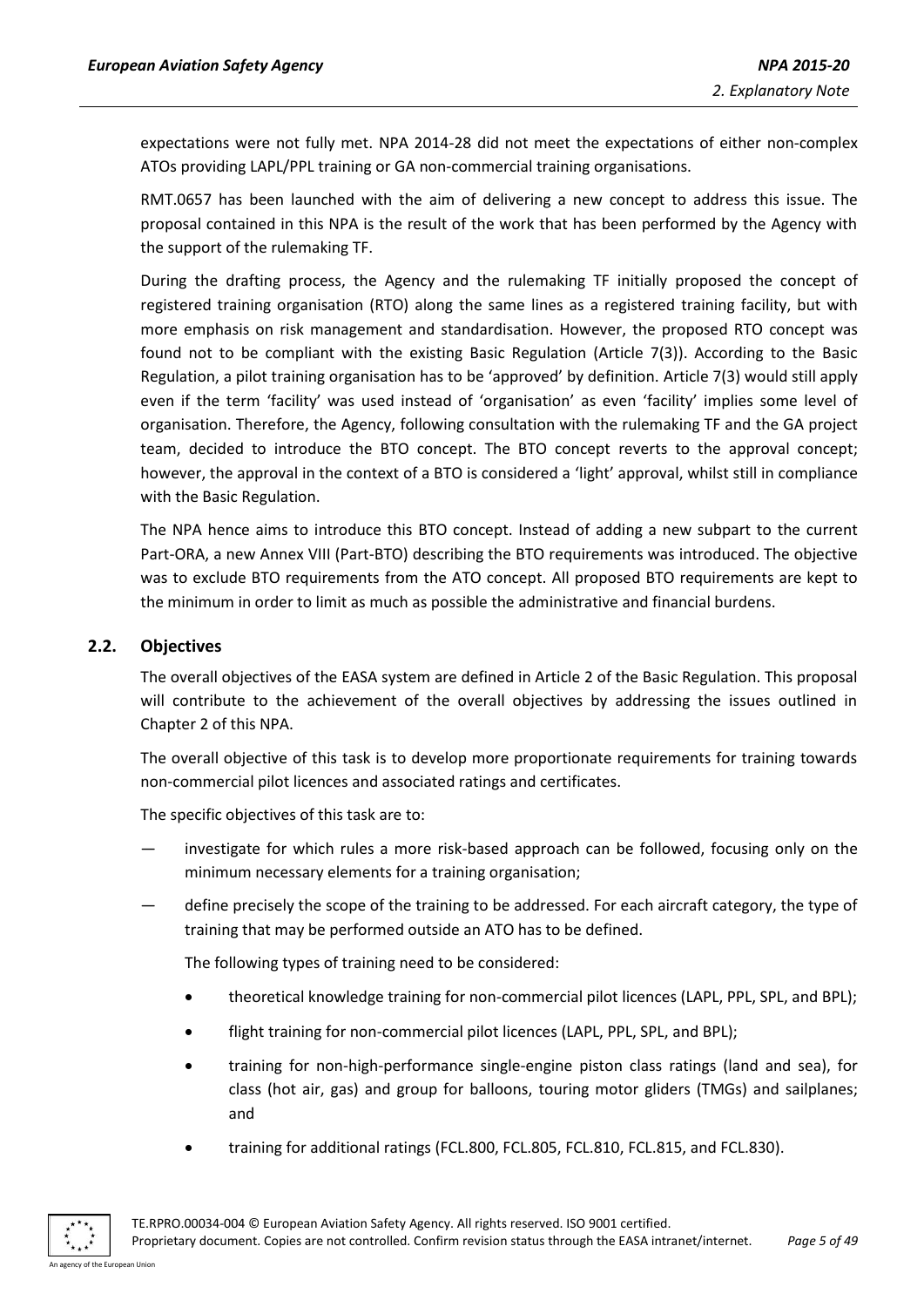Specifically in the case of helicopters, it should be considered whether additional type ratings are within the scope;

- review the existing requirements of the Aircrew Regulation (Annex I (Part-FCL) and Annex VI (Part-ARA)) as well as the associated AMC/GM for non-commercial pilot licences training; and
- consider the structure and balance between implementing rules (IRs) and AMC and GM regarding ATOs, and switch from prescriptive to performance-based rules, as appropriate.

## <span id="page-5-0"></span>**2.3. Regulatory impact assessment (RIA)**

## <span id="page-5-1"></span>**2.3.1. Policy options**

#### **Table 1: Selected policy options**

| <b>Option</b><br><b>No</b> | <b>Short title</b> | <b>Description</b>                                                                                                               |
|----------------------------|--------------------|----------------------------------------------------------------------------------------------------------------------------------|
| 0                          |                    | Baseline option (no change in rules; risks remain as outlined in the issue<br>analysis).                                         |
|                            |                    | A registered training organisation (RTO), meaning an adapted ATO<br>structure not requiring an approval but only a registration. |
|                            |                    | A basic training organisation (BTO), meaning an adapted ATO structure<br>based on a 'light' approval.                            |
| 3                          |                    | No training structure at all; training completely out of any training<br>organisation environment.                               |

#### <span id="page-5-2"></span>**2.3.2. Analysis of impacts**

#### **2.3.2.1. Safety impact**

| Option 0        | No impact: safety level is maintained                                                                                         |  |  |  |  |
|-----------------|-------------------------------------------------------------------------------------------------------------------------------|--|--|--|--|
| Option 1        | No impact on safety; equivalent safety standard due to an adapted ATO structure making use                                    |  |  |  |  |
| <b>Option 2</b> | of more risk-based oversight.                                                                                                 |  |  |  |  |
| Option 3        | Some negative impact on safety, as it will be more difficult to perform adequate oversight and<br>standardisation of training |  |  |  |  |

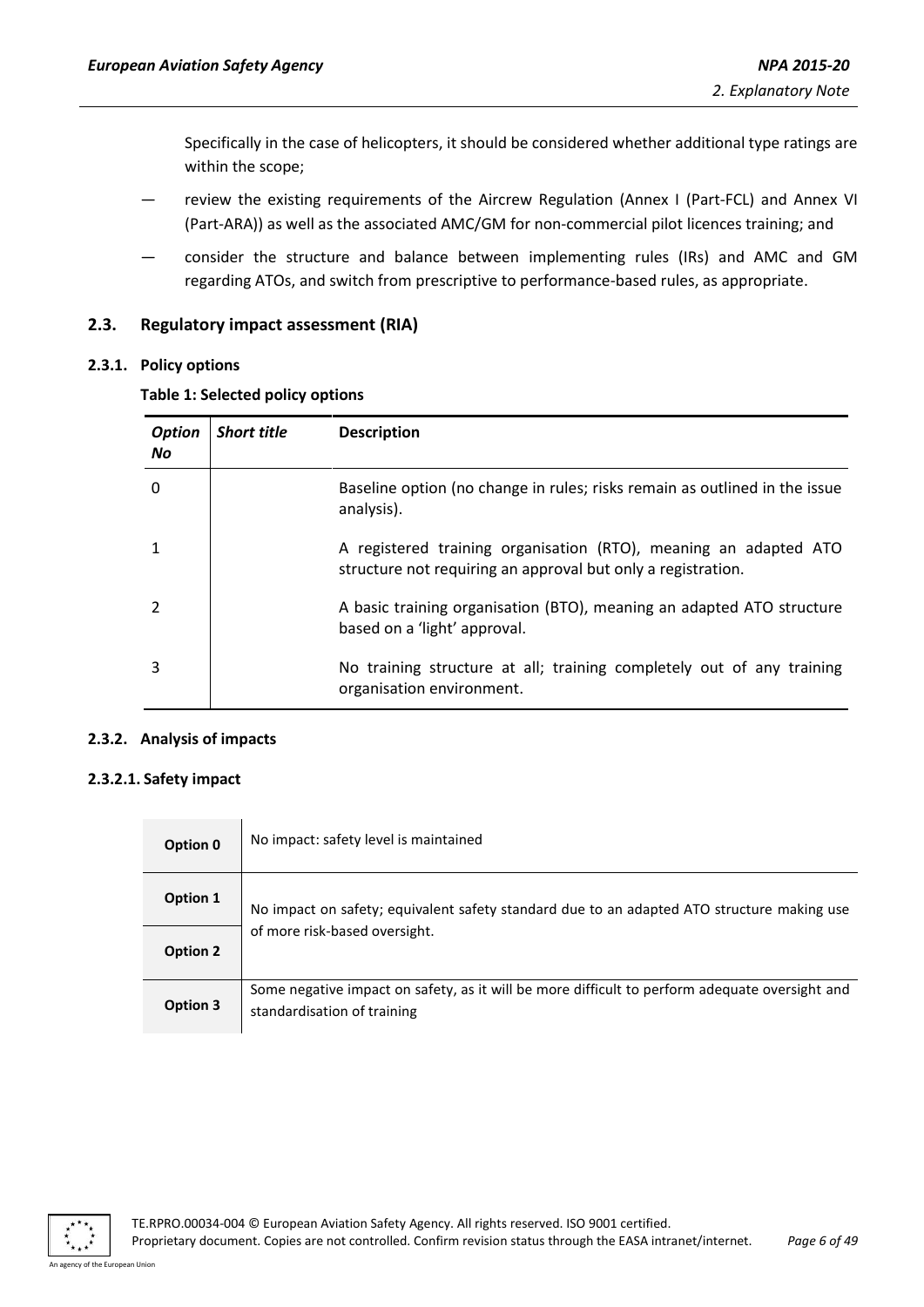## **2.3.2.2. Social impact**

| Option 0        | Disproportionate compliance requirements for establishing an ATO to provide training for<br>private pilot licences and associated ratings and certificates. This may lead to existing national<br>training organisations or former JAR RFs to cease activity because of the burden placed on<br>these organisations through the current Regulation.                                                                                                                              |
|-----------------|----------------------------------------------------------------------------------------------------------------------------------------------------------------------------------------------------------------------------------------------------------------------------------------------------------------------------------------------------------------------------------------------------------------------------------------------------------------------------------|
| Option 1        | More proportionate requirements through a more risk-based approach. This option allows for<br>a balance between flexibility and quality of training. With a lower organisational burden to                                                                                                                                                                                                                                                                                       |
| <b>Option 2</b> | organisations managed by mainly volunteers, the cost for private pilot training will be reduced,<br>enabling more prospective pilots to obtain a private pilot licence.                                                                                                                                                                                                                                                                                                          |
| Option 3        | No requirements at all. Any instructor may deliver training towards a non-commercial licence,<br>certificate or rating without the need for a formal training structure. This may lead to existing<br>national training organisations or former JAR RFs ceasing their activities, as they may no longer<br>be needed. With no organisational burden, the cost for private pilot training will be reduced,<br>enabling more prospective pilots to obtain a private pilot licence. |

#### **2.3.2.3. Economic impact**

| Option 0 | Disproportionate cost impact. The existing compliance requirements for establishing an ATO<br>pose a financial and resource burden, which may lead to existing national training<br>organisations or former JAR RFs ceasing their activities.                                              |
|----------|--------------------------------------------------------------------------------------------------------------------------------------------------------------------------------------------------------------------------------------------------------------------------------------------|
| Option 1 | More proportionate cost impact, additional cost mainly attributed to the resources needed to<br>establish an RTO. Some CA registration fees to be expected. Overall, there would be a cost<br>reduction.                                                                                   |
| Option 2 | More proportionate cost impact, additional cost mainly attributed to the resources needed to<br>establish a BTO. Some CA certification fees to be expected. Overall, there would be a cost<br>reduction. Nevertheless, formal approval oversight burden may vary from one CA to the other. |
| Option 3 | Lower training cost for student pilots due to no training organisation overheads. Overall, there<br>would be a cost reduction.                                                                                                                                                             |

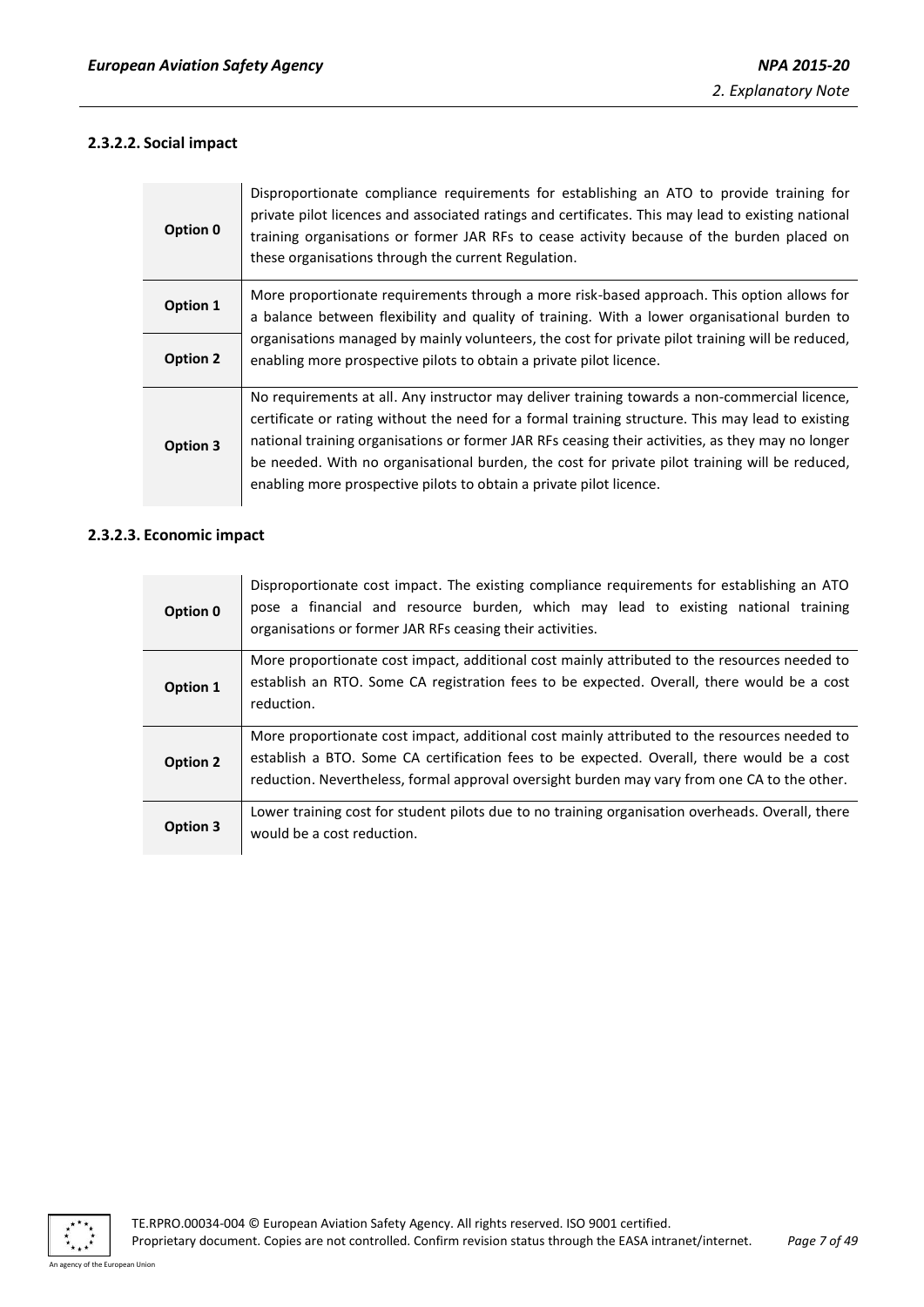**To enable a more detailed assessment of the economic impacts of Options 1 and 2 in comparison with Option 0, the Agency would like to pose the following questions to stakeholders:**

- 1. **For existing approved training organisations (ATOs)**  How many working hours were needed to produce the required training documentations, such as the training manual or the SMS?
	- a. Please specify if you have already established an ATO in accordance with the Aircrew Regulation.
	- b. Workload (working hours) associated with the production of the first manuals.
	- c. Workload to annually revise the manuals.
- 2. **For national training organisations or former JAR RFs** What is the estimated cost of being compliant with the existing ATO requirements (most MS opted out until 2018)?
	- a. costs including staff resources, consultation expert cost, etc.;
	- b. initial costs;
	- c. recurring costs;
	- d. fees costs.
- 3. **For CAs** What are the main anticipated changes on the activities of the CA when implementing the BTO or RTO concepts instead of the ATO concept? Please provide quantified estimates to support your answer (change on staff resources, etc.).
- 4. **For all individual stakeholders** What is the most significant administrative burden (in terms of change management, introduction of new course, feedback to competent authorities, etc.) linked to the ATO concept that is avoided by the BTO or RTO concept? Please provide also some estimated number of days with this alleviation and the potential drawback of such alleviation.
- 5. Additionally, stakeholders are kindly invited to provide data on administrative cost impacts introduced by this NPA and any other quantitative information they may find necessary to bring to the attention of the Agency and the rulemaking TF.

As a result, the relevant parts of the RIA might be adjusted on a case-by-case basis when republished with the Opinion.

#### **2.3.2.4. General aviation and proportionality issues**

| Option 0 | Will not lead to the changes as requested by the GA Road Map project team, the Commission<br>and the EASA MS. |
|----------|---------------------------------------------------------------------------------------------------------------|
| Option 1 | Will achieve the requested changes by the GA Road Map project team, the Commission and                        |
|          | the EASA MS, and as further explained in the Explanatory Note section 2.1.                                    |
| Option 2 | Will largely achieve the requested changes by the GA Road Map project team, the Commission                    |
|          | and the EASA MS, and as further explained in the Explanatory Note section 2.1.                                |
|          | Will achieve the requested changes by the GA Road Map project team, the Commission and                        |
| Option 3 | the EASA MS. However, a negative effect on GA private pilot training is expected in terms of                  |
|          | lack of standardisation and difficulty in the means to perform oversight. The reduced                         |
|          | requirements could lead to more GA pilots not achieving the required competence in the skill                  |
|          | test if the training is not provided within a minimum structured framework.                                   |

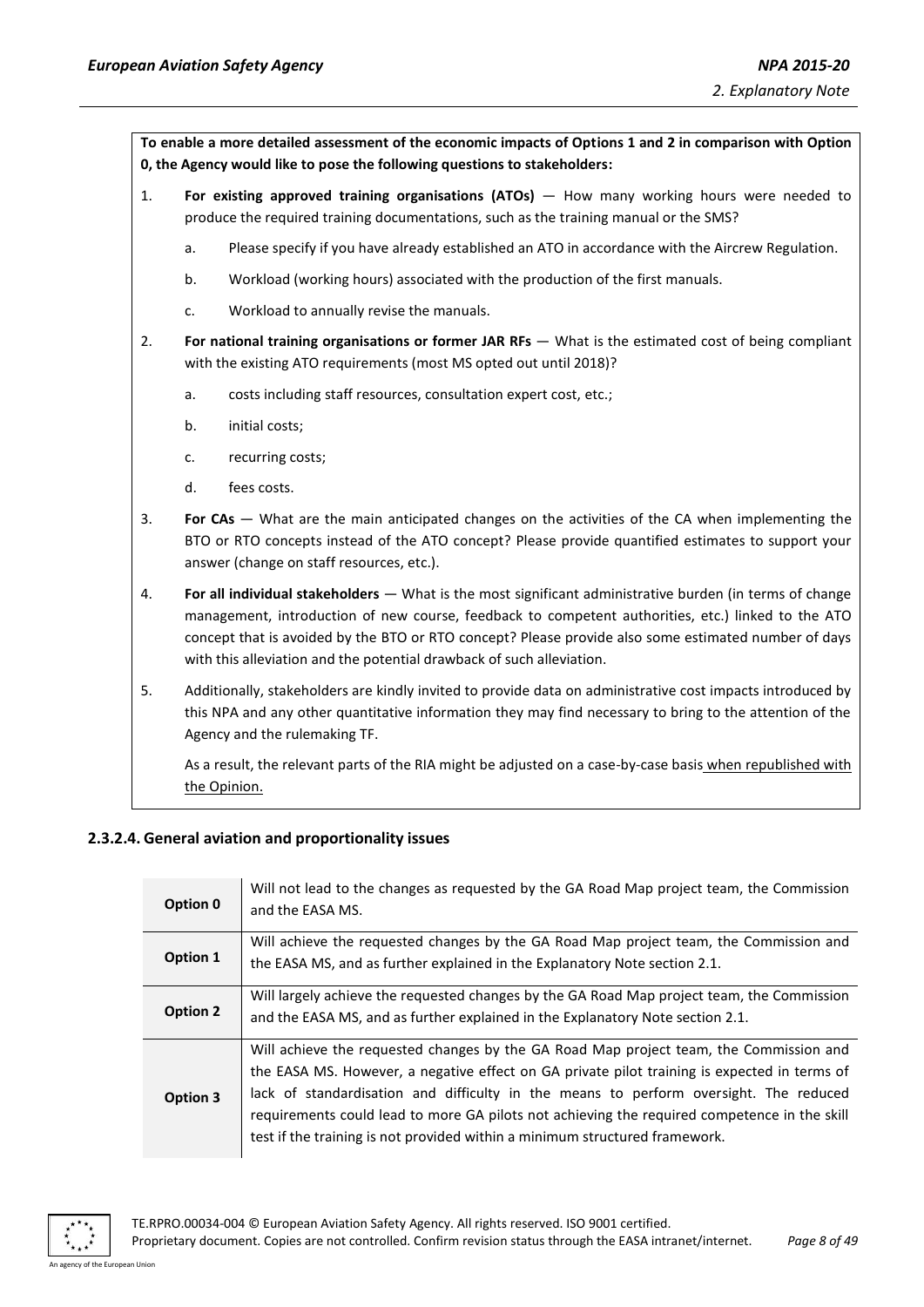#### **2.3.2.5. Impact on 'better regulation' and harmonisation**

| Option 0        | Harmonisation is ensured. 'Better regulation' principles are not achieved as the current<br>requirements are deemed too burdensome for the GA pilot community.                                                                                                                                                                                                                                                                                     |  |  |  |  |
|-----------------|----------------------------------------------------------------------------------------------------------------------------------------------------------------------------------------------------------------------------------------------------------------------------------------------------------------------------------------------------------------------------------------------------------------------------------------------------|--|--|--|--|
|                 | simplifies the existing rules for training organisations and introduces more risk-based<br>regulation.                                                                                                                                                                                                                                                                                                                                             |  |  |  |  |
|                 | does not affect EASA MS' obligations towards ICAO.                                                                                                                                                                                                                                                                                                                                                                                                 |  |  |  |  |
| Option 1        | is not compliant with the Basic Regulation (Article $7(3)$ ). According to the Basic<br>Regulation, a pilot training organisation requires an approval by definition. The proposed<br>registration of an organisation does not comply with this current requirement. It should<br>be highlighted that there are ongoing discussions between the Commission and the MS<br>to insert an alleviation to this requirement in revised Basic Regulation. |  |  |  |  |
|                 | Furthermore, legal implementation problems are expected.                                                                                                                                                                                                                                                                                                                                                                                           |  |  |  |  |
|                 | simplifies the existing rules for training organisations and will introduce more risk-based<br>regulation.                                                                                                                                                                                                                                                                                                                                         |  |  |  |  |
| <b>Option 2</b> | does not have an impact on EASA MS' obligations towards ICAO.                                                                                                                                                                                                                                                                                                                                                                                      |  |  |  |  |
|                 | is in compliance with the Basic Regulation.                                                                                                                                                                                                                                                                                                                                                                                                        |  |  |  |  |
|                 | No legal implementation problems are expected.                                                                                                                                                                                                                                                                                                                                                                                                     |  |  |  |  |
|                 | will abolish the existing rules for pilot training within an organisation.                                                                                                                                                                                                                                                                                                                                                                         |  |  |  |  |
|                 | does not have an impact on EASA MS' obligations towards ICAO.                                                                                                                                                                                                                                                                                                                                                                                      |  |  |  |  |
| Option 3        | is in compliance with the Basic Regulation.                                                                                                                                                                                                                                                                                                                                                                                                        |  |  |  |  |
|                 | Furthermore, implementation problems are expected, due to the new training provision<br>paradigm.                                                                                                                                                                                                                                                                                                                                                  |  |  |  |  |

#### <span id="page-8-0"></span>**2.3.3. Comparison and conclusion**

Option 0 would have no impact on safety, but would maintain the existing ATO requirements for organisations wishing to provide training for private pilot licences and associated ratings, certificates and privileges. It would lead to high compliance cost for existing national and former JAR RFs, which may lead some of them to cease their activities and may serve as a barrier to entry for new organisations. Furthermore, selecting Option 0 would also be against the GA project team's aim of facilitating the possibility of having an option for providing training outside ATOs, as requested by the Commission and the EASA MS.

In contrast, Options 1 and 2 propose to adapt the existing ATO requirements, such that private pilot training may take place at an RTO or a BTO. Existing national and former JAR RFs should only require some restructuring to comply with the new requirements in order to ensure they can continue to provide standardised training, outside the existing ATO concept. The competent authorities would also be able to continue to perform some form of oversight, albeit lighter and based on a more risk- and performance-based approach. The CA is therefore neither required nor expected to put in place a rigid and burdensome oversight programme, such as is the case with the current ATO requirements.

Option 3 would have some negative impact on safety as training takes place without any form of structure and with difficulty in the means to perform oversight. It would likely lead to non-standard

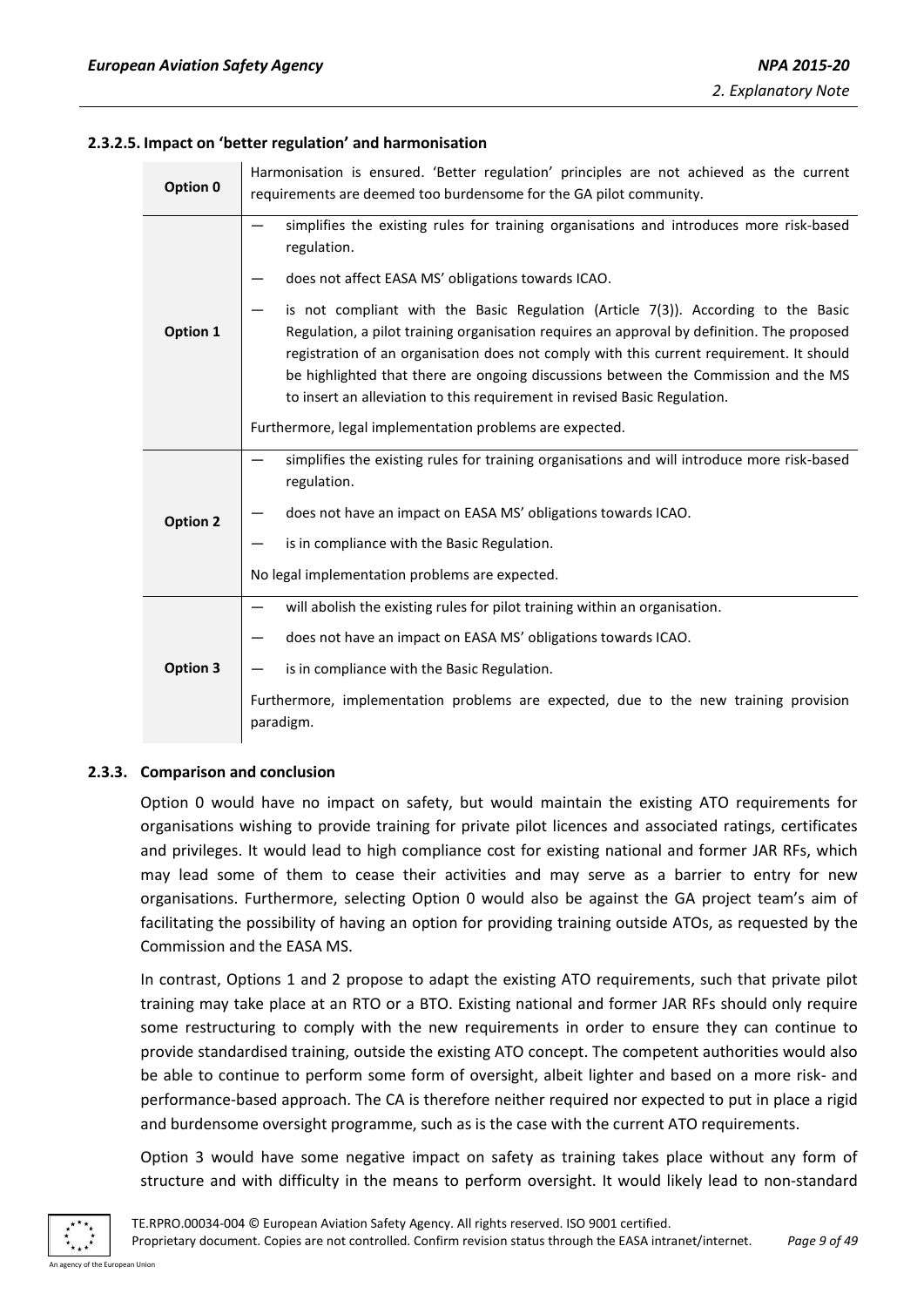training practices and would render oversight by competent authorities nearly impossible. Such a radical change may also mean that existing national training organisations or former JAR RFs may cease their activities, as there would be no more need for them. On the other hand, individual pilots may benefit in terms of lower training cost. However, the main risk with Option 3 is that there is a potential lack of standardisation of training and difficulty in the means to perform oversight, which may lead to pilots not achieving the required level of competence to succeed in the skill test to obtain the respective licence, certificate, rating or additional privileges.

Options 1 and 2 are hence recommended as the most appropriate options by the Agency and the rulemaking TF. However, as Option 1 is not in compliance with the Basic Regulation, Option 2 has been chosen by the Agency as the most appropriate option to pursue within the opt-out period where the BTO concept is likely to provide for a proportionate form of oversight.

#### <span id="page-9-0"></span>**2.4. Overview of the proposed amendments**

The rulemaking proposal developed in the present NPA includes:

- a complete review of Annex I (Part-FCL) aiming at introducing the BTO concept in particular when addressing the framework of training courses for Part-FCL non-commercial pilot licences (LAPL, PPL, SPL, BPL) and associated ratings and certificates (class ratings, TMG extension, additional ratings, instructor certificates, etc.); and
- a complete review of Annex VI (Part-ARA) aiming at introducing the BTO concept in particular for the oversight obligations of the CA; and
- a new Annex VIII (Part-BTO) containing all the applicable requirements for a BTO and defining the scope of privileges for the training to be provided for each aircraft category.

#### <span id="page-9-1"></span>**2.4.1. Cover regulation**

Article 10a Pilot training organisations

#### <span id="page-9-2"></span>**2.4.2. Part-FCL**

FCL.025 Theoretical knowledge examinations for the issue of licences and ratings

FCL.115 LAPL — Training course

- FCL.110.A LAPL(A) Experience requirements and crediting
- FCL.110.H LAPL(H) Experience requirements and crediting
- FCL.110.S LAPL(S) Experience requirements and crediting
- FCL.135.S LAPL(S) Extension of privileges to TMG
- FCL.110.B LAPL(B) Experience requirements and crediting
- FCL.135.B LAPL(B) Extension of privileges to another balloon class
- FCL.210 Training course
- FCL.210.A PPL(A) Experience requirements and crediting
- FCL.210.H PPL(H) Experience requirements and crediting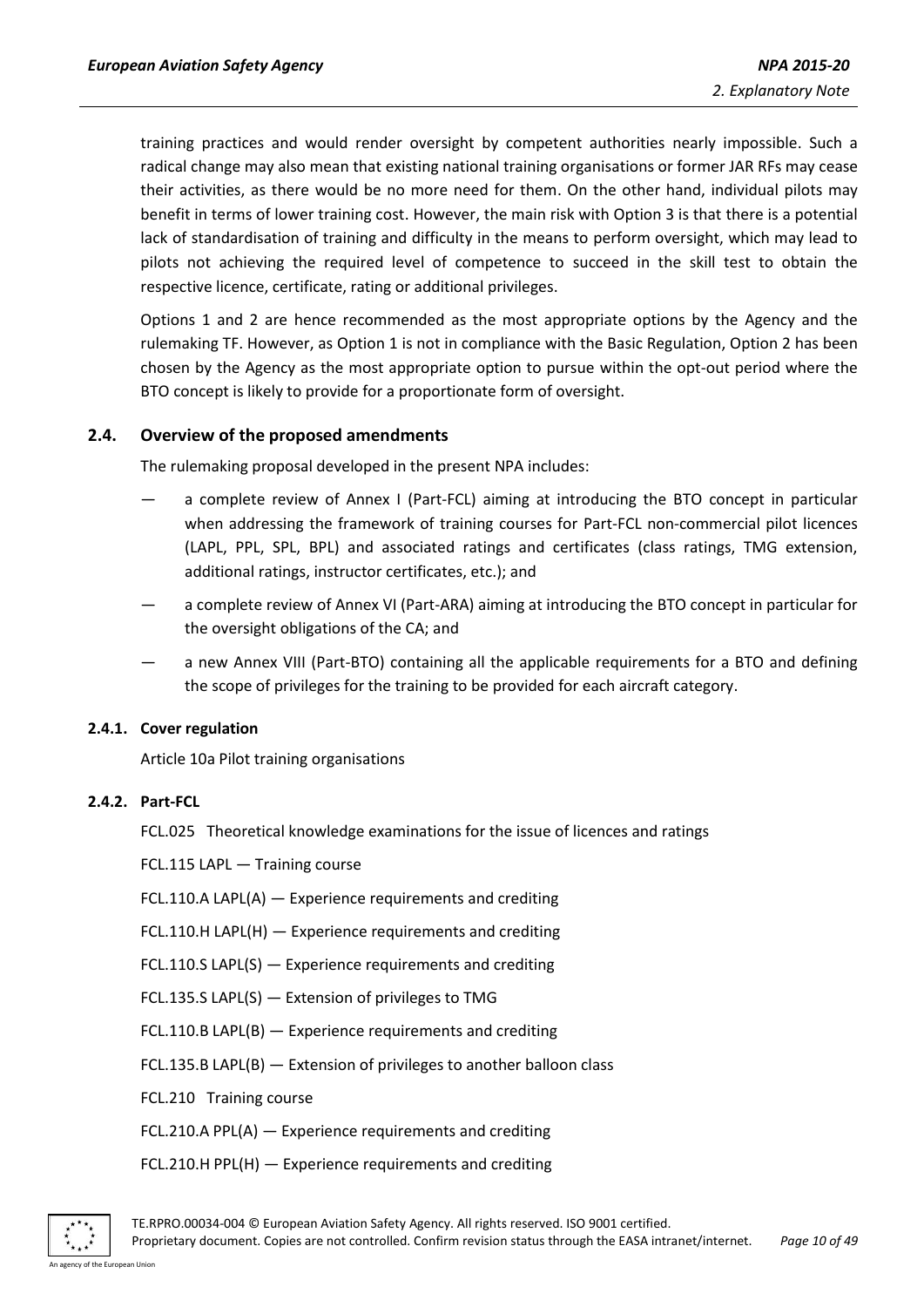- FCL.725 Requirements for the issue of class and type ratings
- FCL.740 Validity and renewal of class and type ratings
- FCL.800 Aerobatic rating
- FCL.805 Sailplane towing and banner towing ratings
- FCL.810 Night rating
- FCL.815 Mountain rating
- FCL.830 Sailplane cloud flying rating
- FCL.930 Training course
- FCL.910.FI FI Restricted privileges
- FCL.1015 Examiner standardisation
- FCL.1025 Validity, revalidation and renewal of examiner certificates

## <span id="page-10-0"></span>**2.4.3. Part-ARA**

ARA.GEN.105 Definitions

ARA.GEN.220 Record-keeping

ARA.GEN.305 Oversight programme

ARA.GEN.310 Initial certification procedure — organisations

ARA.GEN.330 Changes — organisations

ARA.GEN.350 Findings and corrective actions – organisations

#### **Subpart BTO (new)**

ARA.BTO.100 Application process and certification

ARA.BTO.105 Changes

ARA.BTO.110 Assessment of BTO training programme(s)

#### <span id="page-10-1"></span>**2.4.4. Part-BTO (new)**

- BTO.GEN.100 General
- BTO.GEN.110 Competent authority
- BTO.GEN.120 Scope
- BTO.GEN.130 Application process and certification
- BTO.GEN.140 Scope and privileges
- BTO.GEN.150 Access
- BTO.GEN.160 Findings
- BTO.GEN.170 Validity of approval

#### BTO.GEN.180 — Immediate reaction to a safety problem



TE.RPRO.00034-004 © European Aviation Safety Agency. All rights reserved. ISO 9001 certified. Proprietary document. Copies are not controlled. Confirm revision status through the EASA intranet/internet. *Page 11 of 49*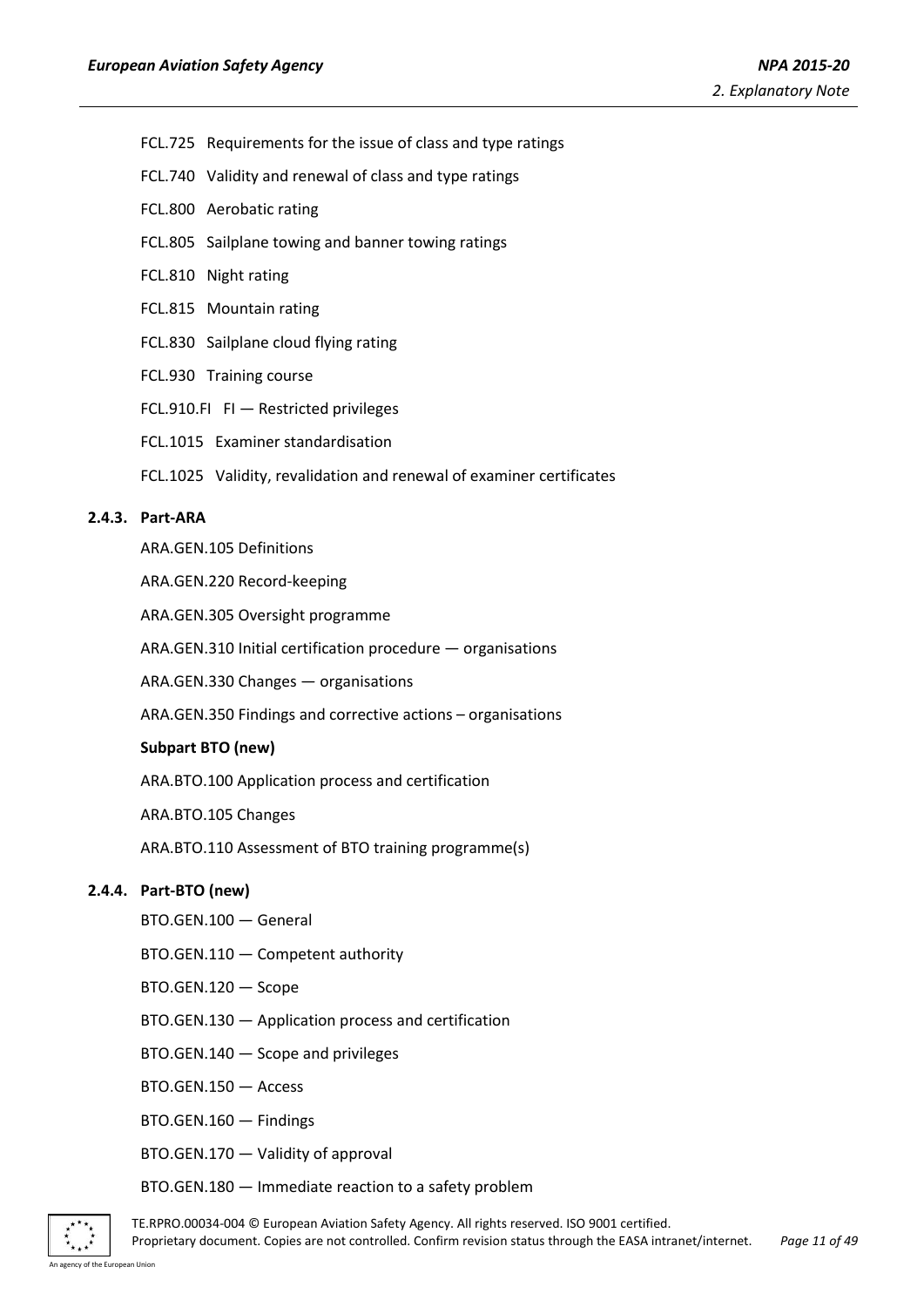BTO.GEN.190 — Tasks, responsibilities and procedures

- BTO.GEN.200 Personnel requirements
- BTO.GEN.210 Annual internal review
- BTO.GEN.220 Record-keeping
- BTO.GEN.230 BTO training programme
- BTO.GEN.240 Training aircraft and FSTDs
- BTO.GEN.250 Aerodromes and operating sites
- BTO GEN 260 Distance learning

#### <span id="page-11-0"></span>**2.4.5. AMC/GM to Part-FCL**

AMC1 FCL.115; FCL.120 SYLLABUS OF THEORETICAL KNOWLEDGE FOR THE LAPL

AMC1 FCL.135.S; FCL.205.S(a) EXTENSION OF PRIVILEGES TO TMG: LAPL(S) AND SPL

AMC1 FCL.135.B; FCL.225.B THEORETICAL KNOWLEDGE INSTRUCTION FOR THE EXTENSION TO ANOTHER BALLOON CLASS LAPL(B) AND BPL

AMC1 FCL.210; FCL.215 SYLLABUS OF THEORETICAL KNOWLEDGE FOR PPL(A) AND PPL(H)

AMC1 FCL.740(b)(1) Validity and renewal of class and type ratings - RENEWAL OF CLASS AND TYPE RATINGS AT AN ATO: REFRESHER TRAINING

AMC2 FCL.740(b)(1) Validity and renewal of class and type rating — RENEWAL OF NON-HIGH-PERFORMANCE SINGLE-ENGINE PISTON CLASS RATINGS WHEN THE RATING HAS EXPIRED FOR LESS THAN THREE YEARS AT AN ATO, A BTO OR BY AN INSTRUCTOR: REFRESHER TRAINING

GM1 FCL.740(b)(1) Validity and renewal of class and type rating  $-$  RENEWAL OF NON-HIGH-PERFORMANCE SINGLE-ENGINE PISTON CLASS RATINGS WHEN THE RATING HAS EXPIRED FOR LESS THAN THREE YEARS AT AN ATO, A BTO OR BY AN INSTRUCTOR: REFRESHER TRAINING

AMC1 FCL.800 Aerobatic rating — THEORETICAL KNOWLEDGE AND FLYING TRAINING

AMC1 FCL.805 Sailplane towing and banner towing rating — THEORETICAL KNOWLEDGE AND FLYING TRAINING

AMC1 FCL.810(b) Night rating — PPL(H) NIGHT RATING COURSE

AMC2 FCL.930.FI FI Training course — FI(S) AND FI(B) TRAINING COURSE

AMC1 FCL.1015 Examiner standardisation

AMC2 FCL.1015 Examiner standardisation — STANDARDISATION ARRANGEMENTS FOR EXAMINERS

AMC2 FCL.1025 Validity, revalidation and renewal of examiners certificates — EXAMINER REFRESHER SEMIAR FI(S) AND FI(B)

#### <span id="page-11-1"></span>**2.4.6. AMC/GM to Part-ARA**

AMC1 ARA.GEN.305(f) Oversight programme (new)

GM1 ARA.GEN.305(f) Oversight programme (new)



TE.RPRO.00034-004 © European Aviation Safety Agency. All rights reserved. ISO 9001 certified. Proprietary document. Copies are not controlled. Confirm revision status through the EASA intranet/internet. *Page 12 of 49*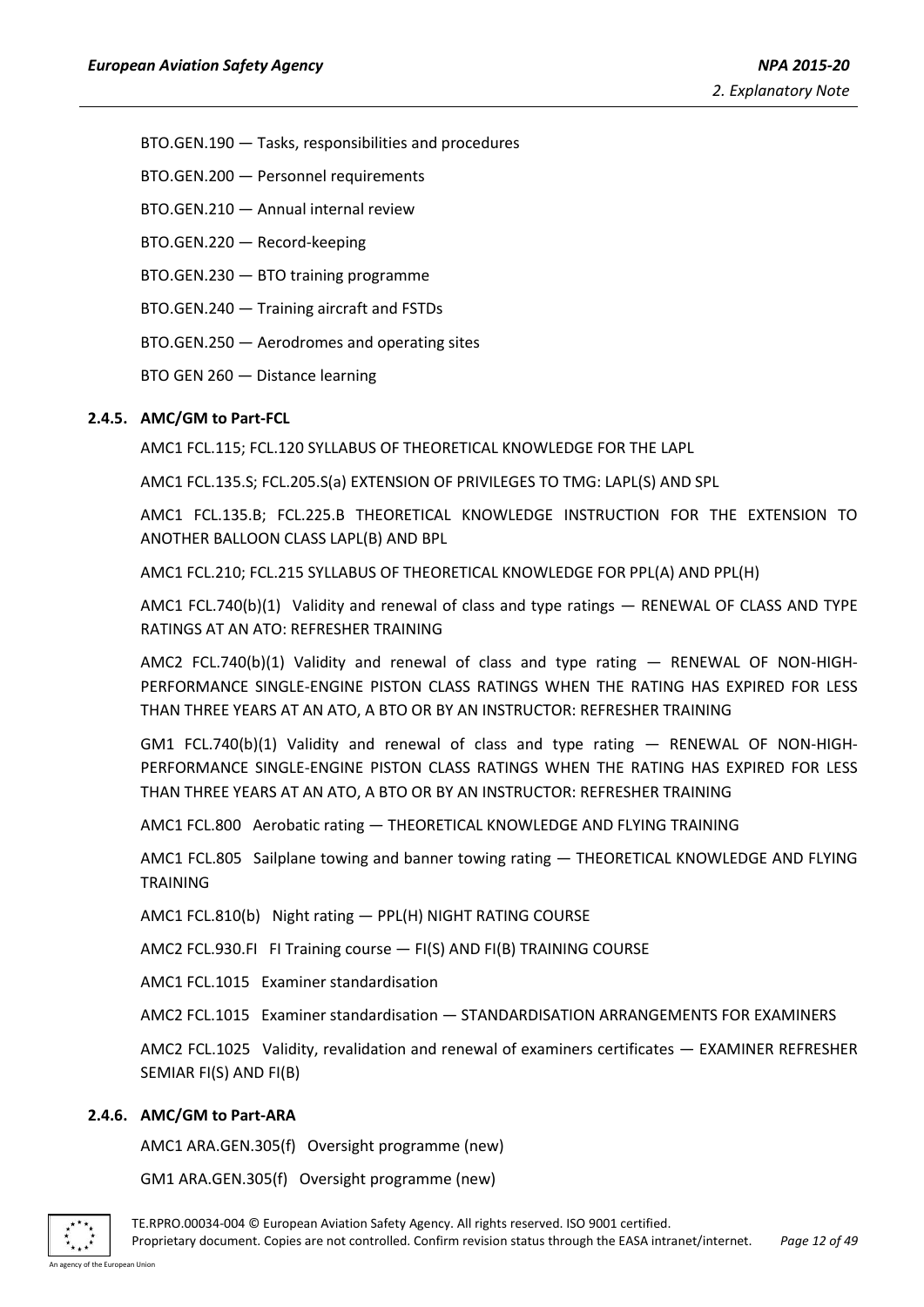AMC1 ARA.BTO.100 Application process and certification (new)

#### <span id="page-12-0"></span>**2.4.7. AMC/GM to Part-BTO**

AMC1 BTO.GEN.130 Application process and certification — BTO APPLICATION FORM

GM1 BTO.GEN.130 Application process and certification — INITIAL APPLICATION AND CHANGES TO THE BTO

AMC1 BTO.GEN.190 Tasks, responsibilities and procedures

GM1 BTO.GEN.190 Tasks, responsibilities and procedures – PROMOTION OF TRAINING STANDARDS: OPERATIONS MANUAL

GM2 BTO.GEN.190 Tasks, responsibilities and procedures — PROMOTION OF TRAINING STANDARDS: TRAININGS MANUAL, INCLUDING BTO TRAINING PROGRAMME

AMC1 BTO.GEN.200 Personnel requirements

GM1 BTO.GEN.200 Personnel requirements

GM2 BTO.GEN.200 Personnel requirements

AMC1 BTO.GEN.210 Annual internal review

AMC1 BTO.GEN.220 Record-keeping

AMC1 BTO.GEN.230 BTO training programme

#### <span id="page-12-1"></span>**2.5. Proposed amendments and new proposed BTO rules and provisions**

#### <span id="page-12-2"></span>**2.5.1. Transitional provisions**

Article 10a of the Aircrew Regulation has been reviewed in order to separate the BTO from the ATO requirements in a separate point (1a.).

**In this context, the Agency invites stakeholders to provide further input on the most appropriate transitional provisions that would support an adequate transition from existing JAR RFs towards the BTO concept.** 

#### <span id="page-12-3"></span>**2.5.2. Proposed amendments to Part-FCL and to the associated AMC/GM**

Annex I (Part-FCL) has been reviewed in order to introduce the BTO concept in the Aircrew Regulation. The proposed amendments aim to add the possibility to conduct training towards Part-FCL noncommercial pilot licences (LAPL, PPL, SPL and BPL) and associated ratings and certificates in BTOs.

The NPA proposes that theoretical instruction for LAPL, PPL, SPL, and BPL may be provided in a BTO. Consequently, FCL.025 is amended to allow BTOs to issue the recommendation, which is necessary for an applicant in order to take the theoretical knowledge examination. The validity period for the recommendation is extended to 24 months.

Subparts B and C have been reviewed to indicate that:

the training course for LAPL and PPL/SPL/BPL may be conducted in a BTO (FCL.115 LAPL);

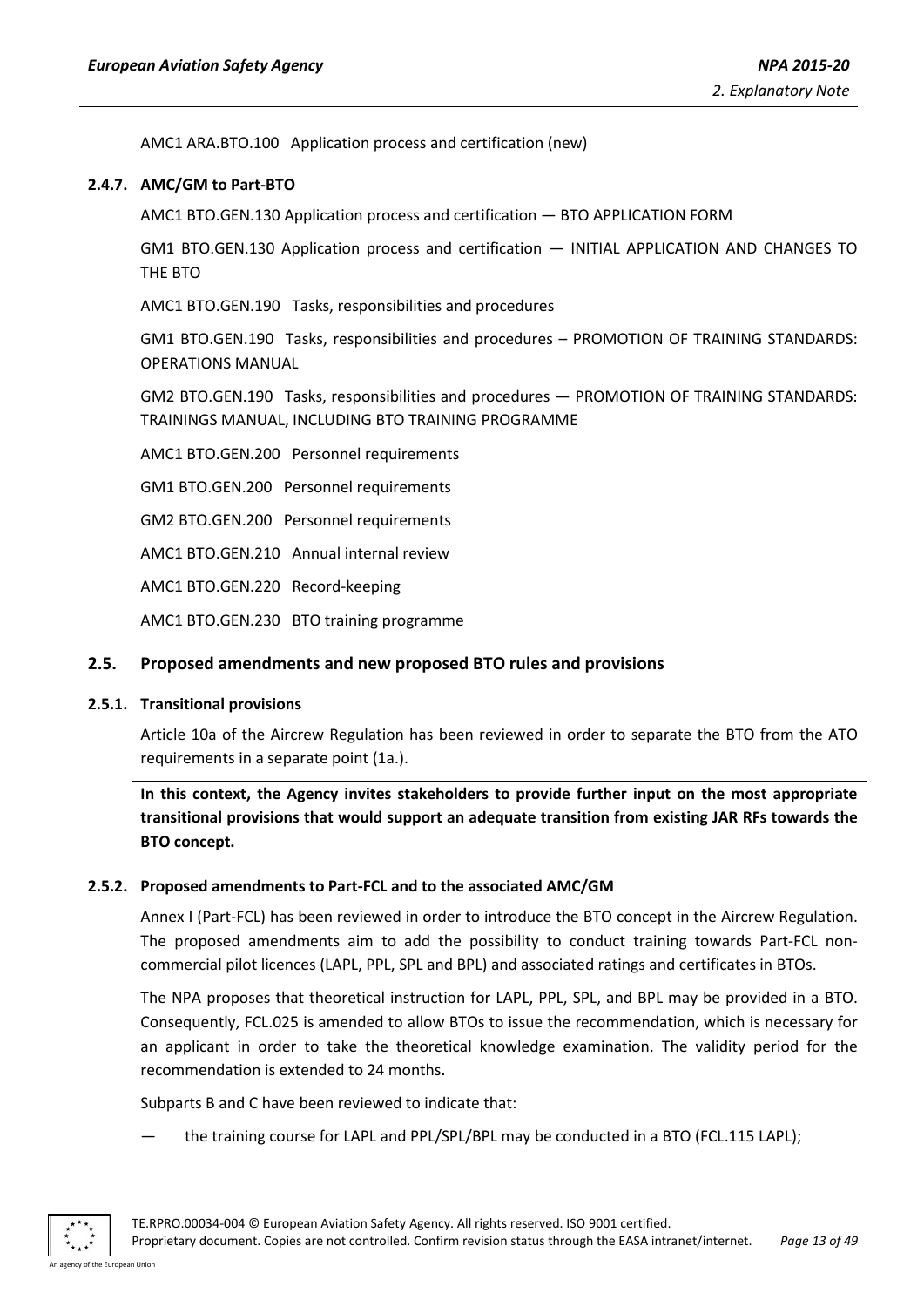- the amount of credits for candidates may be determined by a BTO before taking the course (FCL.110.A LAPL(A), FCL.110.H LAPL(H) or FCL.110.S LAPL(S) and FCL.210.A PPL(A), FCL.210.H (PPL(H) or FCL.210.S (PPL(S)); and
- a training course for a LAPL extension is also possible in a BTO (TMG extension for a LAPL(S) (FCL.135.S LAPL(S)) or class extension for a LAPL(B) (FCL.135.B LAPL(B)).

The associated AMC/GM have been also reviewed for completeness and consistency.

Subpart H has been reviewed to introduce the possibility to conduct a training course towards the issue and renewal of non-high-performance single-engine piston class ratings (SEP(t)/SEP(sea) and TMG) in a BTO. Training towards these ratings is included in the BTO privileges. The associated AMC/GM have been also reviewed for completeness and consistency. In addition, the existing AMC1 FCL.740(b)(1) was replaced to correct editorials and align it with an altMoC received from one MS which better reflects the intent of the rule. Subsequently, the newly proposed AMC2 FCL.740(b)(1) was further amended to ensure consistency between both AMCs. A GM to FCL.740(b)(1) was also added to ensure further clarity on the intent of the rule.

Subpart I has been reviewed to introduce the possibility to conduct a training course towards the following additional ratings in a BTO: aerobatic rating, sailplane-towing rating, banner towing rating, night rating, mountain rating, and sailplane cloud flying rating.

Subpart J has been reviewed to introduce the possibility to conduct a training course towards flight instructor certificates for sailplane (FI(S)) and balloon (FI(B)) in a BTO. It should be noted that this possibility is offered only for sailplane and balloon taking into account the specificities of those two aircraft categories. Training for aeroplane and helicopter instructors remains in an ATO.

Subpart K has been reviewed to introduce the possibility to conduct a standardisation course towards flight examiner certificates for sailplane (FE(S)) and balloon (FE(B)) in a BTO. Such standardisation course needs to be approved by the CA. It should again be noted that this possibility is only for sailplane and balloon taking into account the specificities of those two aircraft categories. Standardisation towards aeroplane and helicopter examiners remains in an ATO.

#### <span id="page-13-0"></span>**2.5.3. Proposed amendments to Part-ARA and to the associated AMC/GM**

Annex VI (Part-ARA) has been reviewed in order to introduce the BTO concept in the Aircrew Regulation. The proposed amendments aim to define the duties of the CA regarding BTOs.

- In ARA.GEN.105, the definitions of 'BTO training programme' and 'Part-BTO' are included.
- ARA.GEN.220(b) requires the CA to maintain a list of all BTOs that have been certified and the BTO training programmes it has assessed as compliant with the Part-FCL requirements.
- ARA.GEN.305(f) has been added. Paragraphs (b), (c), (ca) and (e) do not apply in the case of BTO oversight; instead the CA is required to take a proportionate and risk-based approach to the oversight of the BTO. Oversight may include unannounced inspections. AMC and GM have been developed to clarify how the oversight activities should be conducted. It should be emphasised that the requirement for a BTO oversight programme is merely an acknowledgement that some form of oversight is required and a commitment to develop and continually refine what the oversight requirement is for the BTO. The CA is not obliged to put in place a fixed programme,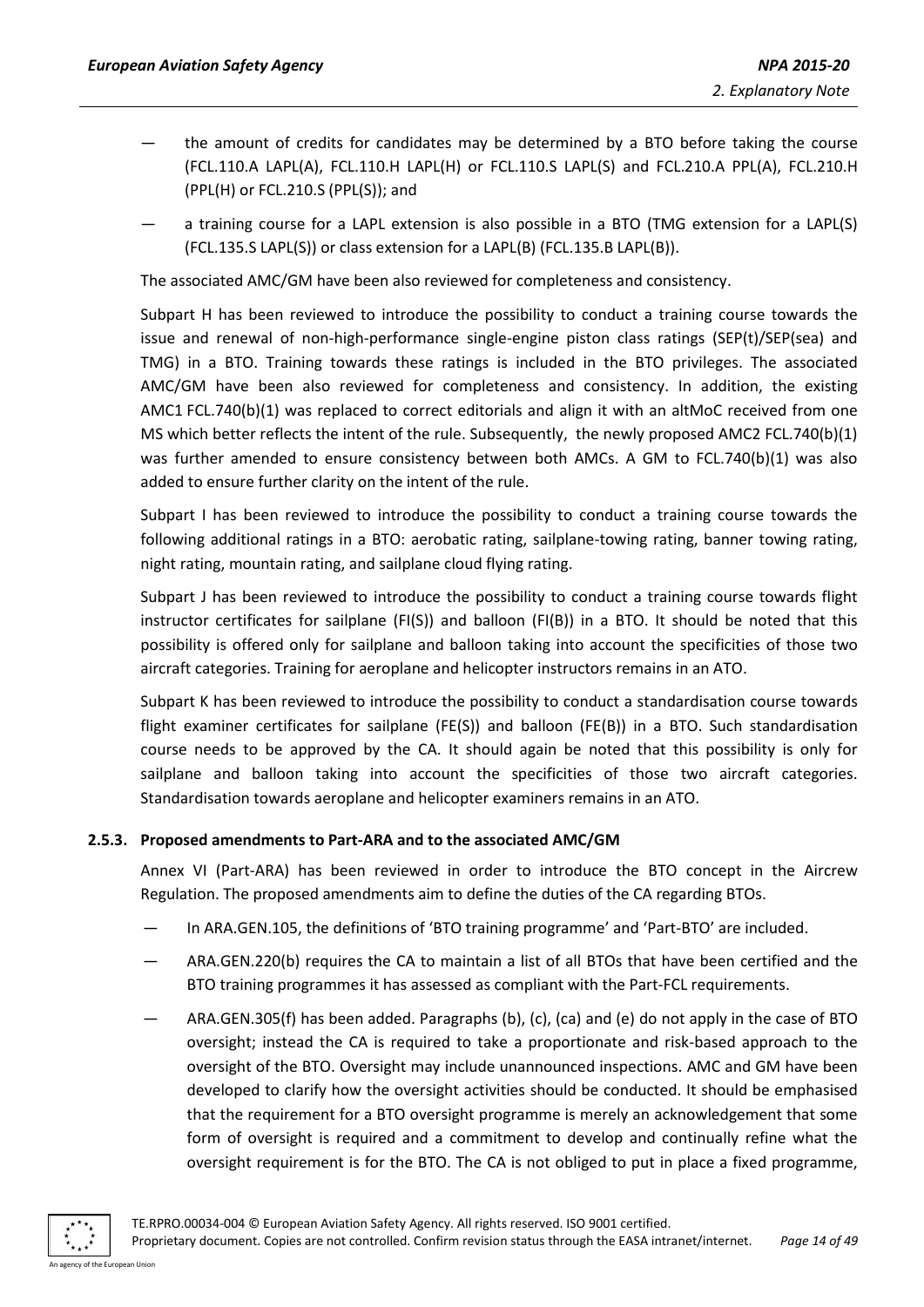especially considering the fact that the BTO oversight must be risk- and performance-based. This important point is also further elaborated in the AMC and GM to the rule.

- ARA.GEN.310(d) has been added. Paragraphs (a) to (c) do not apply in the case of BTO certification; instead, it requires the CA to refer to ARA.BTO.100, in the newly introduced Subpart-BTO, describing the initial application procedure.
- ARA.GEN.330(d) has been added. Paragraphs (b) and (c) do not apply in the case of changes to BTOs; instead, it requires the CA to refer to ARA.BTO.105, in the newly introduced Subpart-BTO, describing the changes procedure.
- ARA.GEN.350(da), paragraphs (a) to (d) do not apply in the case of BTO oversight findings; instead, it requires the CA to simply raise a finding, record it and communicate it in writing to the BTO and take any measures necessary until the BTO addresses the non-compliance identified. In addition, the requirements of paragraph (e) for the authority of an MS acting under the provisions of ARA.GEN.300(d) do not apply in the case of BTOs.

In the newly developed Subpart BTO:

- ARA.BTO.100 and ARA.BTO.105 describe the requirements for the CA on how to process a BTO application, and any changes to the application respectively. The AMC to ARA.BTO.100 describes that a simple acknowledgement of receipt may be considered as the BTO approval certificate.
- ARA.BTO.110 describes the assessment by the CA of the proposed BTO training programme against the applicable Part-FCL requirements.

## <span id="page-14-0"></span>**2.5.4. Proposed Part-BTO and the associated AMC/GM BTO**

The new Annex VIII (Part-BTO) includes a Subpart GEN establishing the general requirements for BTOs. Supporting AMC/GM have been also developed to further clarify the intent of the proposed rules.

- BTO.GEN.100 describes the intent of Annex VIII Part-BTO.
- BTO.GEN.110 defines the CA in the case of a BTO;
- BTO.GEN.120 defines the scope of training a BTO may provide in relation to aeroplane, helicopter, sailplane and balloon licences and associated ratings, certificates and privileges. It should be noted that for each aircraft category the privileges perimeter is different, taking in particular into account each category's specificities. All trainings towards ratings, certificates and privileges that are not mentioned in those subparts cannot be conducted in a BTO. This is in particular the case for multi-engine ratings (aeroplane and helicopter), type ratings (aeroplane and helicopter), single-engine turbines (SET), IR/EIR (notwithstanding the arrangements for CB IR and EIR partly conducted in an ATO and partly outside an ATO).
- BTO.GEN.130 describes the application and certification process. The intent of this rule is to provide clear instructions to the CA as to what must be done to approve a BTO. In short, the intent of the rule is to limit the verification obligation for the CA to review only the application form for completeness and determine whether the proposed BTO training programme complies with the applicable Part-FCL requirements. The rule also allows for the prospective BTO to already commence its proposed training activities whilst awaiting the approval certificate. To ensure that the CA provides this certificate within a reasonable time frame, the rule further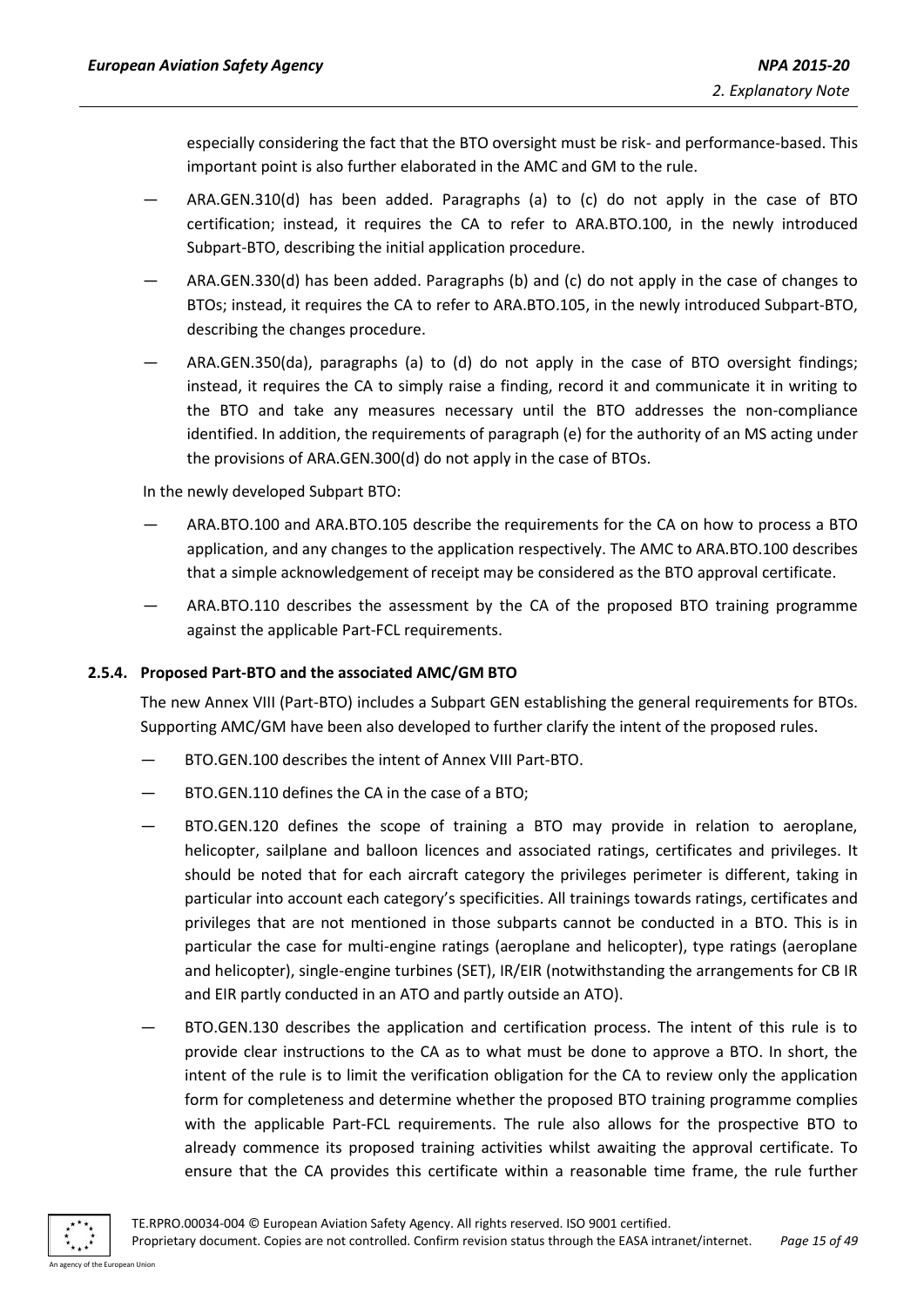requires the CA to provide the certificate within two months of receiving the application. To further simplify the means by which the certificate is issued to the BTO, the acknowledgement of receipt of the application should be deemed to be the approval certificate. If there are changes to the content of the initial application, the BTO has the obligation to notify the CA accordingly. The associated AMC provides the format of the application form.

- BTO.GEN.140 describes that the delivery of training must be in accordance with the scope of the approval.
- BTO.GEN.150 requires the BTO to allow access to the CA to perform its oversight function.
- BTO.GEN.160 describes how a BTO needs to process findings.
- BTO.GEN.170 describes that the BTO approval remains valid for an unlimited duration unless the CA takes enforcement measures or the BTO surrenders the approval.
- BTO.GEN.180 describes how a BTO needs to react to a safety problem.
- BTO.GEN.190 describes the BTO's essential tasks to include the implementation of a safety awareness culture, and to determine that the training delivered is within the scope of its approval and in compliance with the Part-FCL requirements. The safety awareness culture ensures that the BTO is aware of risks associated with its activities. The way to achieve that needs to be defined in a safety policy statement. The safety policy statement should be basic and easy to use. It should be internal to the structure and adapted to local conditions. The GM to this rule also provides guidance on developing an operations manual, training manual and the BTO training programme. It should be emphasised that there is no requirement for an operations or training manual; however, both are highly recommended to support the promotion of safety and training standards respectively within a BTO.
- BTO.GEN.200 and its associated AMC identify BTO personnel. The rule requires the appointment of a representative acting as focal point for the CA. The BTO, through its legal representative, is responsible for the allocation of sufficient resources in order to ensure activities and essential functions. In addition, the AMC identifies a head of training responsible for ensuring compliance with the Part-FCL training requirements. The AMC also specifies that the legal representative is responsible for the safety awareness function and may be assisted by a designated safety adviser. Finally, it should be noted that GM1 BTO.GEN.200 allows combinations of the above functions in order to offer the maximum flexibility to adapt the BTO concept to small entities (including one-man entities).
- BTO.GEN.210. and its associated AMC require the BTO to conduct an annual internal review focusing on safety-related elements: analysis of in-service events, adequacy of mitigation measures, training practices, instructors standardisation, integration of new training devices, etc. The results of this annual review may be forwarded to the CA if requested. This annual review may help the CA in performing its oversight activities.
- BTO.GEN.220 describes the (training) records that should be kept by the BTO.
- BTO.GEN.230 requires a BTO to have a BTO training programme assessed by the CA. The task to determine compliance with the Part-FCL training requirements ensures that training is performed in accordance with the validated BTO training programmes, and that training standards are promoted within the BTO. A BTO may use a BTO training programme already

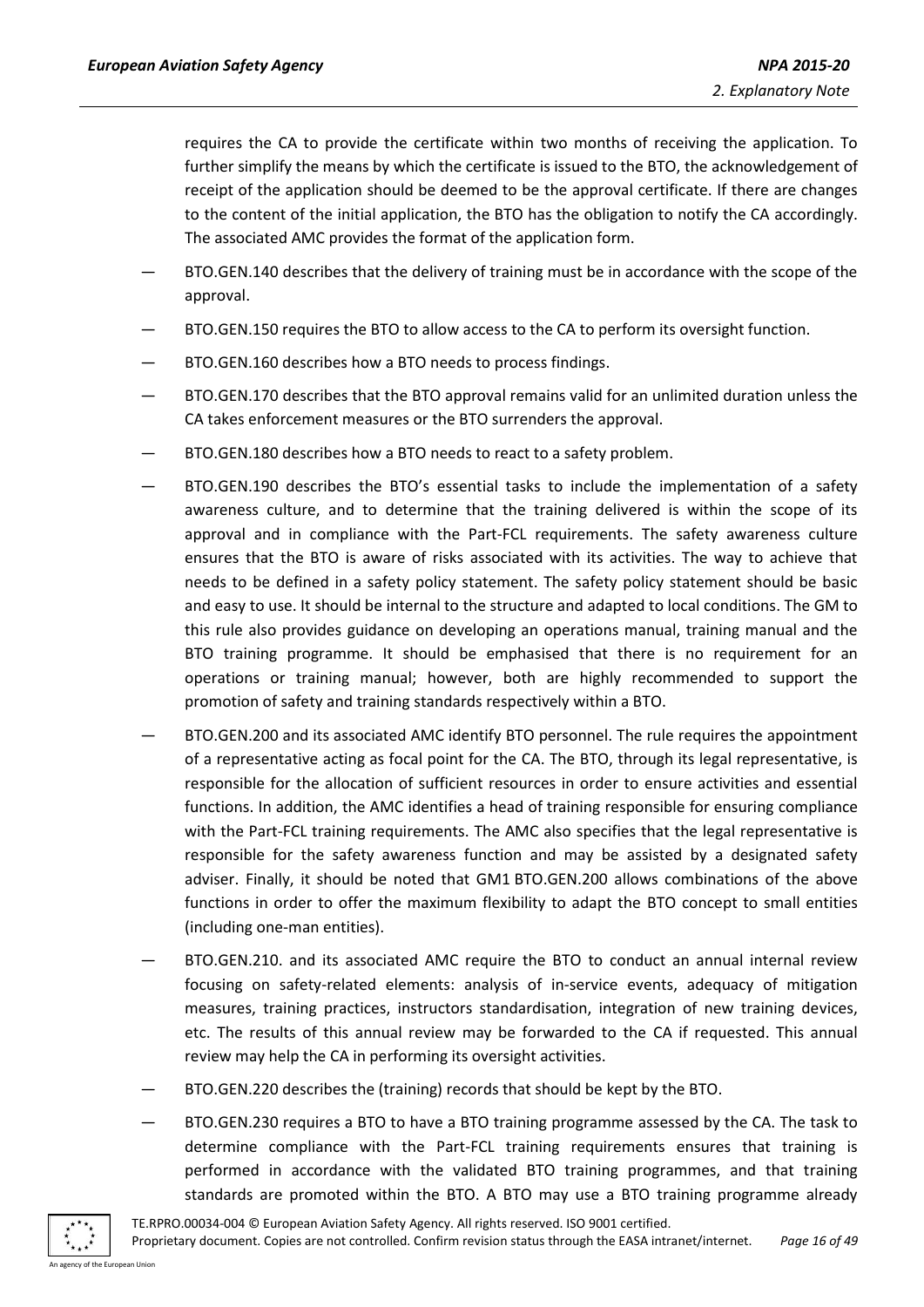assessed as Part-FCL compliant by the CA, or the BTO may develop their own training programme using the guidance provided under GM2 to BTO.GEN.190 and submit the proposed BTO training programme to the CA for assessment with the initial BTO application.

- BTO.GEN.240 requires the BTO to have an adequate fleet of training aircraft or FSTDs appropriate for the training provided.
- BTO.GEN.250 describes what aerodrome and operating sites a BTO must use.
- BTO.GEN.260 describes how distance learning must be conducted.

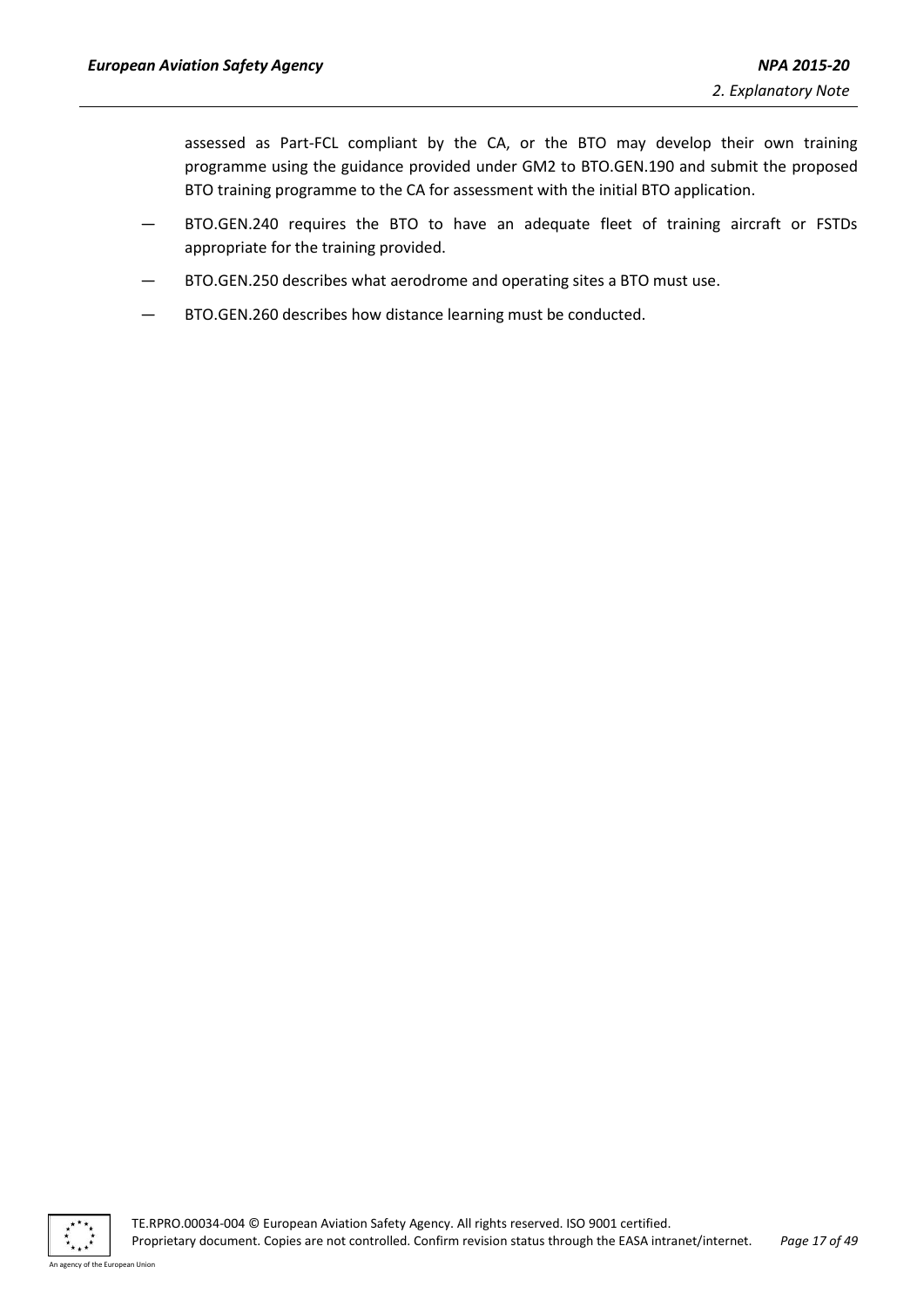## <span id="page-17-0"></span>**3. Proposed amendments**

The text of the amendment is arranged to show deleted text, new or amended text as shown below:

- (a) deleted text is marked with strike through;
- (b) new or amended text is highlighted in grey;
- (c) an ellipsis (…) indicates that the remaining text is unchanged in front of or following the reflected amendment.

## <span id="page-17-2"></span><span id="page-17-1"></span>**3.1. Draft Regulation (Draft EASA Opinion)**

#### **Amendment to the Aircrew Regulation**

**(1) Article 10a, on pilot training organisations***,* **is amended as follows:**

#### **Article 10a Pilot training organisations**

1. Pilot training organisations shall comply with the technical requirements and administrative procedures laid down in Annexes VI and VII and shall be certified.

1a. Notwithstanding paragraph 1, pilot training organisations providing training for light aircraft pilot licence (LAPL), private pilot licence (PPL), sailplane pilot licence (SPL), and balloon pilot licence (BPL) as well as for the associated ratings, certificates and privileges only, may comply with the technical requirements and administrative procedures laid down in Annexes VI and VIII.

2.Pilot training organisations holding JAR-compliant certificates issued or recognised by a Member State before this Regulation applies shall be deemed to hold a certificate issued in accordance with this Regulation.

In such case the privileges of these organisations shall be limited to the privileges included in the approval issued by the Member State.

Without prejudice to Article 2, pilot training organisations shall adapt their management system, training programs, procedures and manuals to be compliant with Annex VII by 8 April 2014 at the latest.

3. JAR-compliant training organisations shall be allowed to provide training for a Part-FCL private pilot licence (PPL), for the associated ratings included in the registration and for a light aircraft pilot licence (LAPL) until 8 April 2018 without complying with the provisions of Annex VI, VII and VIII provided that they were registered before 8 April 2015.

4. Member States shall replace the certificates referred to in the first subparagraph of paragraph 2 with certificates complying with the format laid down in Annex VI by 8 April 2017 at the latest.

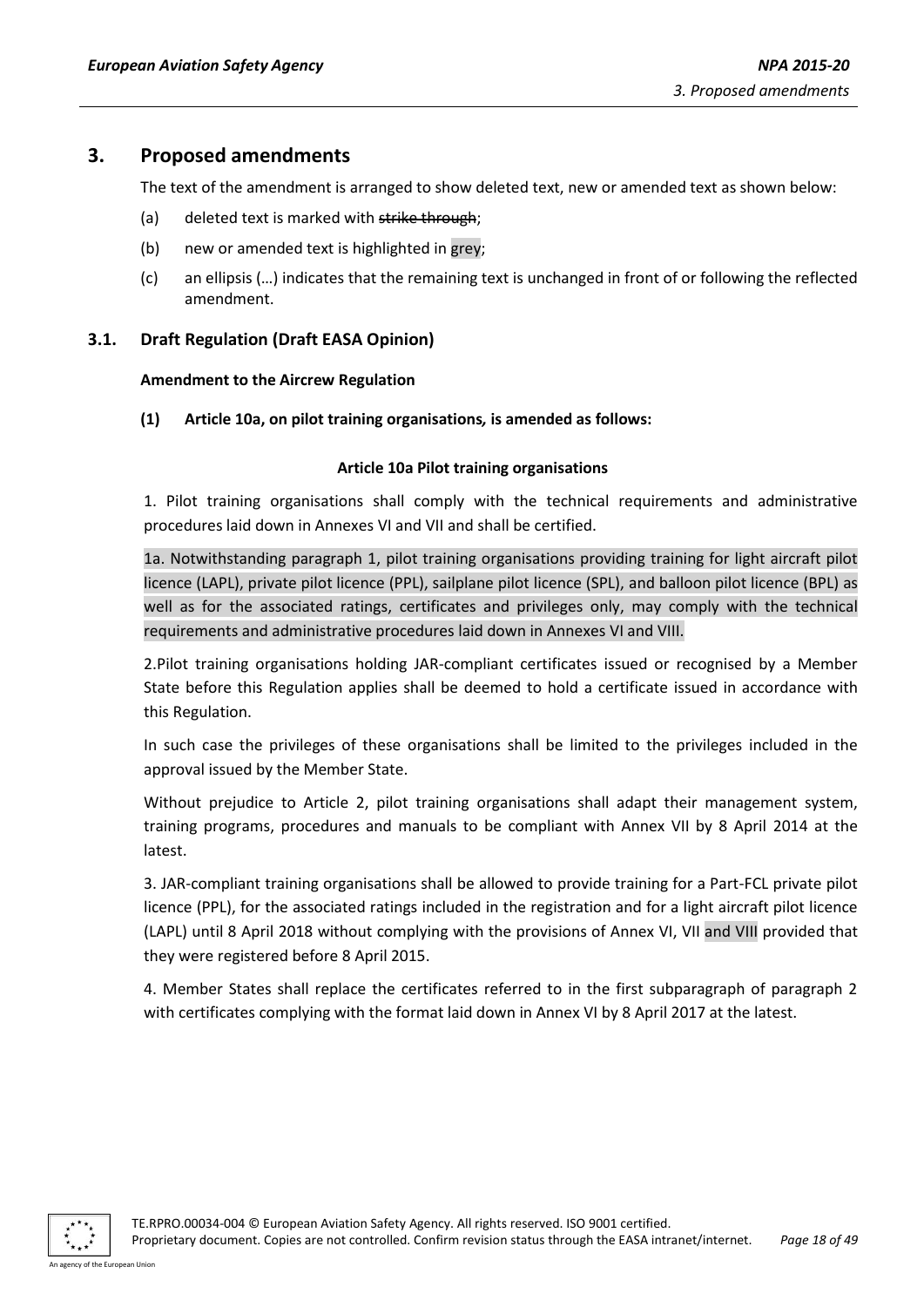#### <span id="page-18-0"></span>**Annex I (Part-FCL)**

**(2) FCL.025, on theoretical knowledge examinations for the issue of licences and ratings, is amended as follows:**

## '**FCL.025 Theoretical knowledge examinations for the issue of licences and ratings**

(a) Responsibilities of the applicant

[…]

- (2) Applicants shall only take the theoretical knowledge examination when recommended by the basic training organisation (BTO) or the approved training organisation (ATO) responsible for their training, once they have completed the appropriate elements of the training course of theoretical knowledge instruction to a satisfactory standard.
- (3) The recommendation by a BTO or an ATO shall be valid for 12 months except for theoretical knowledge examination for LAPL, PPL, SPL, and BPL for which the recommendation shall be valid for 24 months. If the applicant has failed to attempt at least one theoretical knowledge examination paper within this period of validity, the need for further training shall be determined by the BTO or the ATO, based on the needs of the applicant.
- (b) *Pass standards*

[…]

(3) If an applicant has failed to pass one of the theoretical knowledge examination papers within 4 attempts, or has failed to pass all papers within either 6 sittings or the period mentioned in paragraph (2), he/shethe applicant shall re-take the complete set of examination papers.

Before re-taking the theoretical knowledge examinations, the applicant shall undertake further training at a BTO or an ATO. The extent and scope of the training needed shall be determined by the BTO or the ATO, based on the needs of the applicant.'

## **(3) FCL.115 LAPL, on training course, is amended as follows:**

## '**FCL.115 LAPL — Training course**

- (a) Applicants for an LAPL shall complete a training course within a BTO or an ATO.
- (b) The course shall include theoretical knowledge and flight instruction appropriate to the privileges given.
- (c) Theoretical knowledge instruction and flight instruction may be completed in a different BTO or ATO from the one where the applicant has started the training.'

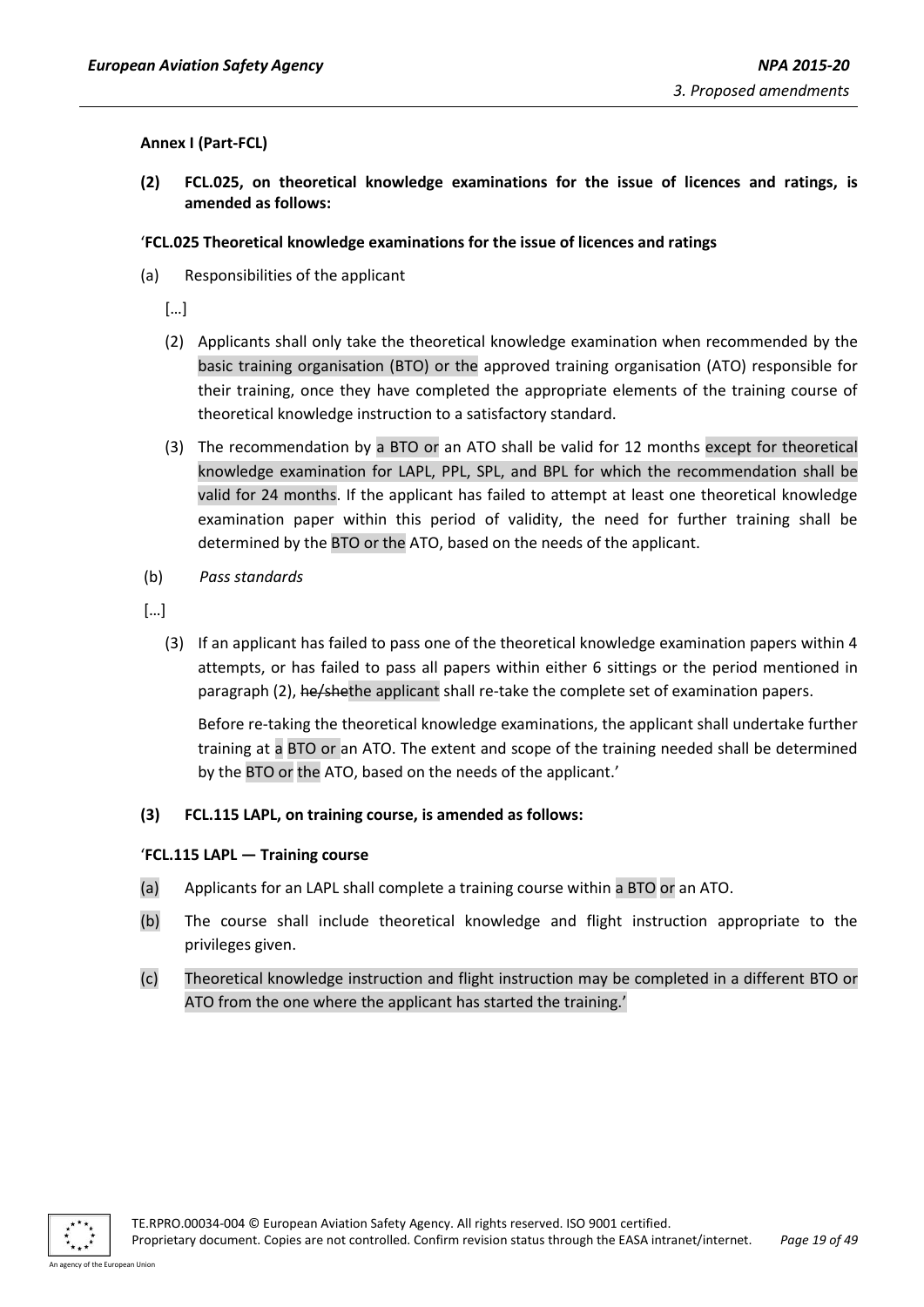**(4) FCL.110.A LAPL(A), on experience requirements and crediting, is amended as follows:**

#### **'FCL.110.A LAPL(A) — Experience requirements and crediting**

- […]
- (c) Crediting. Applicants with prior experience as PIC may be credited towards the requirements in (a).

The amount of credit shall be decided by the BTO or the ATO where the pilot undergoes the training course, on the basis of a pre-entry flight test, but shall in any case:

[…]'

#### **(5) FCL.110.H LAPL(H), on experience requirements and crediting, is amended as follows:**

#### '**FCL.110.H LAPL(H) — Experience requirements and crediting**

[…]

(b) Crediting. Applicants with prior experience as PIC may be credited towards the requirements in (a).

The amount of credit shall be decided by the BTO or the ATO where the pilot undergoes the training course, on the basis of a pre-entry flight test, but shall in any case:

[…]'

#### **(6) FCL.110.S LAPL(S), on experience requirements and crediting, is amended as follows:**

#### '**FCL.110.S LAPL(S) — Experience requirements and crediting**

[…]

(c) Crediting. Applicants with prior experience as PIC may be credited towards the requirements in (a).

The amount of credit shall be decided by the BTO or the ATO where the pilot undergoes the training course, on the basis of a pre-entry flight test, but shall in any case:

[…]'

#### **(7) FCL.135.S LAPL(S), on extension of privileges to TMG, is amended as follows:**

#### '**FCL.135.S LAPL(S) — Extension of privileges to TMG**

The privileges of an LAPL(S) shall be extended to a TMG when the pilot has completed in a BTO or an ATO, at least:

 $[...]'$ 

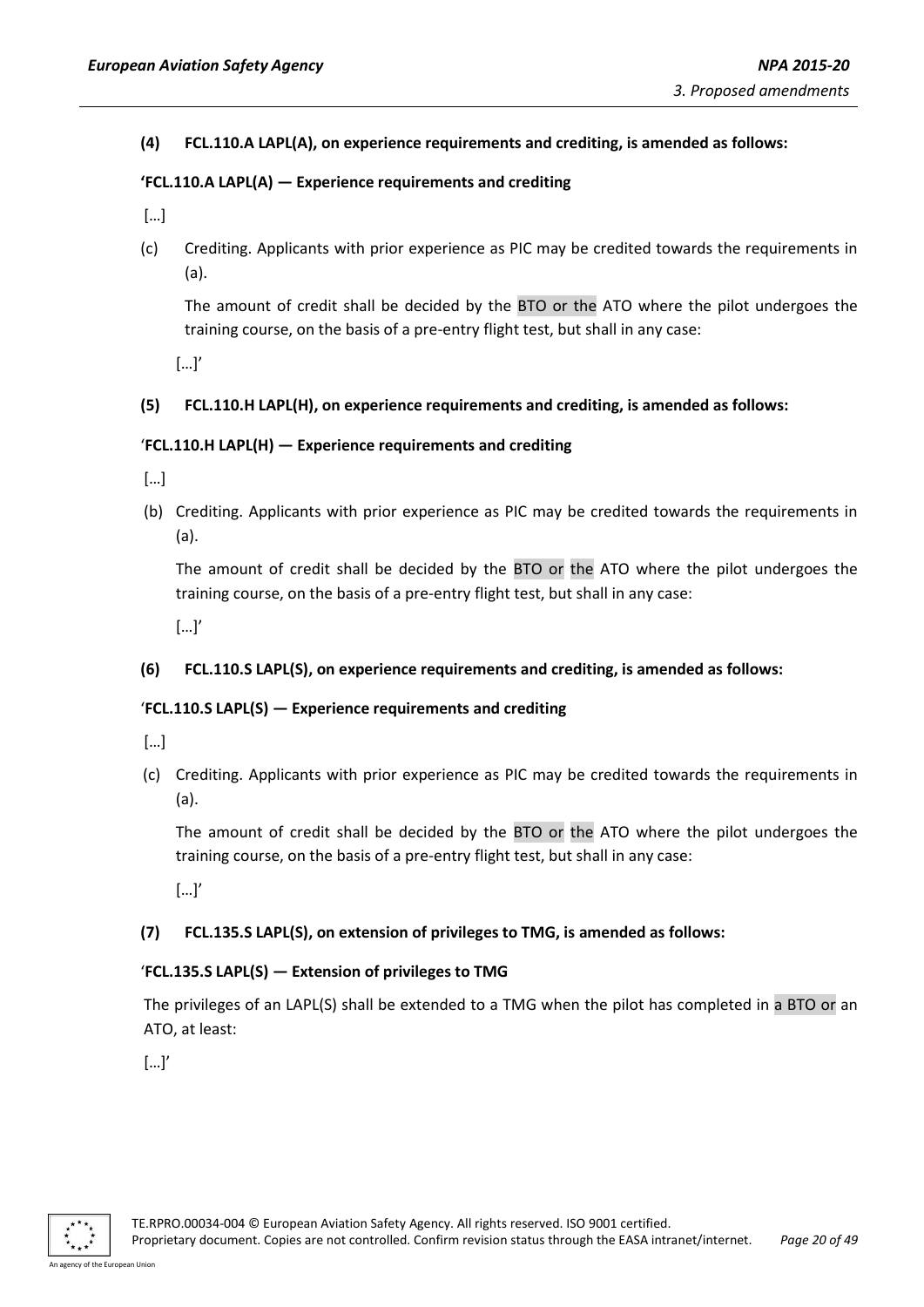**(8) FCL.110.B LAPL(B), on experience requirements and crediting, is amended as follows:**

#### '**FCL.110.B LAPL(B) — Experience requirements and crediting**

[…]

(b) Crediting. Applicants with prior experience as PIC on balloons may be credited towards the requirements in (a).

The amount of credit shall be decided by the BTO or the ATO where the pilot undergoes the training course, on the basis of a pre-entry flight test, but shall in any case:

[…]'

#### **(9) FCL.135.B LAPL(B), on extension of privileges to another balloon class, is amended as follows:**

#### '**FCL.135.B LAPL(B) — Extension of privileges to another balloon class**

The privileges of the LAPL(B) shall be limited to the class of balloons in which the skill test was taken. This limitation may be removed when the pilot has completed in the other class, at a BTO or an ATO, at least:

[…]'

#### **(10) FCL.210, on training course, is amended as follows:**

#### '**FCL.210 Training course**

- (a) Applicants for a BPL, SPL or PPL shall complete a training course at a BTO or an ATO.
- (b) The course shall include theoretical knowledge and flight instruction appropriate to the privileges given.
- (c) Theoretical knowledge instruction and flight instruction may be completed in a different BTO or ATO from the one where applicants commenced their training.'
- **(11) FCL.210.A PPL(A), on experience requirements and crediting, is amended as follows:**

#### '**FCL.210.A PPL(A) — Experience requirements and crediting**

[…]

- (b) Specific requirements for applicants holding an LAPL(A). Applicants for a PPL(A) holding an LAPL(A) shall have completed at least 15 hours of flight time on aeroplanes after the issue of the LAPL(A), of which at least 10 shall be flight instruction completed in a training course at a BTO or an ATO. This training course shall include at least 4 hours of supervised solo flight time, including at least 2 hours of solo cross-country flight time with at least 1 cross-country flight of at least 270 km (150 NM), during which full stop landings at 2 aerodromes different from the aerodrome of departure shall be made.
- (c) Specific requirements for applicants holding an LAPL(S) or a SPL with a TMG extension. Applicants for a PPL(A) holding an LAPL(S) or a SPL with a TMG extension shall have completed:
	- (1) at least 24 hours of flight time on TMG after the endorsement of the TMG extension; and

An agency of the European Union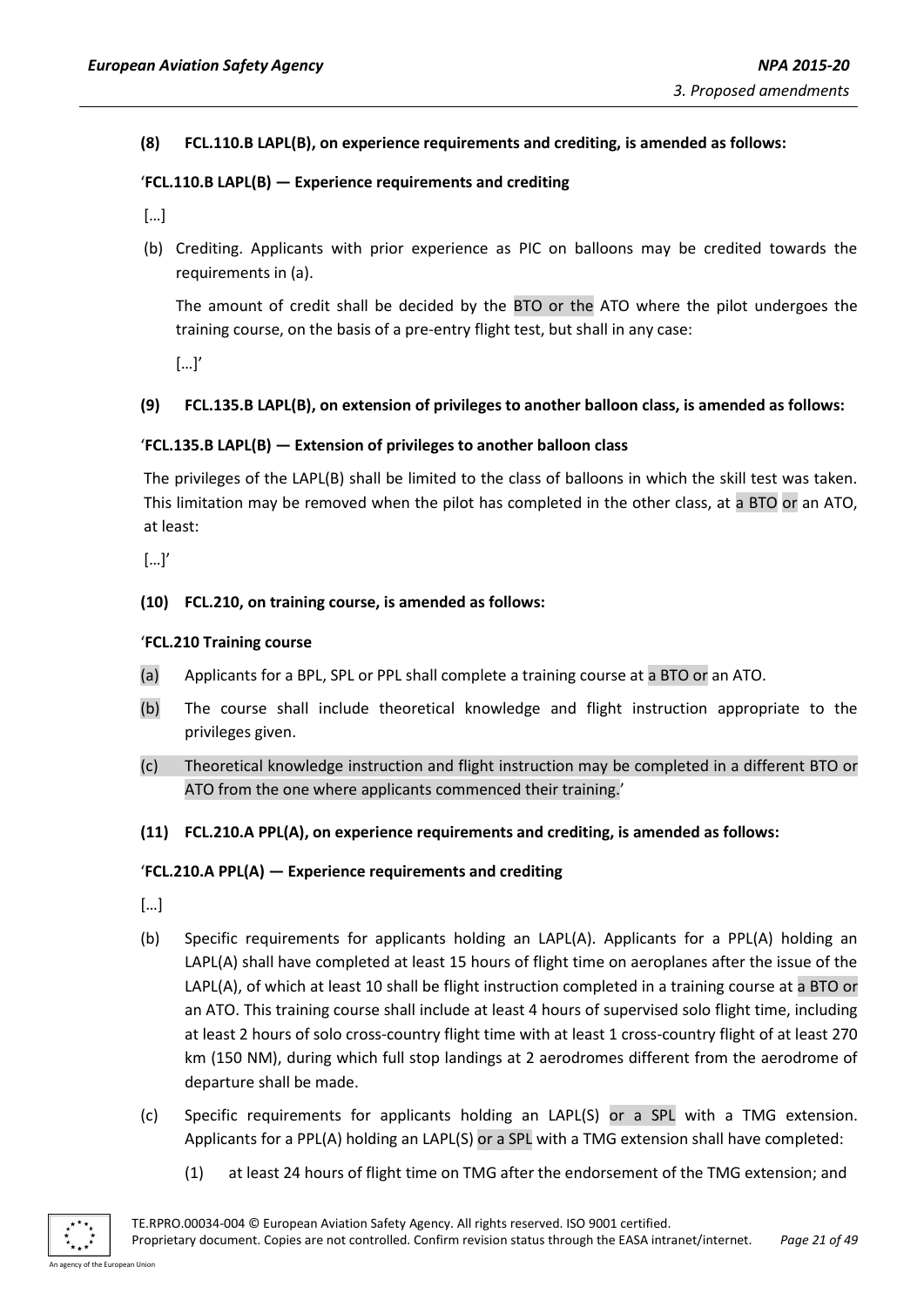(2) 15 hours of flight instruction in aeroplanes in a training course at a BTO or an ATO, including at least the requirements of (a)(2).

[…]'

## **(12) FCL.210.H PPL(H), on experience requirements and crediting, is amended as follows:**

## '**FCL.210.H PPL(H) — Experience requirements and crediting**

[…]

(b) Specific requirements for an applicant holding an LAPL(H). Applicants for a PPL(H) holding an LAPL(H) shall complete a training course at a BTO or an ATO. This training course shall include at least 5 hours of dual flight instruction time and at least 1 supervised solo cross-country flight of at least 185 km (100 NM), with full stop landings at 2 aerodromes different from the aerodrome of departure.

[…]'

## **(13) FCL.725, on requirements for the issue of class and type ratings, is amended as follows:**

## '**FCL.725 Requirements for the issue of class and type ratings**

- (a) Training course. An applicant for a class or type rating shall complete a training course at an ATO or, in the case of non-high-performance single-engine piston class ratings, may complete the training course at a BTO. The type rating training course shall include the mandatory training elements for the relevant type as defined in the operational suitability data established in accordance with Part-21.
- (b) Theoretical knowledge examination. The applicant for a class or type rating shall pass a theoretical knowledge examination organised by the BTO or the ATO to demonstrate the level of theoretical knowledge required for the safe operation of the applicable aircraft class or type.

[…]'

## **(14) FCL.740, on validity and renewal of class and type ratings, is amended as follows:**

## '**FCL.740 Validity and renewal of class and type ratings**

- […]
- (b) Renewal. If a class or type rating has expired, the applicant shall:
	- (1) take refresher training at an ATO, when necessary to reach the level of proficiency necessary to safely operate the relevant class or type of aircraft, take refresher training at an ATO**,** or, in the case of non-high-performance single-engine piston class ratings expired for less than three years, may take refresher training at a BTO or with an instructor when necessary to reach the level of proficiency necessary to safely operate the relevant class or type of aircraft; and
	- (2) pass a proficiency check in accordance with Appendix 9 to this Part.'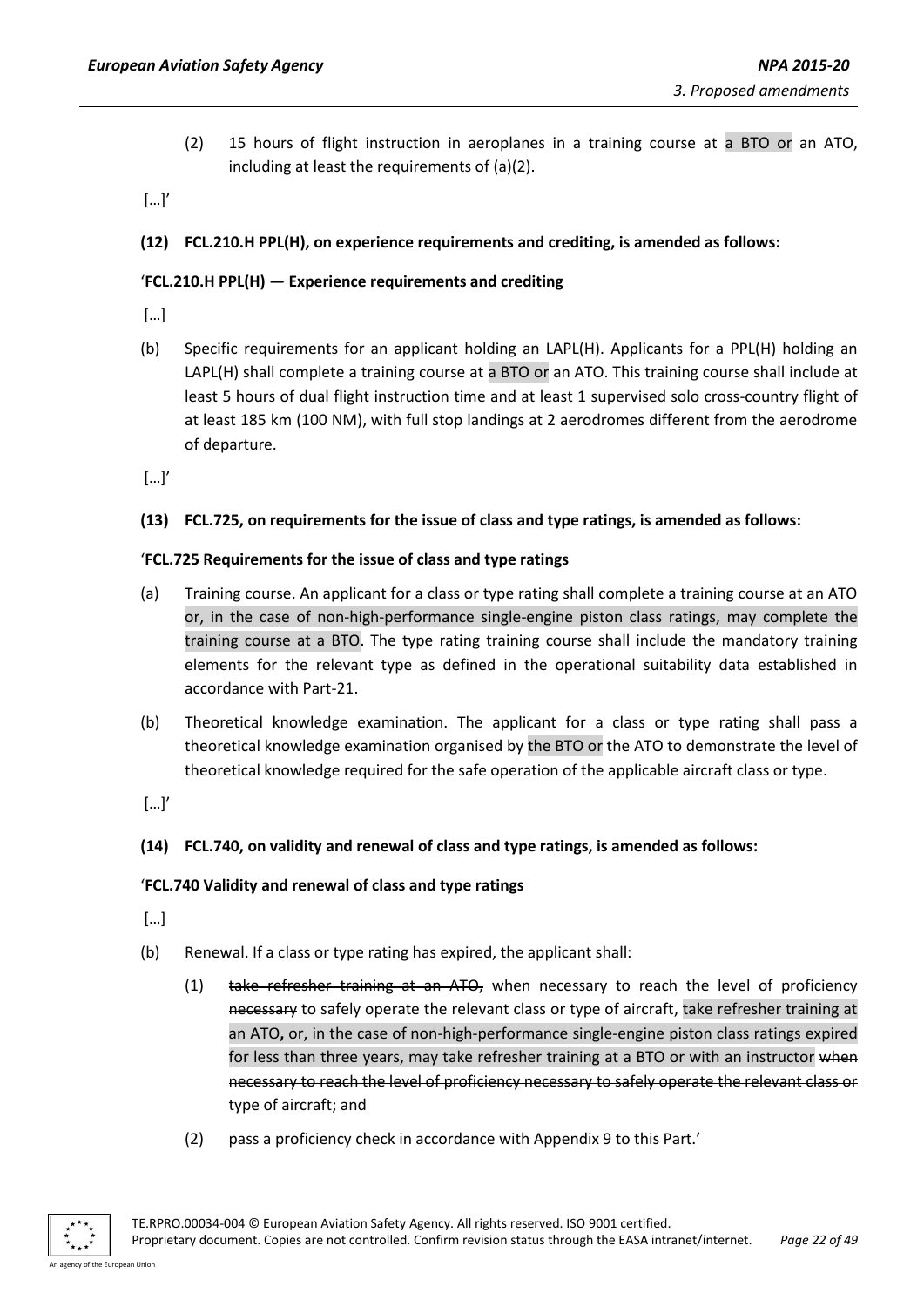**(15) FCL.800, on aerobatic rating, is amended as follows:**

#### '**FCL.800 Aerobatic rating**

[…]

- (b) Applicants for an aerobatic rating shall have completed:
	- (1) at least 40 hours of flight time or, in the case of sailplanes, 120 launches as PIC in the appropriate aircraft category, completed after the issue of the licence;
	- (2) a training course at a BTO or an ATO, including:

[…]'

**(16) FCL.805, on sailplane towing and banner towing ratings, is amended as follows:**

#### '**FCL.805 Sailplane towing and banner towing ratings**

[…]

- (b) Applicants for a sailplane towing rating shall have completed:
	- (1) at least 30 hours of flight time as PIC and 60 take-offs and landings in aeroplanes, if the activity is to be carried out in aeroplanes, or in TMGs, if the activity is to be carried out in TMGs, completed after the issue of the licence;
	- (2) a training course at a BTO or an ATO including:

[…]

- (c) Applicants for a banner towing rating shall have completed:
	- (1) at least 100 hours of flight time and 200 take-offs and landings as PIC on aeroplanes or TMG, after the issue of the licence. At least 30 of these hours shall be in aeroplanes, if the activity is to be carried out in aeroplanes, or in TMG, if the activity is to be carried out in TMGs;
	- (2) a training course at a BTO or an ATO including:

[…]'

#### **(17) FCL.810, on night rating, is amended as follows:**

#### **'FCL.810 Night rating**

- (a) Aeroplanes, TMGs, airships.
	- (1) If the privileges of an LAPL, an SPL or a PPL for aeroplanes, TMGs or airships are to be exercised in VFR conditions at night, applicants shall have completed a training course at a BTO or an ATO. The course shall comprise:

[…]

(b) Helicopters. If the privileges of a PPL for helicopters are to be exercised in VFR conditions at night, the applicant shall have: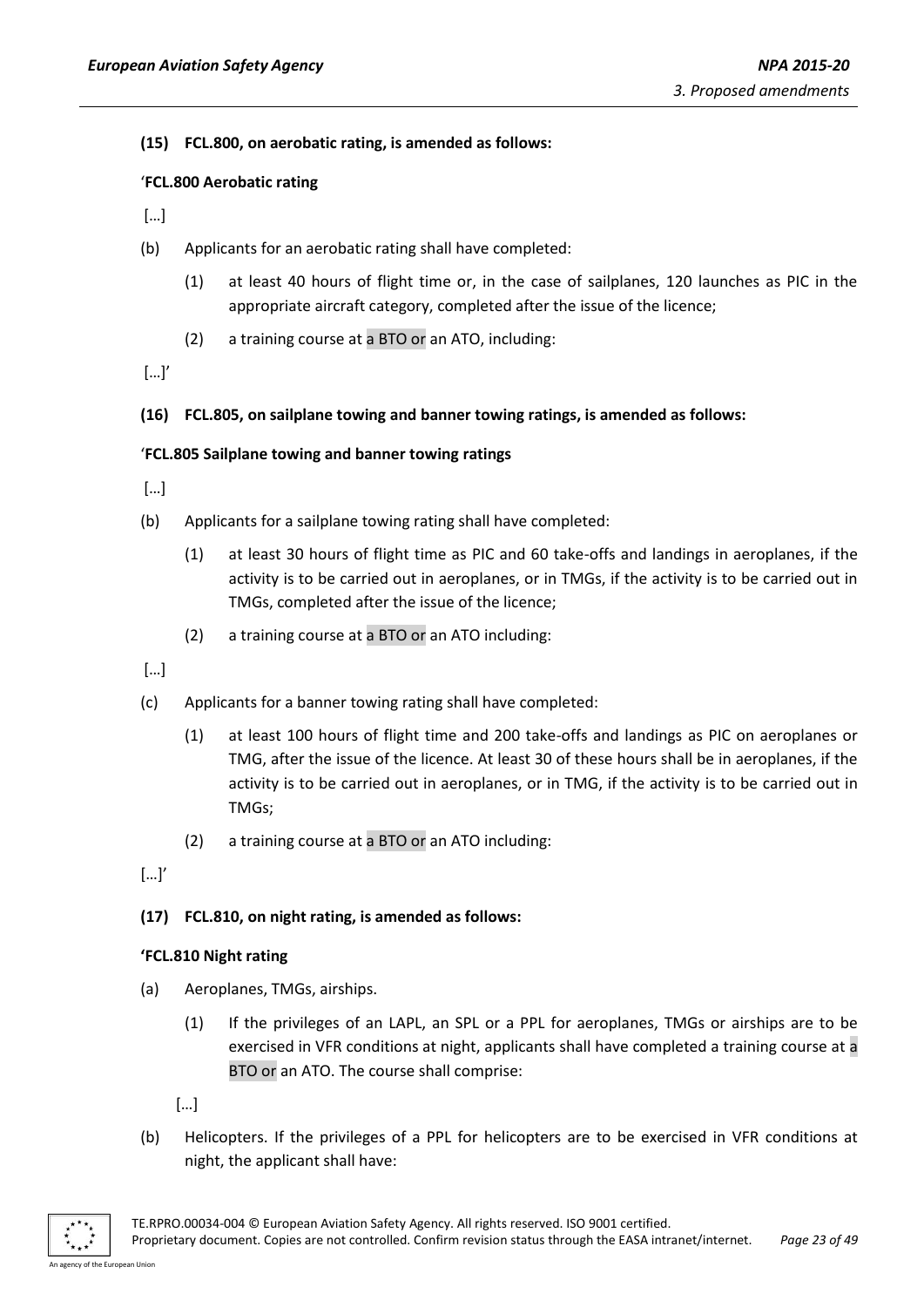- (1) completed at least 100 hours of flight time as pilot in helicopters after the issue of the licence, including at least 60 hours as PIC on helicopters and 20 hours of cross-country flight;
- (2) completed a training course at a BTO or an ATO. The course shall be completed within a period of 6 months and comprise:

[…]'

**(18) FCL.815, on mountain rating, is amended as follows:**

## **'FCL.815 Mountain rating**

- […]
- (b) Training course. Applicants for a mountain rating shall have completed, within a period of 24 months, a course of theoretical knowledge instruction and flight training at a BTO or an ATO. The content of the course shall be appropriate to the privileges sought.

[..]'

**(19) FCL.830, on sailplane cloud flying rating, is amended as follows:**

## **'FCL.830 Sailplane cCloud fFlying rRating**

[…]

- (b)
- […]
- (2) a training course at a BTO or an ATO including:

[…]

[…]'

**(20) FCL.930, on training course, is amended as follows:**

## **'FCL.930 Training course**

- (a) Applicants for an instructor certificate shall have completed a course of theoretical knowledge and flight instruction at an ATO or, in the case of applicants for an instructor certificate for sailplanes and balloons, may have completed a course of theoretical knowledge and flight instruction at a BTO.
- (b) In addition to the specific elements prescribed in this Part for each category of instructor, the training course shall contain the elements required in FCL.920.'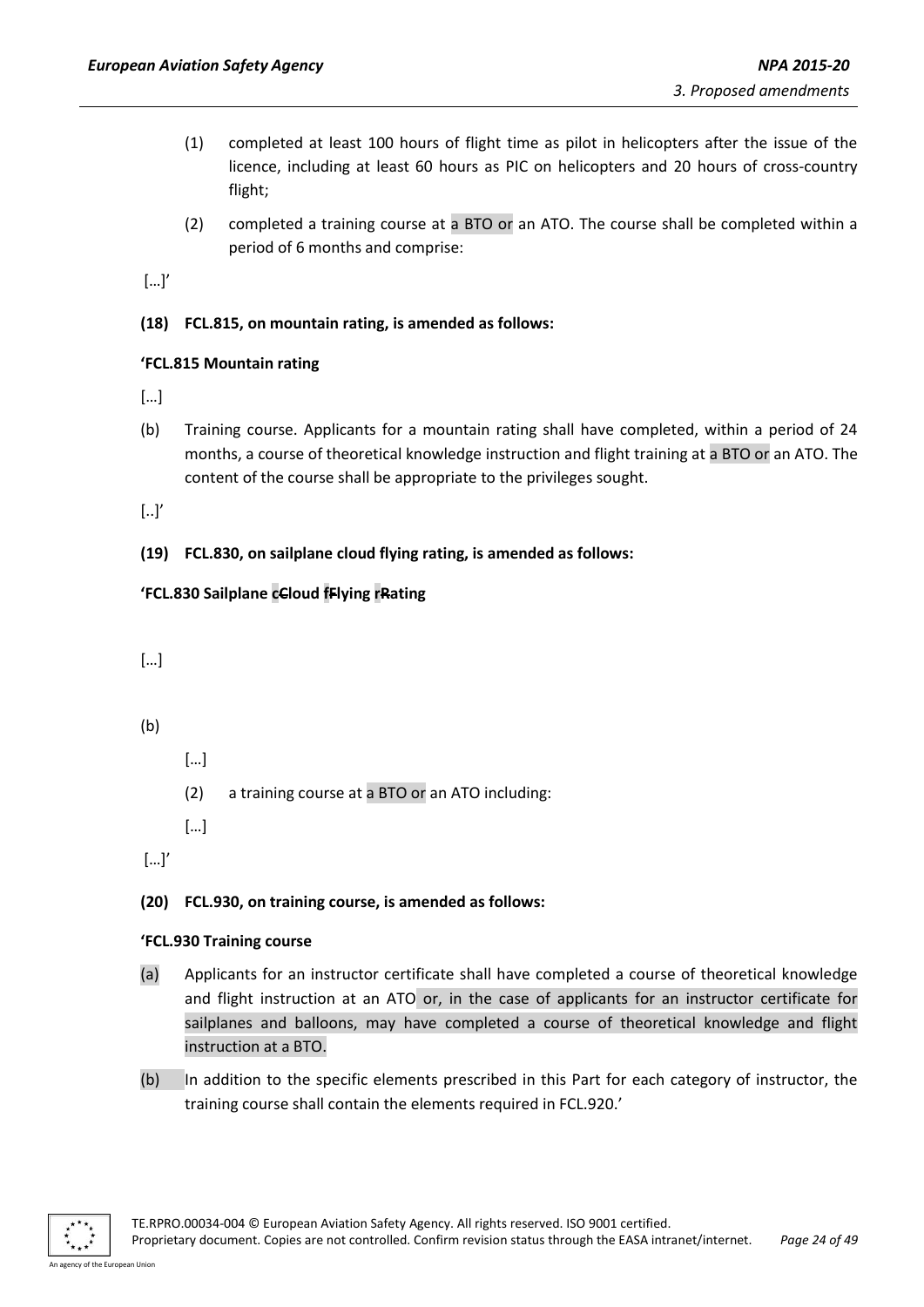## **(21) FCL.910.FI, on FI — Restricted privileges, is amended as follows:**

## **'FCL.910.FI FI — Restricted privileges**

(a) An FI shall have his/her privileges limited to conducting flight instruction under the supervision of an FI for the same category of aircraft nominated by the BTO or the ATO for this purpose, in the following cases:

[…]'

## **(22) FCL.1015, on examiner standardisation, is amended as follows:**

## **'FCL.1015 Examiner standardisation**

(a) Applicants for an examiner certificate shall undertake a standardisation course provided by the competent authority or by an ATO, or in the case of sailplanes and balloons, may undertake a standardisation course provided by a BTO, and approved by the competent authority.

[…]'

## **(23) FCL.1025, on validity, revalidation and renewal of examiner certificates, is amended as follows:**

## **'FCL.1025 Validity, revalidation and renewal of examiner certificates**

- […]
- (b) Revalidation. An examiner certificate shall be revalidated when the holder has, during the validity period of the certificate:

[…]

(2) attended an examiner refresher seminar provided by the competent authority or by an ATO or, in the case of sailplanes and balloons, may have attended an examiner refresher seminar provided by a BTO, and approved by the competent authority, during the last year of the validity period.

[…]'

#### <span id="page-24-0"></span>**Annex VI (Part-ARA)**

## **(24) ARA.GEN.105, on definitions, is amended as follows:**

#### **ARA.GEN.105 Definitions**

For the purposes of this Part and of Part-ORA, the following definitions apply:

- 1 'Acceptable Means of Compliance (AMC)' are non-binding standards adopted by the Agency to illustrate means to establish compliance with the Basic Regulation and its Implementing Rules;
- 2 'Alternative means of compliance' are those that propose an alternative to an existing AMC or those that propose new means to establish compliance with Regulation (EC) No 216/2008 and its Implementing Rules for which no associated AMC have been adopted by the Agency;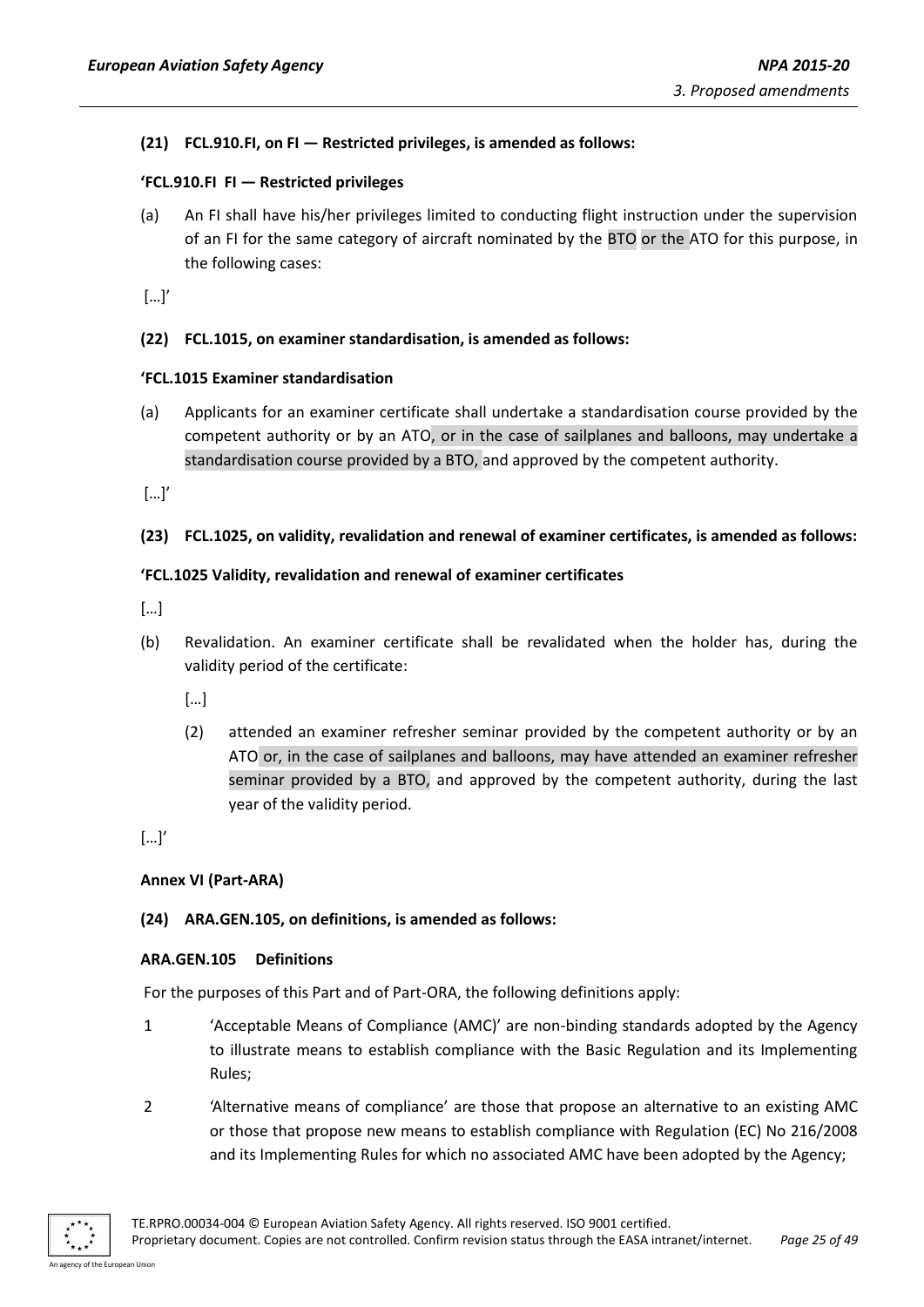- 3. 'Approved training organisation (ATO)' means an organisation qualified for the issue or continuation of an approval to provide training for pilot licences and associated ratings and certificates;
- 4. 'ARO.RAMP' means 'Subpart RAMP of Annex II to the Regulation on Air Operations';
- 45 'Basic instrument training device model (BITD model)' means a defined hardware and software combination, which has obtained a BITD qualification;
- 6 'BTO training programme' is a training programme which includes information for instructors and training standards to be applied and is assessed as Part-FCL compliant by the competent authority.
- 57 Certification specifications (CS)' are technical standards adopted by the Agency indicating means to show compliance with the Basic Regulation and its Implementing Rules and which can be used by organisation for the purpose of certification;
- 68 'Flight instructor (FI)' means an instructor with the privileges to provide training in an aircraft, in accordance with Part-FCL;
- 79 'Flight simulation training device (FSTD)' means a training device which is:
	- (a) in the case of aeroplanes, a full flight simulator (FFS), a flight training device (FTD), a flight and navigation procedures trainer (FNPT), or a basic instrument training device (BITD);
	- (b) in the case of helicopters, a full flight simulator (FFS), a flight training device (FTD) or a flight and navigation procedures trainer (FNPT);
- 810 'FSTD qualification' means the level of technical ability of an FSTD as defined in the compliance document;
- 911 'FSTD user' means the organisation or person requesting training, checking or testing through the use of an FSTD to an ATO;
- 1012 'Grounding' means the formal prohibition of an aircraft to take-off and the taking of such steps as are necessary to detain it;
- 1113 'Guidance Material (GM)' means non-binding material developed by the Agency that helps to illustrate the meaning of a requirement or specification and is used to support the interpretation of the Basic Regulation, its Implementing Rules and AMC;
- 1214 'ARO.RAMP' means the Subpart RAMP of Annex II to the Regulation on Air Operations. Organisations means
- 1315 'Other training device (OTD)' means an aid used for pilot training other than an FSTD that provides for training where a complete flight deck or cockpit environment is not necessary;
- 1416 'Part-ARA' means Annex VI to the Regulation on Civil Aviation Aircrew;
- 1517 'Part-ORO' means Annex III to the Regulation on Air Operations; 'Part-BTO' means 'Annex VIII to the Regulation on Civil Aviation Aircrew';
- 1618 'Part-ARO' means 'Annex II to the Regulation on Air Operations';



TE.RPRO.00034-004 © European Aviation Safety Agency. All rights reserved. ISO 9001 certified. Proprietary document. Copies are not controlled. Confirm revision status through the EASA intranet/internet. *Page 26 of 49*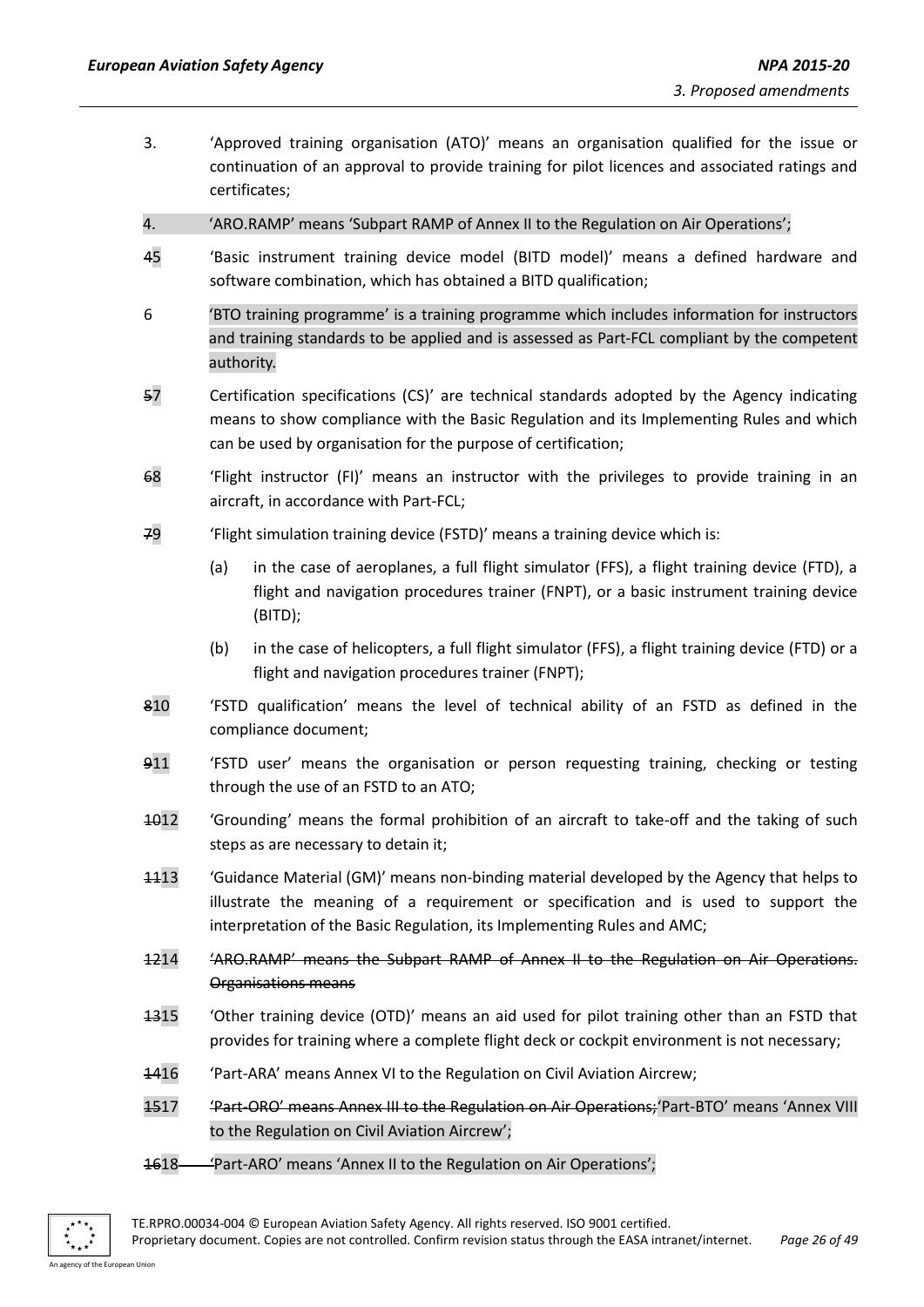- 1619 'Part-CC' means Annex V to the Regulation on Civil Aviation Aircrew;
- 1720 'Part-FCL' means Annex I to the Regulation on Civil Aviation Aircrew;
- 1821 'Part-MED' means Annex IV to the Regulation on Civil Aviation Aircrew;
- 1922 'Part-ORA' means Annex VII to the Regulation on Civil Aviation Aircrew;
- 2023 'Part-ORO' means 'Annex III to the Regulation on Air Operations';
- 2024 'Principal place of business' means the head office or registered office of the organisation within which the principal financial functions and operational control of the activities referred to in this Regulation are exercised;
- 2125 'Qualification test guide (QTG)' means a document designed to demonstrate that the performance and handling qualities of an FSTD represent those of the aircraft, class of aeroplane or type of helicopter, simulated within prescribed limits and that all applicable requirements have been met. The QTG includes both the data of the aircraft, class of aeroplane or type of helicopter and FSTD data used to support the validation.

#### **(25) ARA.GEN.220, on record-keeping, is amended as follows:**

#### '**ARA.GEN.220 Record-keeping**

[…]

(b) The competent authority shall maintain a list of all organisation certificates, FSTD qualification certificates and personnel licences, certificates and attestations it issued, and the BTO training programmes it has assessed.'

[…]

## **(26) ARA.GEN.305 Oversight programme, is amended as follows:**

#### '**ARA.GEN.305 Oversight programme**

[…]

- (f) Notwithstanding paragraphs (b), (c), (ca) and (e), the oversight programme of BTOs shall be proportionate and be developed taking into account the specific nature of the organisation, the complexity of its activities, the results of past certification or oversight activities and shall be based on the assessment of associated risks. The oversight may include inspections, including unannounced inspections, as appropriate.'
- **(27) ARA.GEN.310, on initial certification procedure – organisations, is amended as follows:**

#### '**ARA.GEN.310 Initial certification procedure – organisations**

- '[…]
- (d) Notwithstanding paragraphs (a) to (c), the competent authority shall certify BTOs in accordance with ARA.BTO.100.'

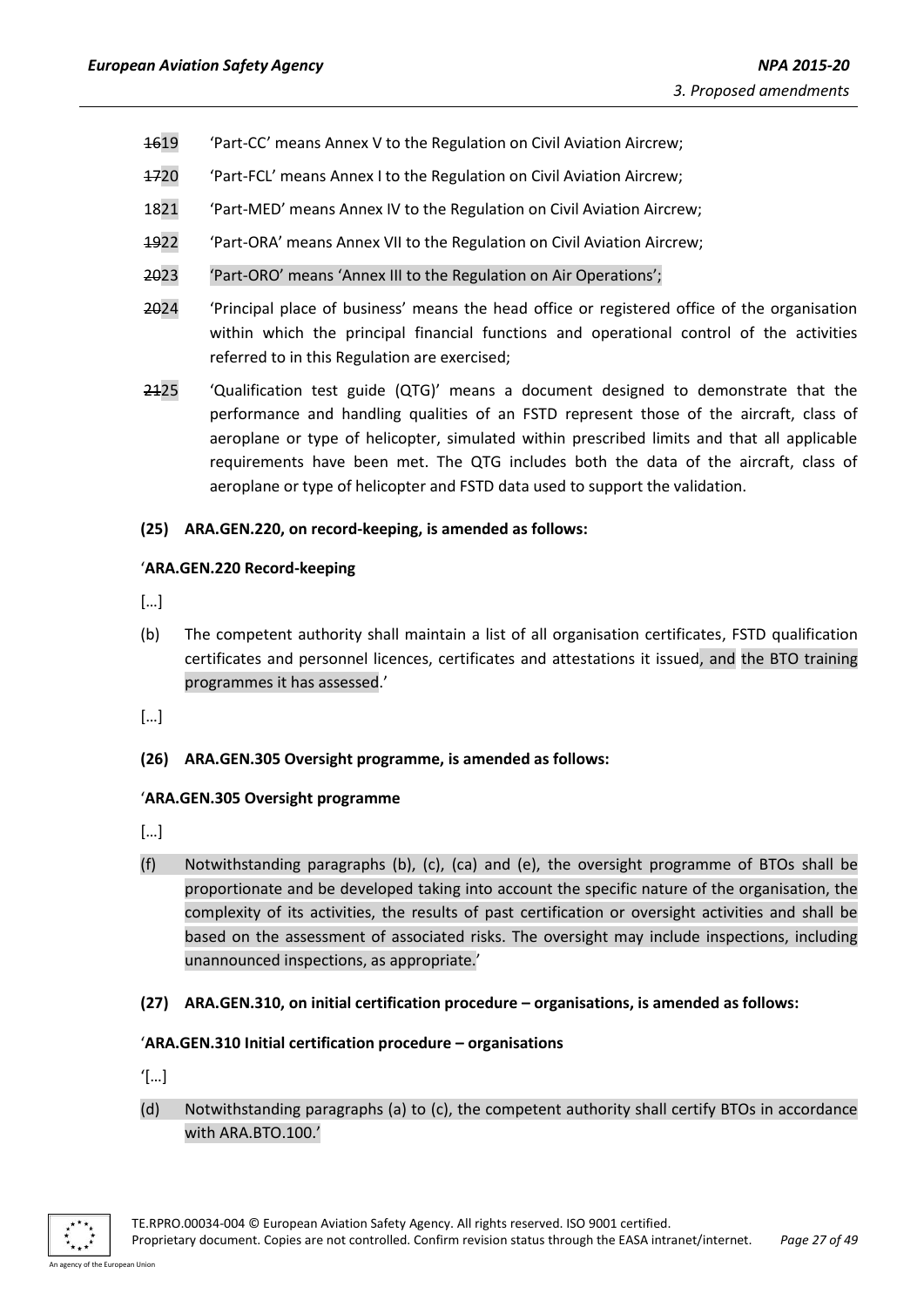**(28) ARA.GEN.330, on changes – organisations, is amended as follows:**

## **ARA.GEN.330 Changes – organisations**

'[…]

- (d) Notwithstanding paragraphs (b) and (c), in the case of changes to BTOs, the competent authority shall follow the requirements of ARA.BTO.105.'
- **(29) ARA.GEN.350, on findings and corrective actions – organisations, is amended as follows:**

#### **ARA.GEN.350 Findings and corrective actions – organisations**

- '[…]
- (da) Notwithstanding paragraphs (a) to (d), in the case of BTOs, if, during oversight or by any other means, evidence is found by the competent authority that shows non-compliance with the applicable requirements, the competent authority shall raise a finding, record it and communicate it in writing to the BTO. The competent authority shall take any measures necessary until the BTO addresses the non-compliance identified including limiting, suspending or revoking the approval.
- (e) Without prejudice to any additional enforcement measures, when the authority of a Member State acting under the provisions of ARA.GEN.300(d) identifies any non-compliance with the applicable requirements of Regulation (EC) No 216/2008 and its Implementing Rules by an organisation certified by the competent authority of another Member State or the Agency, it shall inform that competent authority and, except in the case of BTOs, provide an indication of the level of finding.'
- **(30) The following new SUBPART BTO SPECIFIC REQUIREMENTS RELATING TO BASIC TRAINING ORGANISATION (BTO), is inserted following SUBPART MED:**

#### **SUBPART BTO**

#### **SPECIFIC REQUIREMENTS RELATING TO BASIC TRAINING ORGANISATION (BTO)**

**(31) The following new ARA.BTO.100, on application process and certification, and ARA.BTO.105, on changes, are developed:**

#### **ARA.BTO.100 Application process and certification**

- (a) Upon receiving an application for the BTO certificate, the competent authority shall verify if the application contains the following information:
	- (1) Name of the BTO;
	- (2) Contact details of the BTO's principal place of activity, and if applicable, the contact details of any other operating sites of the BTO;
	- (3) Name of the representative of the BTO;
	- (4) The BTO training programme(s) used;

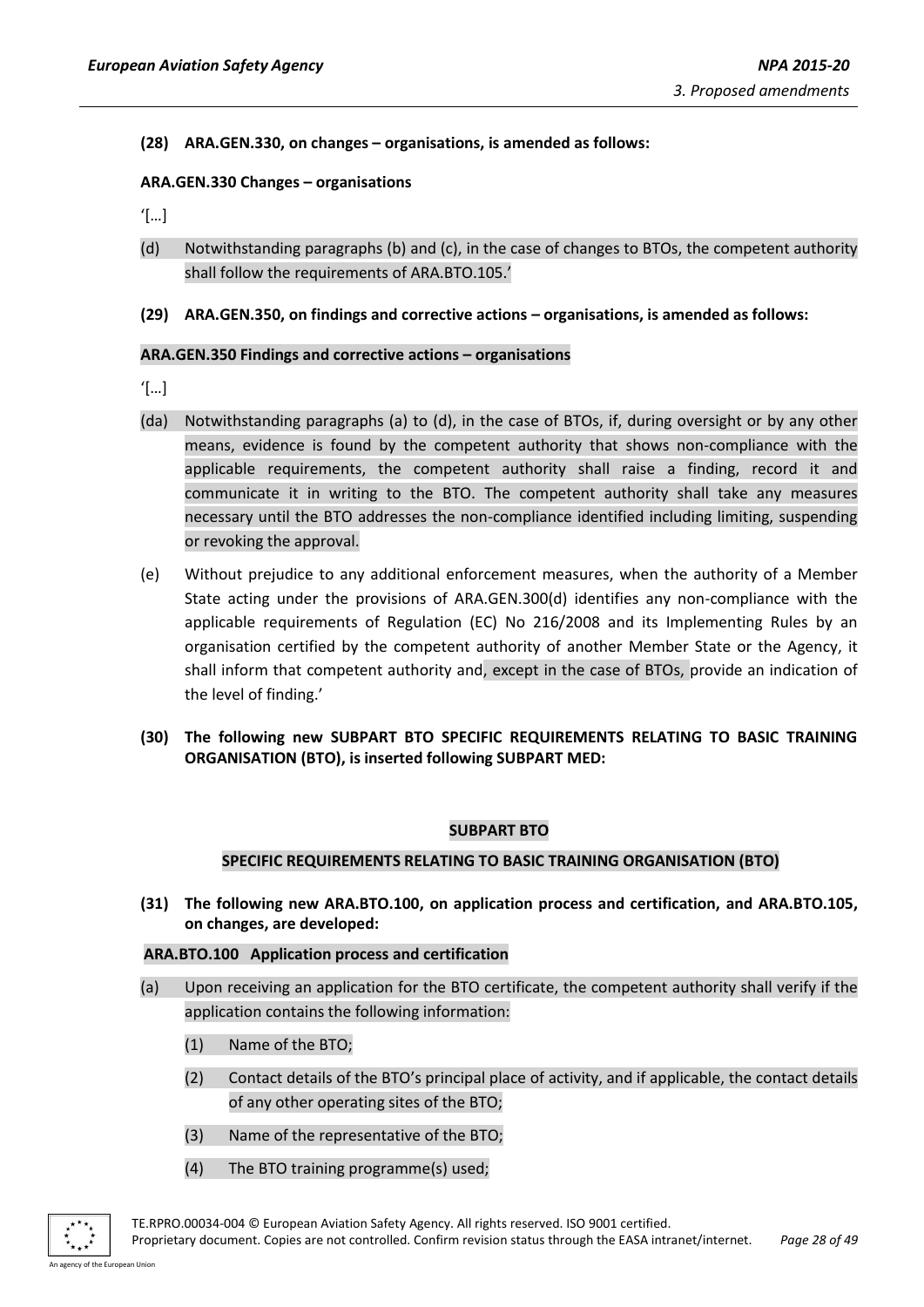- (5) The type of training provided in accordance with BTO.GEN.120;
- (6) The FSTDs to be used for the training, if applicable; and
- (7) A declaration by the representative that the BTO has a safety policy and that the information provided above is in accordance with the applicable requirements.
- (b) If the application does not contain the required information in paragraph (a), the competent authority shall notify the BTO about the non-compliance and request the missing information.
- (c) The competent authority shall approve the BTO once it has established that the application complies with paragraph (a), and in any case within two months from the receipt of the application.

## **ARA.BTO.105 Changes**

Upon receiving a notification of a change to the content of the initial application, the competent authority shall verify whether the information listed in the notification is in compliance with ARA.BTO.100(a). In case of any non-compliance, the competent authority shall notify the BTO about the non-compliance and request the missing information. If the non-compliance is confirmed, the competent authority shall take action as defined in ARA.GEN.350(da).

## **ARA.BTO.110 Assessment of BTO training programme(s)**

The competent authority shall assess the proposed BTO training programme to verify its compliance with the applicable Part-FCL requirements. In case of any non-compliance, the competent authority shall notify the BTO about the non-compliance and request changes.

#### <span id="page-28-0"></span>**Annex VIII (Part-BTO) — new**

**(32) The following new Annex VIII (Part-BTO) is inserted:**

#### **Annex VIII**

#### **REQUIREMENTS FOR BASIC TRAINING ORGANISATIONS**

## **[Part-BTO]**

## **BTO.GEN.100 — General**

This Annex establishes the requirements to be met by a basic training organisation (BTO) providing training towards light aircraft pilot licences (LAPL), private pilot licences (PPL), balloon pilot licences (BPL) or sailplane pilot licences (SPL) and associated ratings, certificates and privileges only.

## **BTO.GEN.110 — Competent authority**

For the purpose of this Annex, the competent authority exercising oversight over a BTO shall be:

- (a) the authority designated by the Member State on which territory the BTO has its principal place of activity; or
- (b) the Agency when the principal place of activity is located in a third country.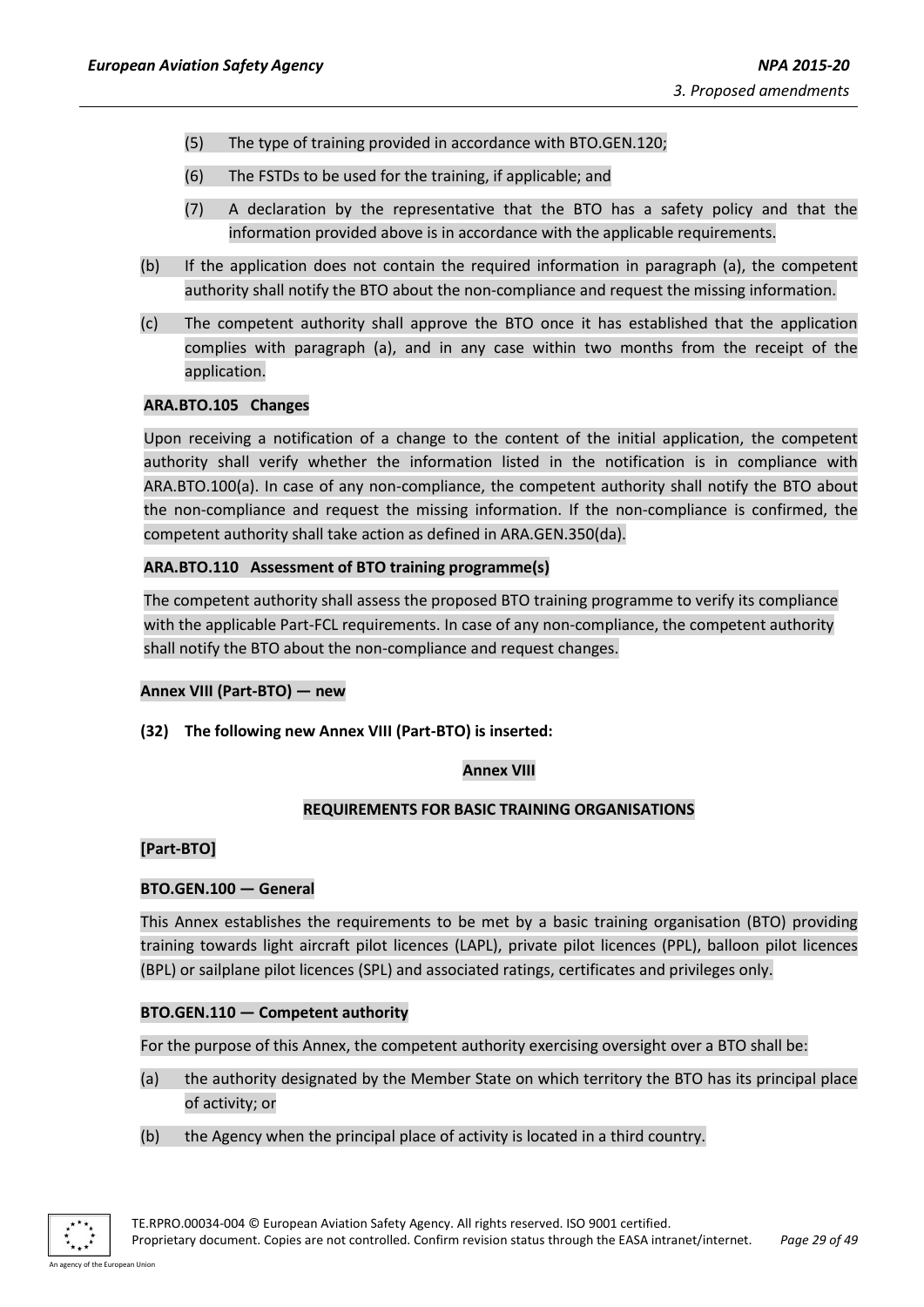#### **BTO.GEN.120 — Scope**

A BTO may provide the following training:

- (a) For aeroplanes:
	- (1) theoretical knowledge instruction to LAPL(A) and PPL(A);
	- (2) flight instruction towards LAPL(A) and PPL(A);
	- (3) training towards class rating for SEP(land), SEP(sea) and TMG; and
	- (4) training towards additional ratings: night, aerobatics, mountain, sailplane and banner towing.
- (b) For helicopters:
	- (1) theoretical knowledge instruction to LAPL(H) and PPL(H);
	- (2 flight instruction towards LAPL(H), PPL(H) and associated single engine piston type rating for which the maximal certified seat configuration does not exceed four seats; and
	- (3) training towards night rating.
- (c) For sailplanes:
	- (1) theoretical knowledge instruction to LAPL(S) and SPL;
	- (2) flight instruction towards LAPL(S) and SPL;
	- (3) training towards extension of privileges to TMG in accordance with FCL.135.S;
	- (4) training towards additional launch methods in accordance with in FCL.130.S;
	- (5) training towards additional ratings: aerobatics, sailplane towing, sailplane cloud flying rating;
	- (6) training towards flight instructor rating FI(S);
	- (7) FI(S) refresher seminar;
	- (8) standardisation course for FE(S) and FIE(S) examiner certificates; and
	- (9) examiner refresher seminar.
- (d) For balloons:
	- (1) theoretical knowledge instruction to LAPL(B) and BPL;
	- (2) flight instruction towards LAPL(B) and BPL;
	- (3) training towards class extension in accordance with FCL.135.B;
	- (4) training towards class or group extension in accordance with FCL.225.B;
	- (5) training towards extension to tethered flight in accordance with FCL.130.B;
	- (6) training towards night rating;
	- (7) training towards flight instructor rating FI(B);
	- (8) FI(B) refresher seminar;



TE.RPRO.00034-004 © European Aviation Safety Agency. All rights reserved. ISO 9001 certified. Proprietary document. Copies are not controlled. Confirm revision status through the EASA intranet/internet. *Page 30 of 49*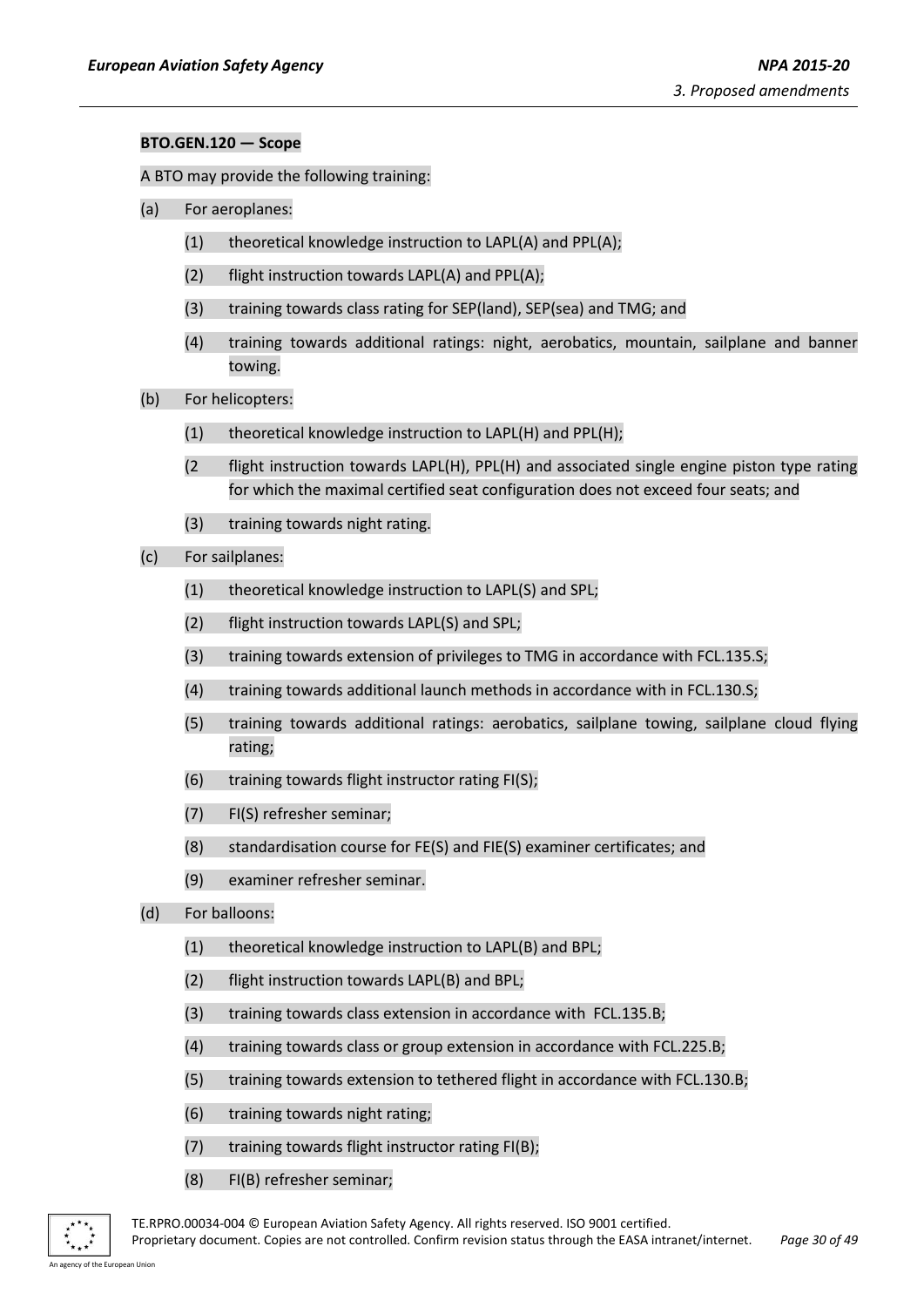- (9) standardisation course for FE(B) and FIE(B) examiner certificates; and
- (10) examiner refresher seminar.

#### **BTO.GEN.130 — Application process and certification**

- (a) Applicants for a BTO certificate shall apply to the competent authority for approval.
- (b) The application shall contain the following information:
	- (1) Name of the BTO;
	- (2) Contact details of the BTO's principal place of activity, and if applicable, the contact details of any other operating sites of the BTO;
	- (3) Name of the representative of the BTO;
	- (4) The BTO training programme used;
	- (5) The type of training provided in accordance with BTO.GEN.120;
	- (6) The FSTDs to be used for the training, if applicable; and
	- (7) A declaration by the representative that the BTO has a safety policy and that the information provided above is in accordance with the applicable requirements.
- (c) The application shall be made in a form and manner established by the competent authority, taking into account the applicable requirements of this Regulation.
- (d) The BTO may commence the training before having received the approval in accordance with ARA.BTO.100(c).
- (e) The BTO shall notify the competent authority of any changes to the information of the initial application in paragraph (b).

#### **BTO.GEN.140 — Scope and privileges**

A BTO shall provide training within the scope and privileges included in its approval.

#### **BTO.GEN.150 — Access**

For the purpose of determining if an acceptable level of safety is met in accordance with this Regulation, the BTO shall grant access to the competent authority to any facility, aircraft, document, records, data, procedures or any other material relevant to its activity.

#### **BTO.GEN.160 — Findings**

After receipt of notification of findings, the BTO shall take corrective action within a period agreed with the competent authority.

## **BTO.GEN.170 — Validity of approval**

The BTO's approval shall remain valid for an unlimited duration unless:

- (a) the competent authority takes enforcement measures in accordance with ARA.GEN.350(da); or
- (b) the approval is surrendered by the BTO.



TE.RPRO.00034-004 © European Aviation Safety Agency. All rights reserved. ISO 9001 certified. Proprietary document. Copies are not controlled. Confirm revision status through the EASA intranet/internet. *Page 31 of 49*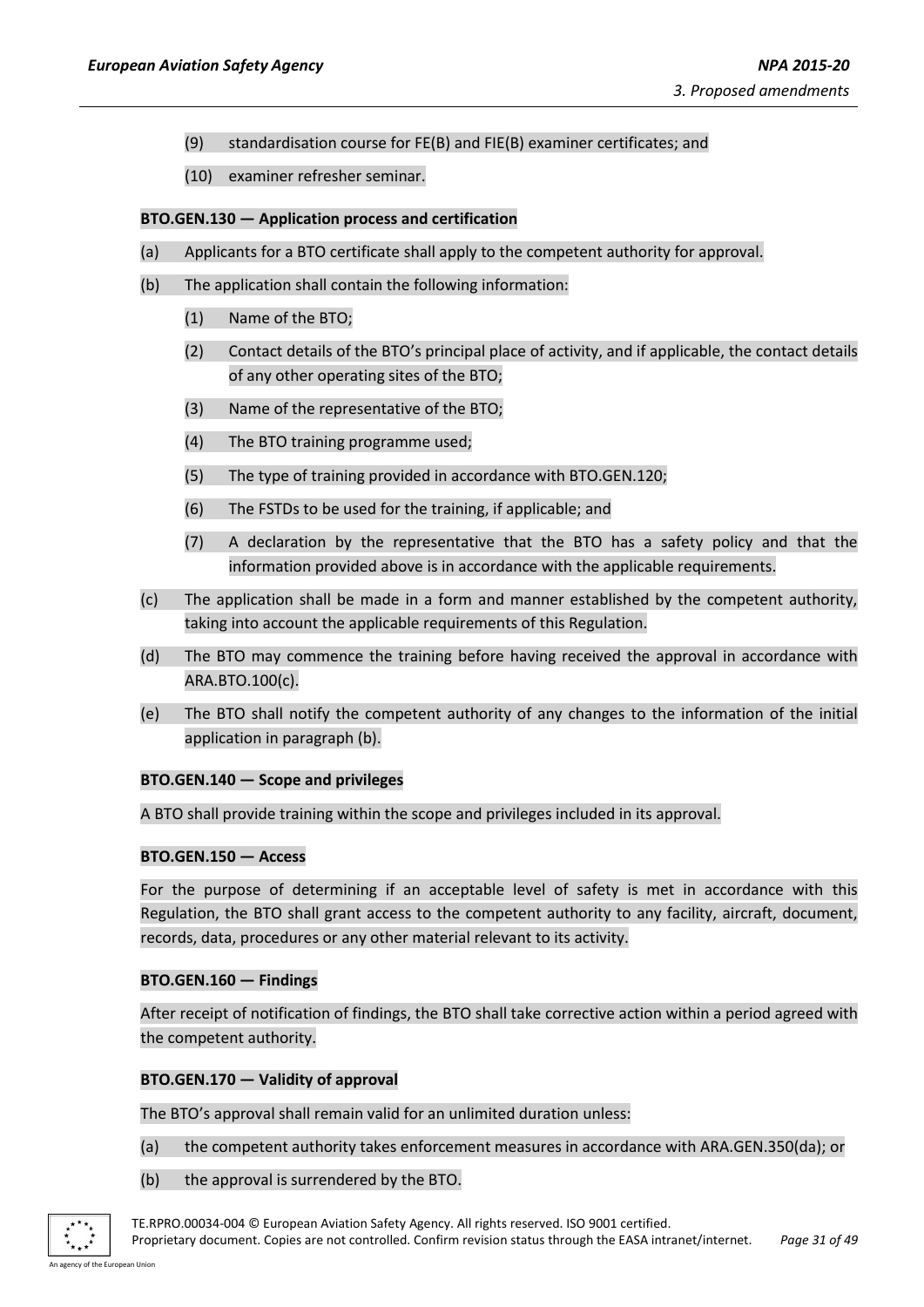#### **BTO.GEN.180 — Immediate reaction to a safety problem**

The BTO shall implement any:

- (a) safety measures mandated by the competent authority in accordance with ARA.GEN.135(c); and
- (b) relevant mandatory safety information issued by the Agency, including airworthiness directives.

#### **BTO.GEN.190 — Tasks, responsibilities and procedures**

#### The BTO shall ensure that:

- (a) its activities comply with the scope and conditions of its approval, as established in its application and changes thereto;
- (b) a safety awareness culture is implemented in the BTO, and that a safety policy statement is developed, including a safety philosophy and principles; and
- (c) the training provided complies with the requirements of Part-FCL included in its application and changes thereto.

#### **BTO.GEN.200 — Personnel requirements**

The BTO shall:

- (a) designate a representative; and
- (b) ensure that sufficient resources are available for the tasks and responsibilities identified in BTO.GEN.190.

#### **BTO.GEN.210 — Annual internal review**

The BTO shall:

- (a) conduct an annual internal review of the tasks and responsibilities identified in BTO.GEN.200;
- (b) record the results of annual internal reviews; and
- (c) submit the annual internal review upon request by the competent authority.

#### **BTO.GEN.220 — Record-keeping**

The following records shall be kept by the BTO at least three years after the issuance of the applicable licence, rating or certificate:

- (a) details of training provided to students;
- (b) student progress reports;
- (c) the annual internal review; and
- (d) the BTO training programme(s).

#### **BTO.GEN.230 — BTO training programme**

#### The BTO shall have BTO training programme(s) to cover the scope of the training provided.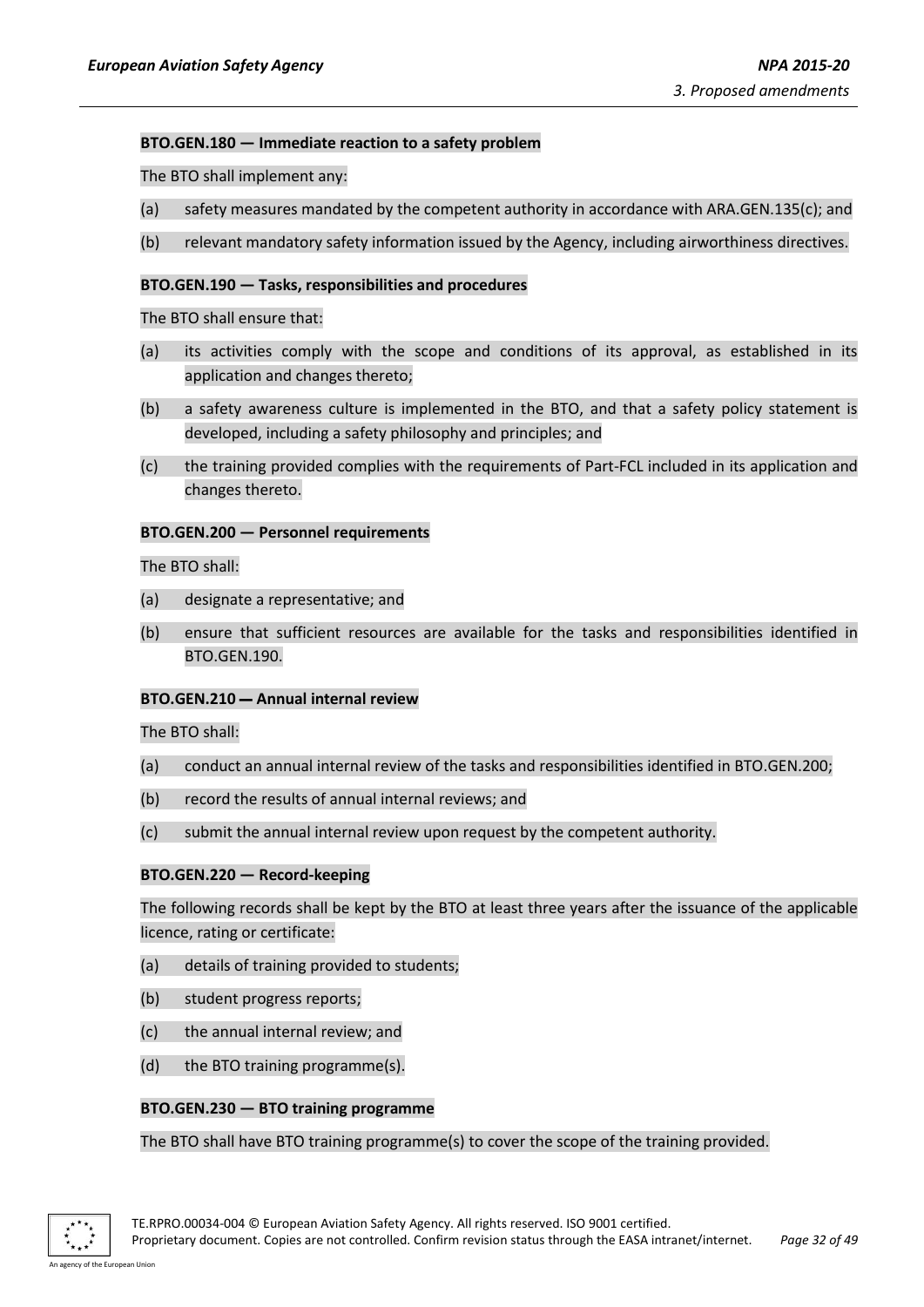## **BTO.GEN.240 — Training aircraft and FSTDs**

The BTO shall use an adequate fleet of training aircraft or FSTDs appropriate to the training provided.

#### **BTO.GEN.250 — Aerodromes and operating sites**

When providing flight training on an aircraft, the BTO shall use aerodromes or operating sites that have the appropriate facilities and characteristics to allow training of the relevant manoeuvres, taking into account the training provided and the category and type of aircraft used.

#### **BTO.GEN.260 — Distance learning**

- (a) The BTO may conduct theoretical knowledge instruction using distance learning.
- (b) An element of classroom or on-site instruction shall be included in all theoretical knowledge instruction.

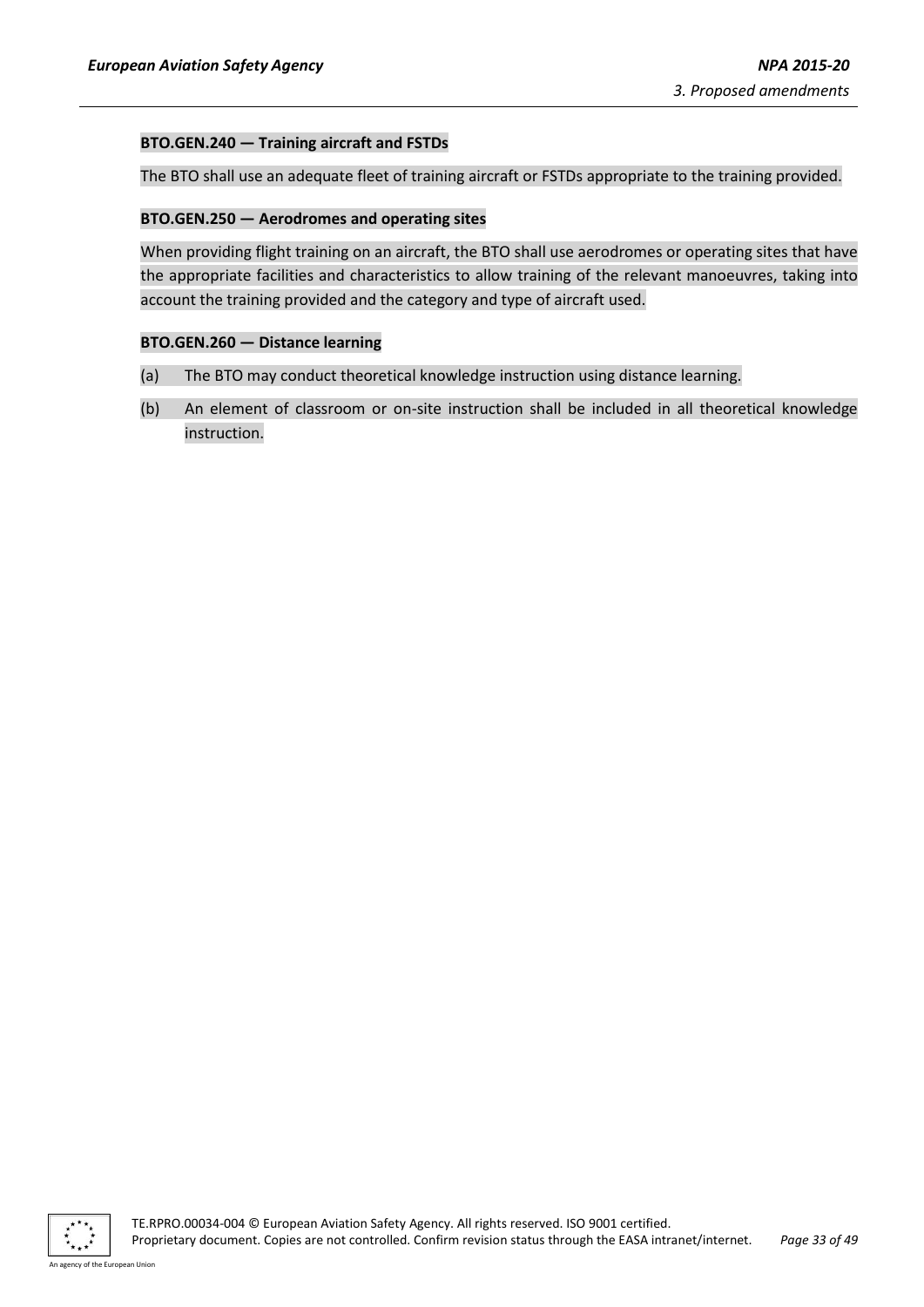## <span id="page-33-1"></span><span id="page-33-0"></span>**3.2. Draft AMC and GM (Draft EASA Decision)**

#### **Amendment to ED Decision 2011/016/R**

## **(1) GM1 FCL.010 Abbreviations, is amended as follows:**

#### **'GM1 FCL.010 Abbreviations**

The following abbreviations apply to the Acceptable Means of Compliance and Guidance Material to Part-FCL:

 $\lbrack \cdot \cdot \cdot \rbrack$ 

## BTO basic training organisation

[…]

**(2) AMC1 FCL.115; FCL.120, is amended as follows:**

## '**AMC1 FCL.115; FCL.120**

SYLLABUS OF THEORETICAL KNOWLEDGE FOR THE LAPL

(a) The training and examination should cover aspects related to non-technical skills in an integrated manner, taking into account the particular risks associated with the licence and the activity. The theoretical knowledge instruction provided by the ATO should include a certain element of formal classroom work but may also include other methods of delivery for example interactive video, slide or tape presentation, computer-based training and other media distance learning courses. The training organisation BTO or the ATO responsible for the training has to check if all the appropriate elements of the training course of theoretical knowledge instruction have been completed to a satisfactory standard before recommending the applicant for the theoretical examination.

[…]'

## **(3) AMC1 FCL.135.S; FCL.205.S(a) is amended as follows:**

## '**AMC1 FCL.135.S; FCL.205.S(a)**

EXTENSION OF PRIVILEGES TO TMG: LAPL(S) AND SPL

- […]
- (b) The BTO or the ATO should issue a certificate of satisfactory completion of the training.

[…]'

## **(4) AMC1 FCL.135.B; FCL.225.B is amended as follows:**

## '**AMC1 FCL.135.B; FCL.225.B**

THEORETICAL KNOWLEDGE INSTRUCTION FOR THE EXTENSION TO ANOTHER BALLOON CLASS: LAPL(B) AND BPL

[…]

TE.RPRO.00034-004 © European Aviation Safety Agency. All rights reserved. ISO 9001 certified. Proprietary document. Copies are not controlled. Confirm revision status through the EASA intranet/internet. *Page 34 of 49*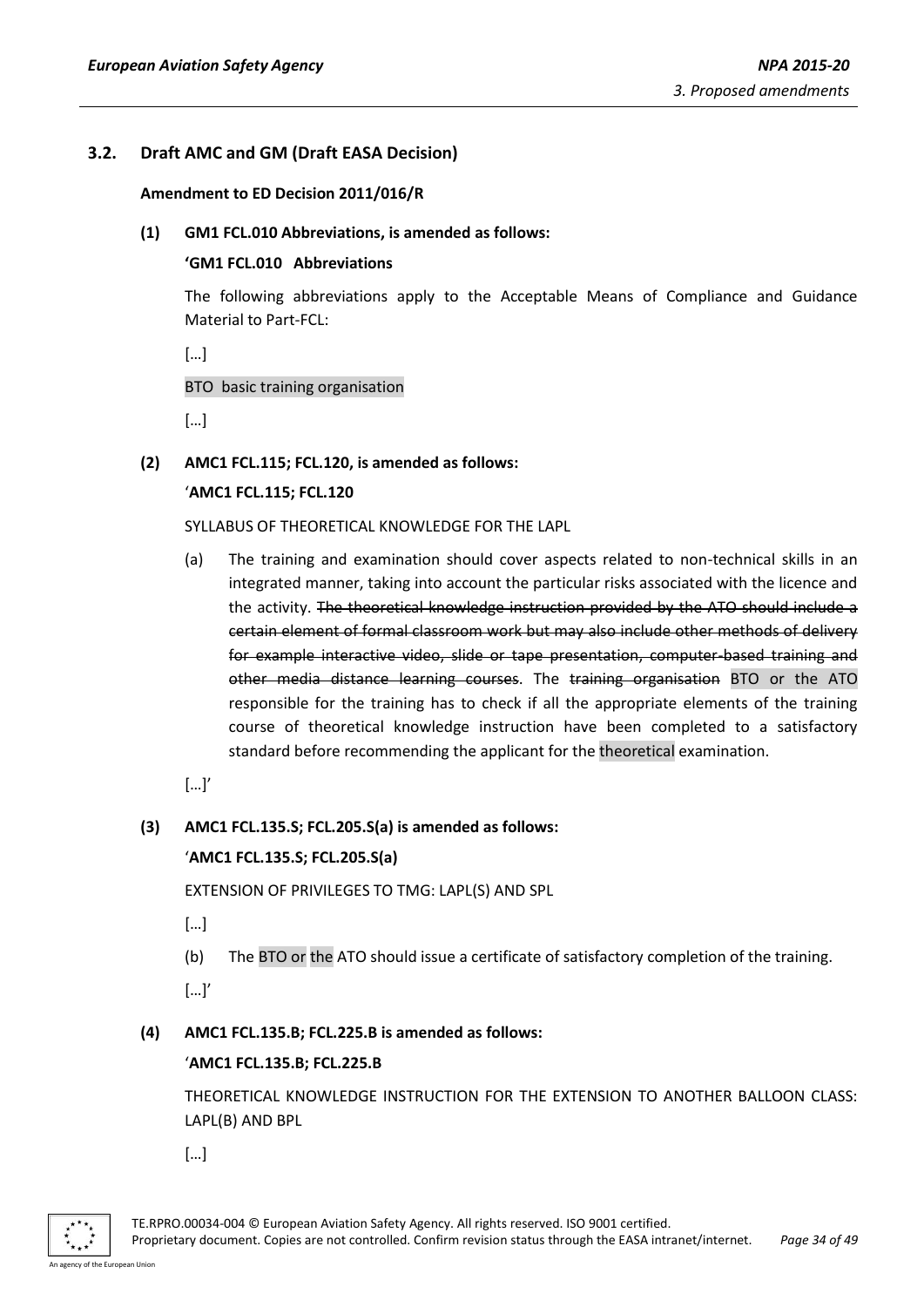(c) The BTO or the ATO should issue a certificate of satisfactory completion of the instruction to licence endorsement.

 $[...]'$ 

## **(5) AMC1 FCL.210; FCL.215 is amended as follows:**

## '**AMC1 FCL.210; FCL.215**

#### SYLLABUS OF THEORETICAL KNOWLEDGE FOR THE PPL(A) AND PPL(H)

The following tables contain the syllabi for the courses of theoretical knowledge, as well as for the theoretical knowledge examinations for the PPL(A) and PPL(H). The training and examination should cover aspects related to non-technical skills in an integrated manner, taking into account the particular risks associated to the licence and the activity.

An approved course shall comprise at least 100 hours of theoretical knowledge instruction. This theoretical knowledge instruction provided by the ATO should include a certain element of formal classroom work but may include also such facilities as interactive video, slide or tape presentation, computer-based training and other media distance learning courses.

The training organisation BTO or the ATO responsible for the training has toshould check if all the appropriate elements of the training course of theoretical knowledge instruction have been completed to a satisfactory standard before recommending the applicant for the theoretical examination.

The applicable items for each licence are marked with 'x'. An 'x' on the main title of a subject means that all the sub-divisions are applicable.

[…]'

#### **(6) AMC1 FCL.740(b)(1) is replaced as follows:**

#### '**AMC1 FCL.740(b)(1) Validity and renewal of class and type ratings**

#### RENEWAL OF CLASS AND TYPE RATINGS AT AN ATO: REFRESHER TRAINING

- (a) The objective of the refresher training at an ATO is to reach the level of proficiency necessary to safely operate the relevant type or class of aircraft. The amount of refresher training needed should be determined on a case-by-case basis by the ATO, taking into account the following factors:
	- (1) the experience of the applicant;
	- (2) the amount of time elapsed since the privileges of the rating were last used;
	- (3) the complexity of the aircraft;
	- (4) whether the applicant has a current rating on another aircraft type or class; and
	- (5) where considered necessary, the performance of the applicant during a proficiency check for the rating in an FSTD or an aircraft of the relevant type or class.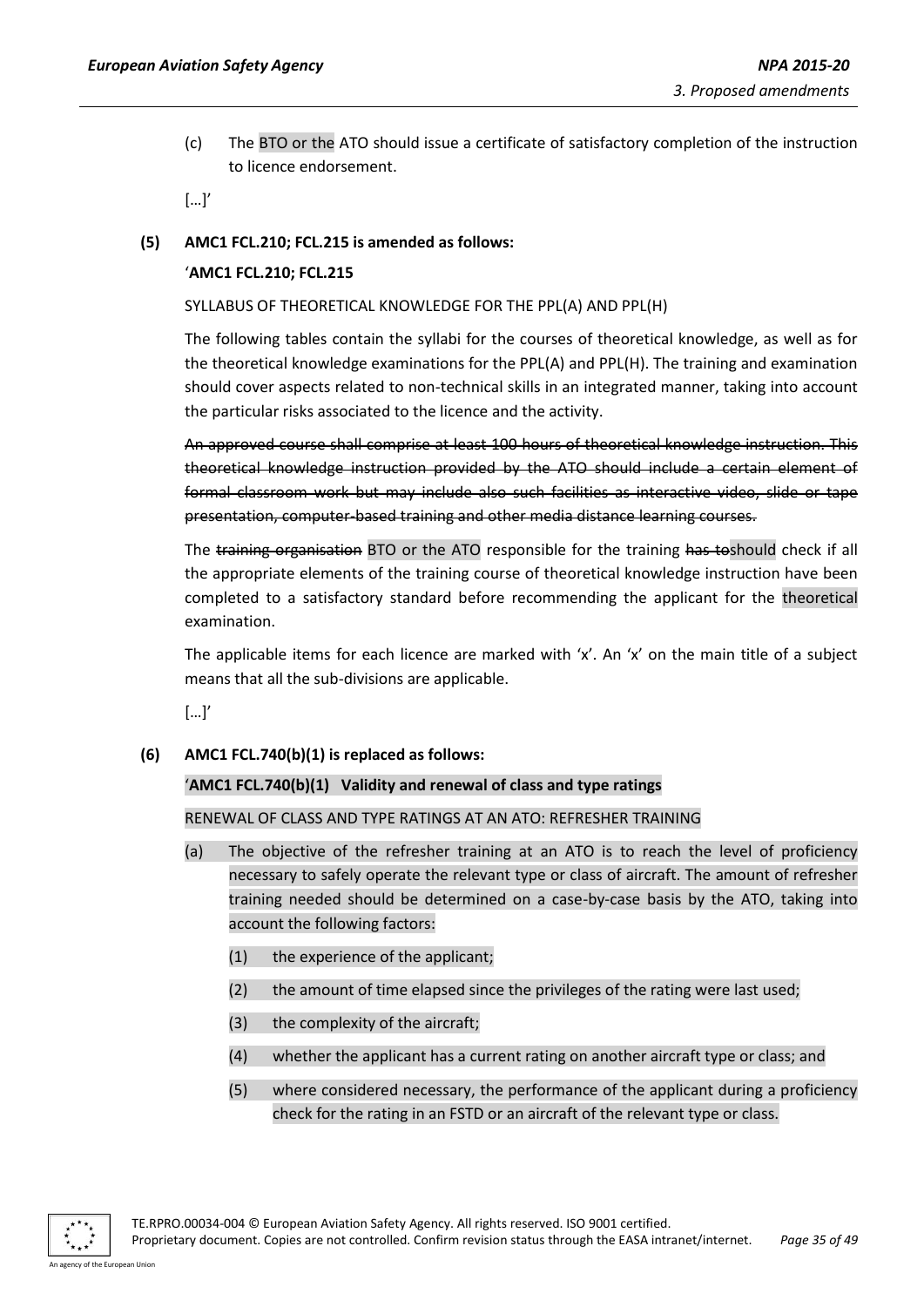It should be expected that the amount of training needed to reach the desired level of competence will increase with the time elapsed since the privileges of the rating were last used.

- (b) Once the ATO has determined the needs of the applicant, it should develop an individual training programme based on the ATO's approved course for the rating, focusing on the aspects where the applicant has shown the greatest needs. Theoretical knowledge instruction should be included as necessary; such as for type-specific system failures in complex aircraft. The performance of the applicant should be reviewed during the training and additional instruction provided where necessary to reach the standard required for the proficiency check.
- (c) After successful completion of the training, the ATO should provide a training completion certificate to the applicant, describing the training received. The training completion certificate should be presented to the examiner prior to the proficiency check. Following the successful renewal of the rating, the training completion certificate and examiner report form should be submitted to the competent authority.'
- **(7) The following new AMC2 FCL.740(b)(1), on validity and renewal of class and type ratings, is developed:**

## **'AMC2 FCL.740(b)(1) Validity and renewal of class and type ratings**

RENEWAL OF NON-HIGH-PERFORMANCE SINGLE-ENGINE PISTON CLASS RATINGS WHEN THE RATING HAS EXPIRED FOR LESS THAN THREE YEARS, AT AN ATO, A BTO OR BY AN INSTRUCTOR: REFRESHER TRAINING

- (a) The objective of the refresher training at an ATO, a BTO or by an instructor is to reach the level of proficiency necessary to safely operate the single-engine piston class rating, except high performance aeroplanes, when the rating has expired for less than three years. The amount of refresher training needed should be determined on a case-by-case basis by the ATO, the BTO or the instructor, taking into account the following factors:
	- (1) the experience of the applicant by evaluating the pilot's logbook;
	- (2) the amount of time elapsed since the privileges of the rating were last used;
	- (3) whether the applicant has a current rating on another aircraft type or class; and
	- (4) where considered necessary, the performance of the applicant during a proficiency check.

It should be expected that the amount of training needed to reach the desired level of competence will increase with the time elapsed since the privileges of the rating were last used.

(b) Once the ATO, the BTO or the instructor has determined the needs of the applicant, it should develop an individual training programme that should be based on the initial training for the issue of the rating and focus on the aspects where the applicant has shown the greatest needs.

TE.RPRO.00034-004 © European Aviation Safety Agency. All rights reserved. ISO 9001 certified. Proprietary document. Copies are not controlled. Confirm revision status through the EASA intranet/internet. *Page 36 of 49*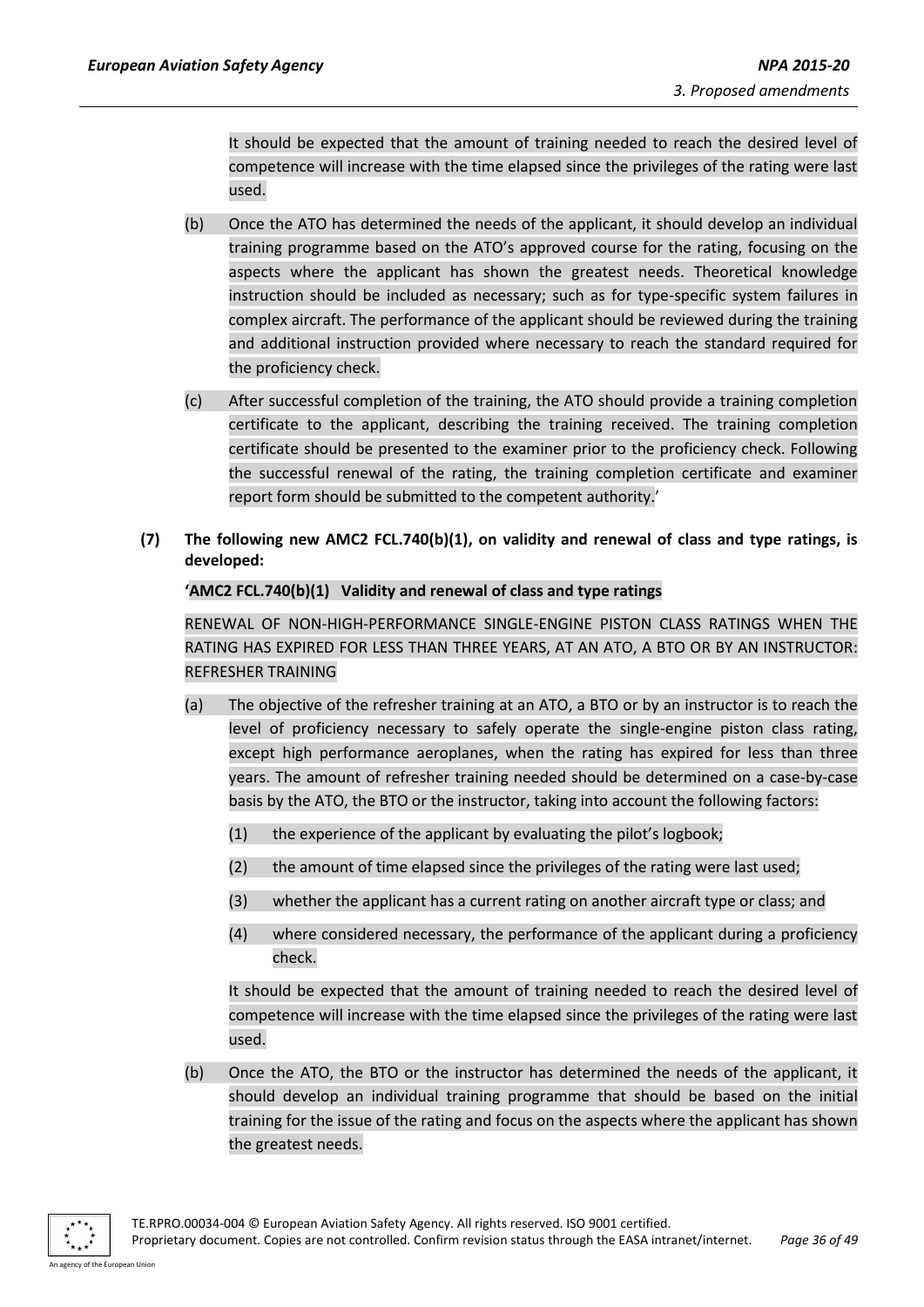- (c) After successful completion of the training, the ATO, the BTO or the instructor should issue a certificate, or other documental evidence to the applicant indicating that the training has been successfully achieved. The certificate or other documental evidence should be presented to the examiner prior to the proficiency check. Following the successful renewal of the rating, the certificate or other documental evidence, and the examiner report form should be submitted to the competent authority.'
- **(8) The following new GM1 FCL.740(b)(1), on validity and renewal of class and type ratings, is developed:**

#### '**GM1 FCL.740(b)(1) Validity and renewal of class and type ratings**

RENEWAL OF NON-HIGH-PERFORMANCE SINGLE-ENGINE PISTON CLASS RATINGS WHEN THE RATING HAS EXPIRED FOR LESS THAN THREE YEARS, AT AN ATO, A BTO OR BY AN INSTRUCTOR: REFRESHER TRAINING

In some cases, after evaluating the applicant, and when the time lapsed is limited (less than three months), the ATO, the BTO or the instructor may determine that no refresher training is needed. The following guidance may be considered during the evaluation:

- (a) expiry shorter than three months: no supplementary requirements;
- (b) expiry longer than three months but shorter than one year: a minimum of two training sessions;
- (c) expiry longer than one year but shorter than three years: a minimum of three training sessions in which the most important malfunctions in the available systems are covered.'
- **(9) AMC1 FCL.800, on aerobatic rating, is amended as follows:**

## '**AMC1 FCL.800 Aerobatic rating**

THEORETICAL KNOWLEDGE AND FLYING TRAINING

[…]

- (b) The BTO or the ATO should issue a certificate of satisfactory completion of the instruction to licence endorsement.
- […]'
- **(10) AMC1 FCL.805, on sailplane towing and banner towing rating, is amended as follows:**

#### '**AMC1 FCL.805 Sailplane towing and banner towing rating**

THEORETICAL KNOWLEDGE AND FLYING TRAINING

- […]
- (b) The BTO or the ATO should issue a certificate of satisfactory completion of the instruction that can be used for licence endorsement.
- […]'

TE.RPRO.00034-004 © European Aviation Safety Agency. All rights reserved. ISO 9001 certified.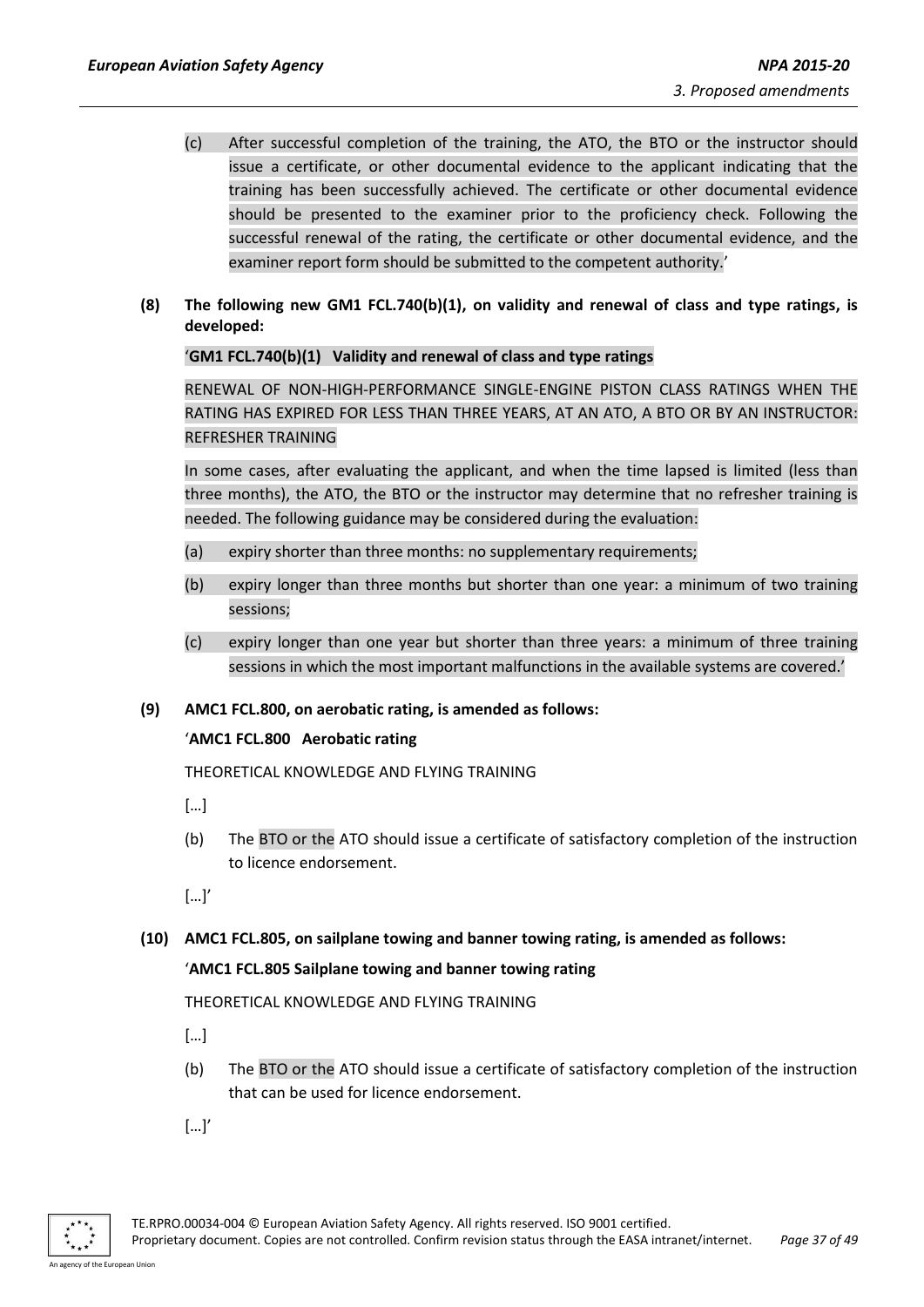## **(11) AMC1 FCL.810(b), on night rating, is amended as follows:**

## **'AMC1 FCL.810(b) Night rating**

PPL(H) NIGHT RATING COURSE

- $\lceil$ ...]
- (b) The BTO or the ATO should issue a certificate of satisfactory completion of the instruction that can be used for licence endorsement.

[…]'

## **(12) AMC2 FCL.930.FI, on FI — Training course, is amended as follows:**

#### '**AMC2 FCL.930.FI FI — Training course**

FI(S) AND FI(B) TRAINING COURSE

GENERAL

(a) The aim of the FI(S) and FI(B) training course at a BTO or an ATO is to train SPL and BPL holders to the level of competence defined in FCL.920 as instructor competencies.

[…]'

#### **(13) AMC1 FCL.1015, on examiner standardisation, is amended as follows:**

#### '**AMC1 FCL.1015 Examiner standardisation**

GENERAL

- (a) The competent authority may provide the course itself or through an arrangement with an ATO, or in the case of sailplanes and balloons, also by a BTO. This arrangement should clearly state that the ATO or the BTO is acting under the management system of the competent authority.
- […]
- (c) The competent authority,  $\theta$  at the ATO or the BTO should determine any further training required before presenting the candidate for the examiner assessment of competence.

#### CONTENT

- (d) The training should comprise:
	- (1) Theoretical training covering at least:
- […]
- (vii) except for sailplane and balloon examiner standardisation courses provided by ATOs or BTOs, the management system of ATOs;
- […]'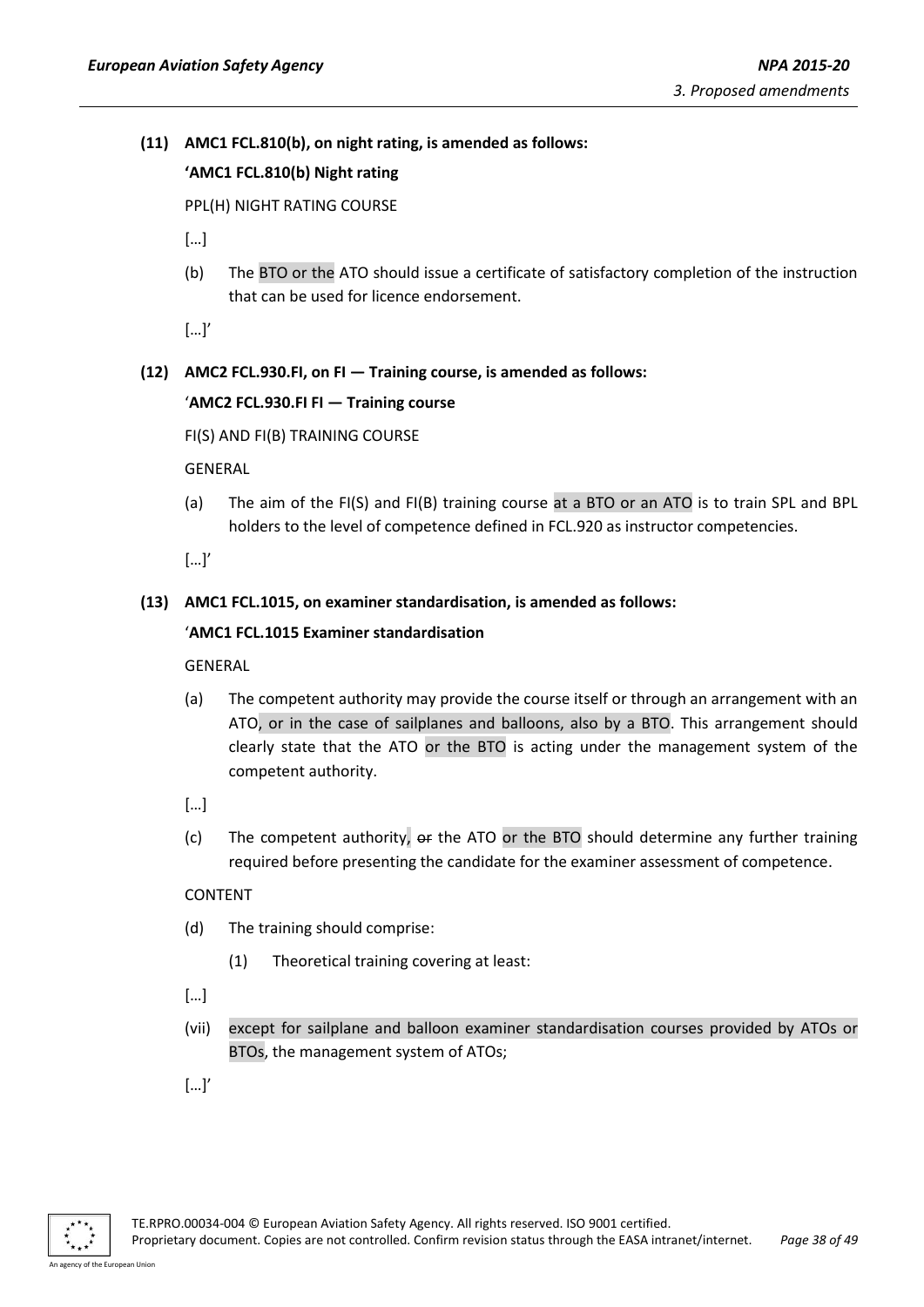## **(14) AMC2 FCL.1015, on examiner standardisation, is amended as follows:**

'**AMC2 FCL.1015 Examiner standardisation**

STANDARDISATION ARRANGEMENTS FOR EXAMINERS

 $[...]$ 

PURPOSE OF A TEST OR CHECK

 $\lceil$ ...]

(d) Improve training and flight instruction in ATOs or BTOs by feedback of information from examiners about items or sections of tests or checks that are most frequently failed.

[…]

METHOD AND CONTENTS OF THE TEST OR CHECK

[…]

- (r) A test or check flight will be conducted within the limitations contained in the operations manual of an ATO or, when available, the operations manual of a BTO.'
- **(15) The following new AMC2 FCL.1025, on validity, revalidation and renewal of examiner certificates, is introduced:**

'**AMC2 FCL.1025 Validity, revalidation and renewal of examiner certificates**

EXAMINER REFRESHER SEMINAR FOR FI(S) AND FI(B)

The examiner refresher seminar for FI(S) and FI(B) at a BTO or an ATO should follow the content of the examiner standardisation course included in AMC1 FCL.1015, and take into account specific contents as per the category of examiner affected.'

**Amendment to ED Decision 2012/006/R**

<span id="page-38-0"></span>**(16) The following new AMC1 ARA.GEN.305(f), on oversight programme, is developed:**

#### '**AMC1 ARA.GEN.305(f) Oversight programme**

- (a) The competent authority should:
	- (1) adapt the oversight activities to be proportionate to the BTO's ability to effectively manage safety risks;
	- (2) define the oversight activities based on the BTO's annual internal review; and
	- (3) include evaluations of the BTO's training programme.
- (b) The inspection(s) should take a risk-based approach to oversight, and may include sampling of any relevant training in its scope of activities.'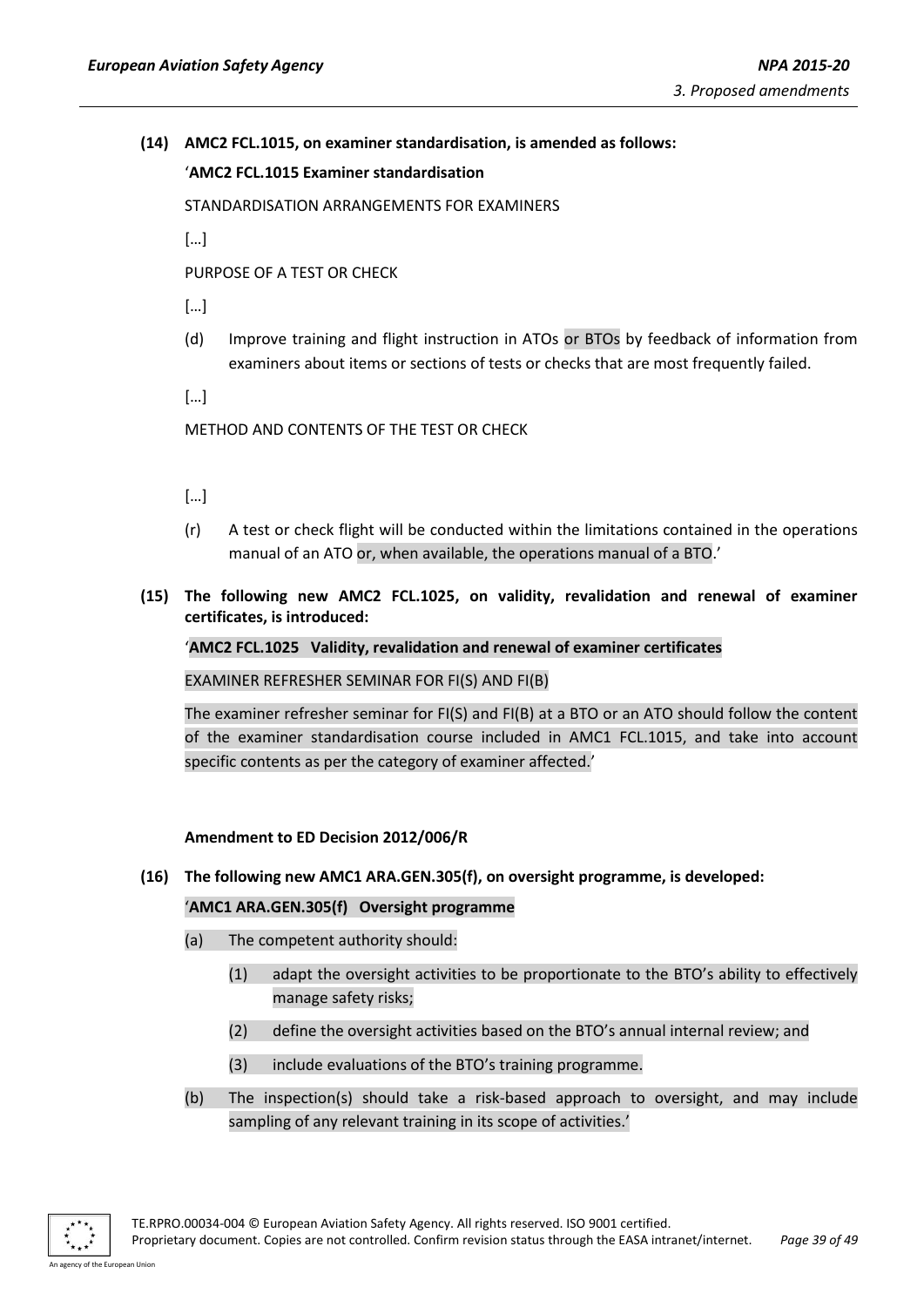## **(17) The following new GM1 ARA.GEN.305(f), on oversight programme, is developed:**

#### **GM1 ARA.GEN.305(f) Oversight programme**

The requirement for an oversight programme for a BTO is an acknowledgement that a given level of oversight is required. However, the competent authority is not required to put in place a rigid or complex oversight programme, as is the case for ATOs. The oversight programme of the BTO should be risk- and performance-based.

## **(18) The following new GM2 ARA.GEN.305(f), on oversight programme, is developed:**

## **'GM2 ARA.GEN.305(f) Oversight programme**

An inspection may focus on safety-relevant items, such as:

- (a) the existence of a safety policy statement and its adequacy regarding the BTO activities;
- (b) the existence of safety data collection and adequacy of mitigation measures;
- (c) flight training in accordance with the BTO training programme;
- (d) training aircraft in use, including their registration, associated documents and maintenance records;
- (e) operating sites and associated facilities; and
- (f) information on flight instructors, validity of licences, certificates, ratings and logbooks.

Points (c) to (e) are only applicable if the inspection is performed at other main operating sites, other than the principal place of activity. The documentation described in points (c) to (e) should be available at each main operating site.'

# **(19) The following new AMC1 ARA.BTO.100, on application process and certification, is developed:**

'**AMC1 ARA.BTO.100 Application process and certification**

The acknowledgement of receipt of the application, in either paper or electronic format, should be considered as the BTO approval certificate.'

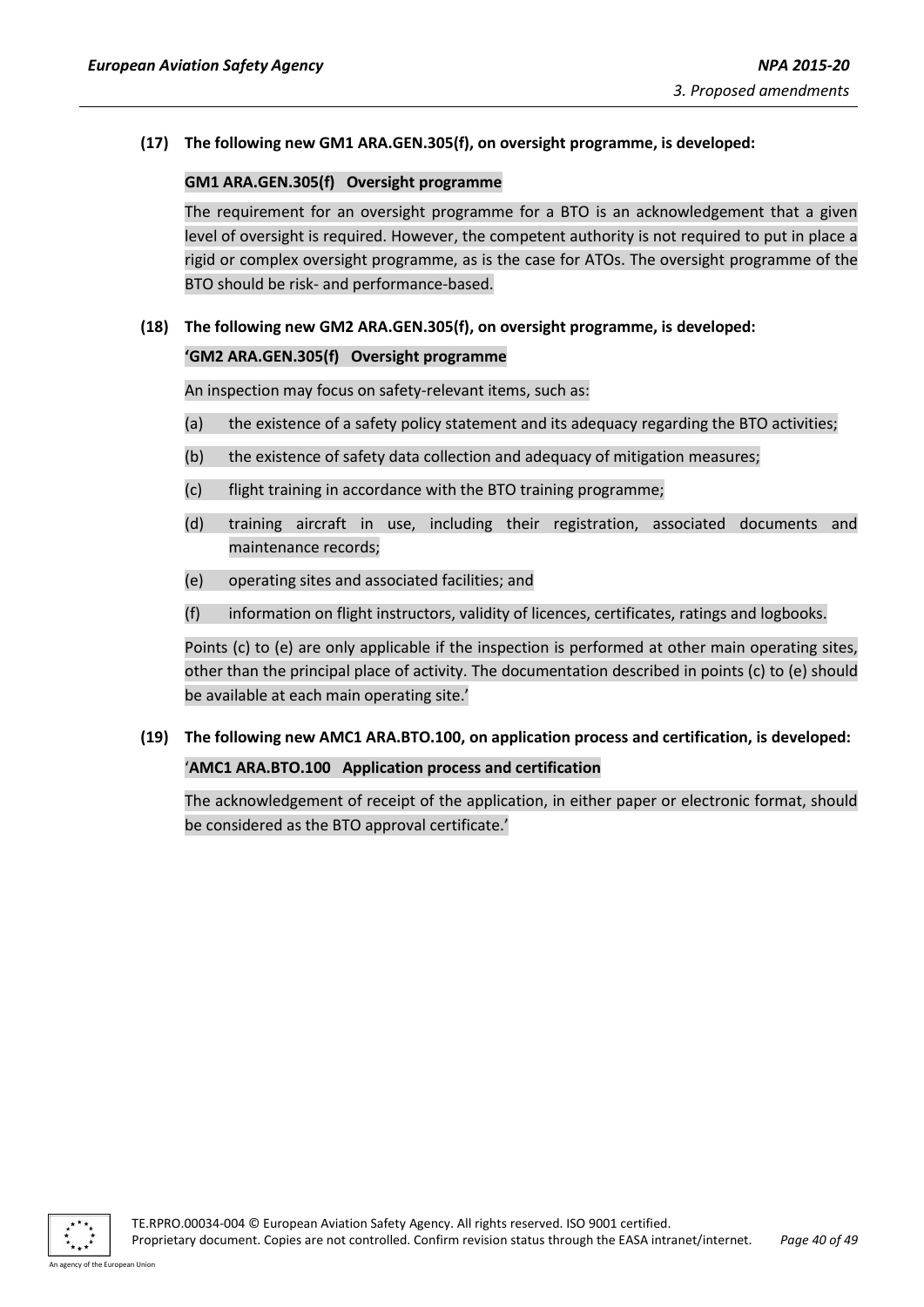**ED Decision 2016/xxx/R —new**

<span id="page-40-0"></span>**(20) The following new AMC and GM to Annex VIII — REQUIREMENTS FOR BASIC TRAINING ORGANISATIONS (PART-BTO) are developed:**

'**AMC1 BTO.GEN.130 Application process and certification**

BTO APPLICATION

|             | <b>BTO APPLICATION FOR A BTO CERTIFICATE</b>                                                                                                                                                                                                                                                                                                                                                                                           |                                                                                         |  |
|-------------|----------------------------------------------------------------------------------------------------------------------------------------------------------------------------------------------------------------------------------------------------------------------------------------------------------------------------------------------------------------------------------------------------------------------------------------|-----------------------------------------------------------------------------------------|--|
| $N^{\circ}$ | <b>Item</b>                                                                                                                                                                                                                                                                                                                                                                                                                            | <b>Supplementary information</b>                                                        |  |
| 1.          | Name of the BTO                                                                                                                                                                                                                                                                                                                                                                                                                        |                                                                                         |  |
| 2.          | Contact details of the BTO's principal place of activity, and if<br>applicable, the contact details of any other operating sites of the<br><b>BTO</b>                                                                                                                                                                                                                                                                                  | Address, phone, fax, email, URL                                                         |  |
| 3.          | BTO training programme offered                                                                                                                                                                                                                                                                                                                                                                                                         | 'BTO training programme'<br>reference or attach proposed new<br>BTO training programme. |  |
| 4.          | The type of training provided in accordance with BTO.GEN.120                                                                                                                                                                                                                                                                                                                                                                           | Theory or flight training                                                               |  |
| 5.          | Name of representative                                                                                                                                                                                                                                                                                                                                                                                                                 |                                                                                         |  |
| 6.          | Name of Head of Training, if applicable                                                                                                                                                                                                                                                                                                                                                                                                |                                                                                         |  |
| 7.          | Name of safety adviser, if applicable                                                                                                                                                                                                                                                                                                                                                                                                  |                                                                                         |  |
| 8.          | Description of FSTDs to be used for the training, if applicable,<br>including letter code <sup>(1)</sup>                                                                                                                                                                                                                                                                                                                               | FFS, FNPT I, II, and III, FTD 1, 2 and<br>3 and BITD                                    |  |
| 9.          | Date of intended commencement of activities, if later than initial<br>application date                                                                                                                                                                                                                                                                                                                                                 | (dd/mm/yyyy)                                                                            |  |
|             | Mandatory documents                                                                                                                                                                                                                                                                                                                                                                                                                    | Newly proposed BTO training<br>programme, if applicable                                 |  |
|             | I, (name of representative), on behalf of (name of BTO) certify that:<br>all the above-named persons are in compliance with the applicable requirements;<br>а. –<br>all the above information provided is complete and correct;<br>b.<br>the training conducted is in accordance with the BTO training programme and safety policy;<br>c.<br>and<br>changes to this application will be notified in accordance with BTO.GEN.130.<br>d. |                                                                                         |  |
|             | Date: (dd/mm/yyyy)                                                                                                                                                                                                                                                                                                                                                                                                                     |                                                                                         |  |
|             | Signature:                                                                                                                                                                                                                                                                                                                                                                                                                             |                                                                                         |  |

 $<sup>(1)</sup>$  as indicated on the qualification certificate</sup>



TE.RPRO.00034-004 © European Aviation Safety Agency. All rights reserved. ISO 9001 certified. Proprietary document. Copies are not controlled. Confirm revision status through the EASA intranet/internet. *Page 41 of 49*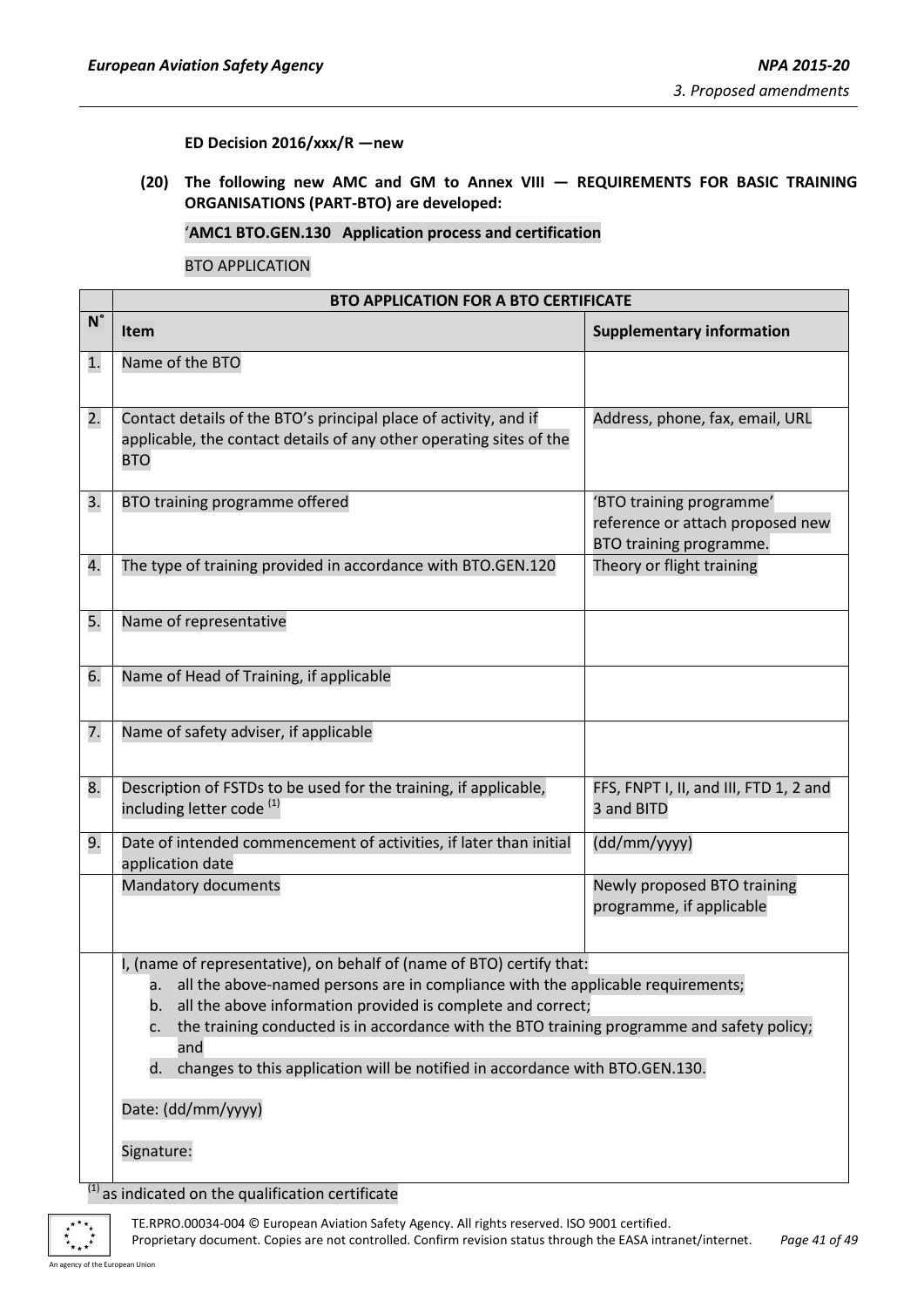## **GM1 BTO.GEN.130 Application process and certification** INITIAL BTO APPLICATION AND CHANGES TO THE BTO

- (a) The BTO should send the application for a BTO certificate and any attachment(s) in a paper or electronic format to the competent authority.
- (b) The competent authority should be informed in a paper or electronic format of changes regarding:
	- (1) the BTO; and
	- (2) the type of training identified in BTO.GEN.120.

## **AMC1 BTO.GEN.190 Tasks, responsibilities and procedures**

- (a) The following three main tasks should be clearly identified and ensured within the BTO:
	- (1) Accountability: declaration of activities and adequacy of resources for the BTO's activities;
	- (2) Safety awareness culture: promotion of safety inside the BTO; and
	- (3) Compliance with Part-FCL requirements: promotion of training standards.
- (b) Developing the safety awareness culture should be the responsibility of the representative or any other person within the BTO designated for this purpose.
- (c) The safety policy statement should define, in relation to the BTO training programme, at least the means and methods used for:
	- (1) risk identification;
	- (2) risk assessment; and
	- (3) adequacy of the mitigation measures (issuance and enforcement).

## **GM1 BTO.GEN.190 Tasks, responsibilities and procedures** PROMOTION OF TRAINING STANDARDS: OPERATIONS MANUAL

- (a) There is no requirement for a BTO to develop or use an operations manual; however, it is recommended to do so. The aim of an operations manual is to address risks, such as those related to local safety issues, to the efficient functioning of the BTO.
- (b) The operations manual may also be tailored to the size of the BTO as appropriate.
	- (1) In smaller BTOs, to ease the assimilation and adoption of information by the student pilot, the operations manual may be a simple document to complement the verbal instructions on safety or functional issues.
	- (2) In larger BTOs, the operations manual may enable personnel to deliver standardised information, methods and training to student pilots. It may also encourage personnel and student pilots to share common practices and to make the BTO more efficient and safe through standardised procedures.
- (c) The operations manual may include the following local topics of interest to student pilots, which are not addressed by the BTO training programme such as: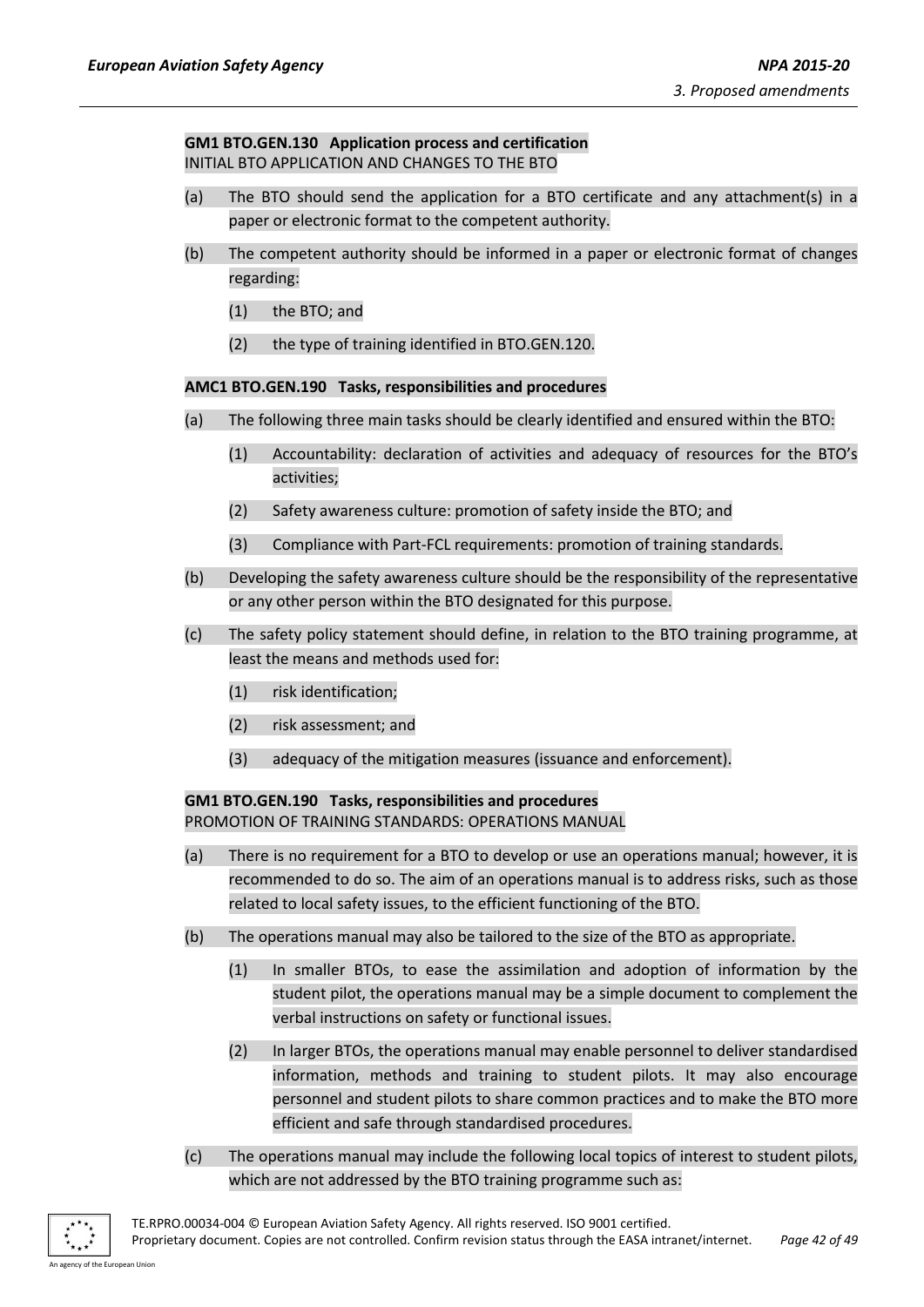- (1) Ground operations: refuelling, parking aircraft to avoid clutter and damage, security of aircraft and premises;
- (2) Air operations (solo flight): local weather limitations, management of diversion, management of fuel, incident reporting, specialised rules for first solo; and
- (3) Local administrative environment: flight duty period and flight time limitations (instructor and student), flying programmes, reservation procedure, retention of documents.
- (d) The operations manual does not need to include many common safety issues or regulatory requirements, related to the training standards and skills of student pilots.
- (e) The content of the operations manual may, by necessity, vary between the different aircraft categories.
- (f) The following table lists items that may be used by a BTO to develop an operations manual taking into account its size, activities, organisation, or risk exposure:

| <b>OPERATIONS MANUAL</b> |      |                                                                                                                                 |  |  |  |
|--------------------------|------|---------------------------------------------------------------------------------------------------------------------------------|--|--|--|
| (a) GENERAL              | (1)  | Document control pages (List of effective pages, revision record,                                                               |  |  |  |
|                          |      | contents, etc.;                                                                                                                 |  |  |  |
|                          | (2)  | Administration, duties and responsibilities of personnel;                                                                       |  |  |  |
|                          | (4)  | Items related to student discipline and disciplinary action (if required);                                                      |  |  |  |
|                          | (5)  | Approval or authorisation of flights and preparation of flying                                                                  |  |  |  |
|                          |      | programme;                                                                                                                      |  |  |  |
|                          | (6)  | Command of aircraft and responsibilities of the PIC;                                                                            |  |  |  |
|                          | (7)  | BTO rules governing number of persons on board in flying training;                                                              |  |  |  |
|                          | (8)  | Aircraft documentation to be carried;                                                                                           |  |  |  |
|                          | (9)  | Retention of documents;                                                                                                         |  |  |  |
|                          | (10) | Flight duty period and flight time limitations (instructors and students)                                                       |  |  |  |
|                          |      | plus minimum rest requirements (instructors and students);                                                                      |  |  |  |
|                          | (11) | Flight planning (general);                                                                                                      |  |  |  |
|                          | (12) | Safety (general): including briefings on safety equipment, radio listening                                                      |  |  |  |
|                          |      | watch, reporting of accidents and incidents, bird strike, etc.                                                                  |  |  |  |
| (b) GROUND               | (1)  | Refuelling;                                                                                                                     |  |  |  |
| <b>OPERATIONS</b>        | (2)  | Parking aircraft to avoid clutter and damage;                                                                                   |  |  |  |
|                          | (3)  | Security of aircraft and premises.                                                                                              |  |  |  |
| (c) TECHNICAL            | (1)  | Aircraft handling (including use of checklists, emergency procedures,                                                           |  |  |  |
|                          |      | limitations, maintenance and technical logs, in accordance with relevant<br>requirements, etc.);                                |  |  |  |
|                          |      |                                                                                                                                 |  |  |  |
|                          | (2)  | Allowable deficiencies (based on the master minimum equipment list<br>(MMEL), if applicable) and process for deferring defects. |  |  |  |
| (d) ROUTE                | (1)  | Performance (BTO should define how they wish their aircraft to be                                                               |  |  |  |
|                          |      | operated in accordance with the pilot operating handbook (POH) or                                                               |  |  |  |
|                          |      | aircraft flight manual (AFM) in consideration of any safety factors they                                                        |  |  |  |
|                          |      | wish to add, etc.);                                                                                                             |  |  |  |
|                          | (2)  | Flight planning and minima relevant to the operation (e.g. including                                                            |  |  |  |
|                          |      | refuelling or oil policy, weather limitations, operating altitude, specific                                                     |  |  |  |



TE.RPRO.00034-004 © European Aviation Safety Agency. All rights reserved. ISO 9001 certified.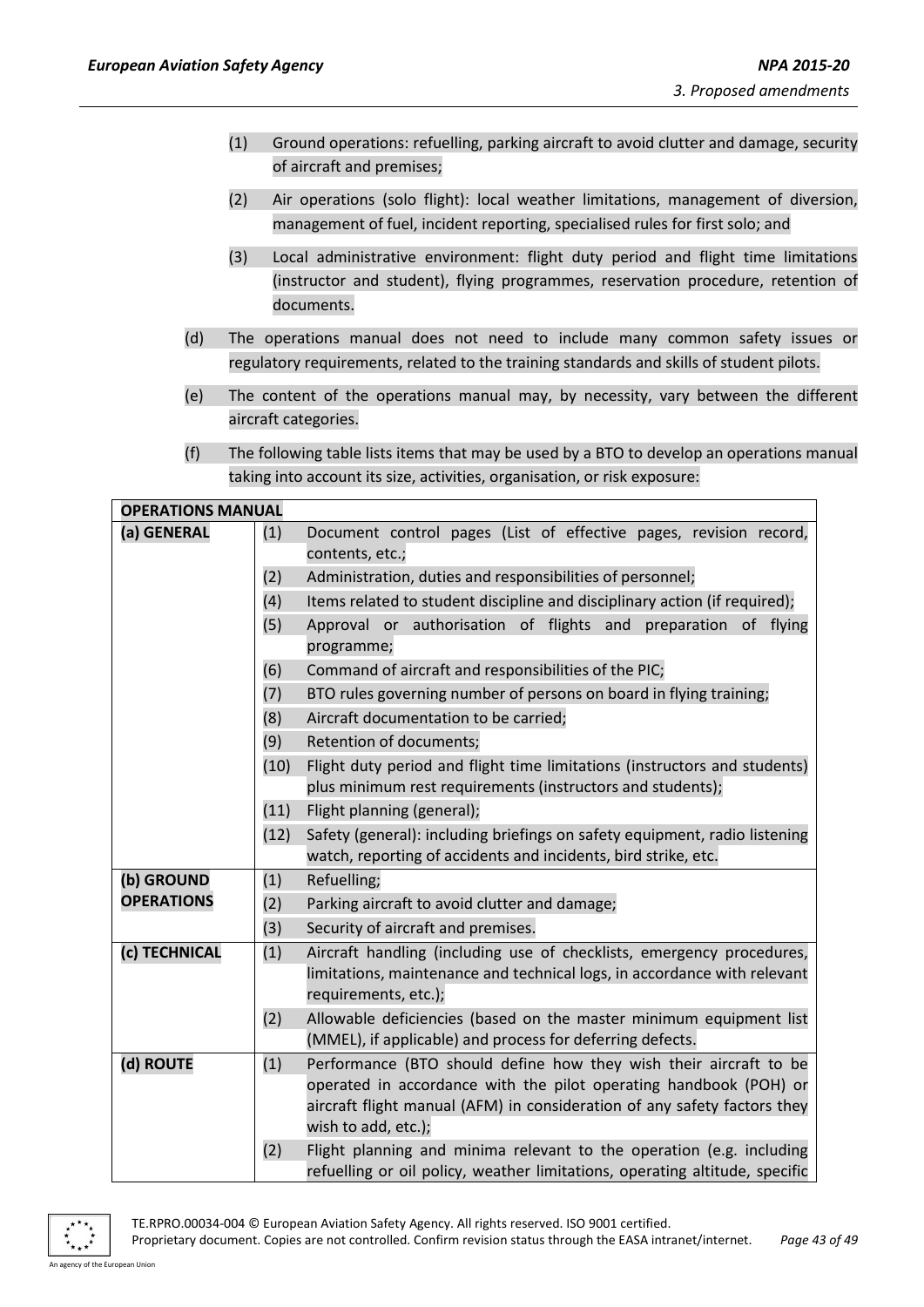|                 |     | height requirements during flight exercises, etc.);                   |
|-----------------|-----|-----------------------------------------------------------------------|
|                 | (3) | Training routes or areas as applicable.                               |
| (e) SOLO FLIGHT | (1) | Local weather limitations;                                            |
|                 | (2) | Management of diversion;                                              |
|                 | (3) | Incident reporting;                                                   |
|                 | (4) | Specialised rules for first solo.                                     |
| (f) PERSONNEL   | (1) | Procedures to ensure that BTO staff are familiar with BTO procedures, |
| <b>TRAINING</b> |     | policies and standards;                                               |
|                 | (2) | Initial induction training of flight instructors;                     |
|                 | (3) | Policy for ongoing/recurrent standardisation of instructors;          |
|                 | (4) | Upgrade training, if applicable;                                      |

#### **GM2 BTO.GEN.190 Tasks, responsibilities and procedures**

PROMOTION OF TRAINING STANDARDS: TRAINING MANUAL, INCLUDING BTO TRAINING PROGRAMME

- (a) There is no requirement for a BTO to develop or use a training manual; however, it is recommended to do so. The training manual normally includes the BTO training programme.
- (b) The following table lists items that may be used by a BTO to develop a training manual, including a BTO training programme.

| <b>TRAINING ELEMENTS</b>                                |                                                                                                                                                                                                                                                    |
|---------------------------------------------------------|----------------------------------------------------------------------------------------------------------------------------------------------------------------------------------------------------------------------------------------------------|
| <b>TRAINING PLAN</b><br>(a)                             |                                                                                                                                                                                                                                                    |
| The aim of the course<br>(1)                            | A statement of what the student will achieve upon completion of the<br>training.                                                                                                                                                                   |
| (2)<br>Pre-entry requirements                           | Minimum pre-entry requirements appropriate to the training.                                                                                                                                                                                        |
| (3)<br><b>Training syllabi</b>                          | The BTO should state the reference source of the training syllabus to be<br>used. The reference may be to an external, commercially available or<br>an already existing (validated by the competent authority) syllabus or<br>material.            |
| (4)<br>Training<br>records<br>and<br>personnel logbooks | (i)<br>Rules for security of records and documents, if applicable;<br>(ii)<br>The training records to be kept;<br>responsible for checking<br>records and<br>students'<br>(iii) Persons<br>logbooks; and<br>(iv) Rules concerning logbook entries. |

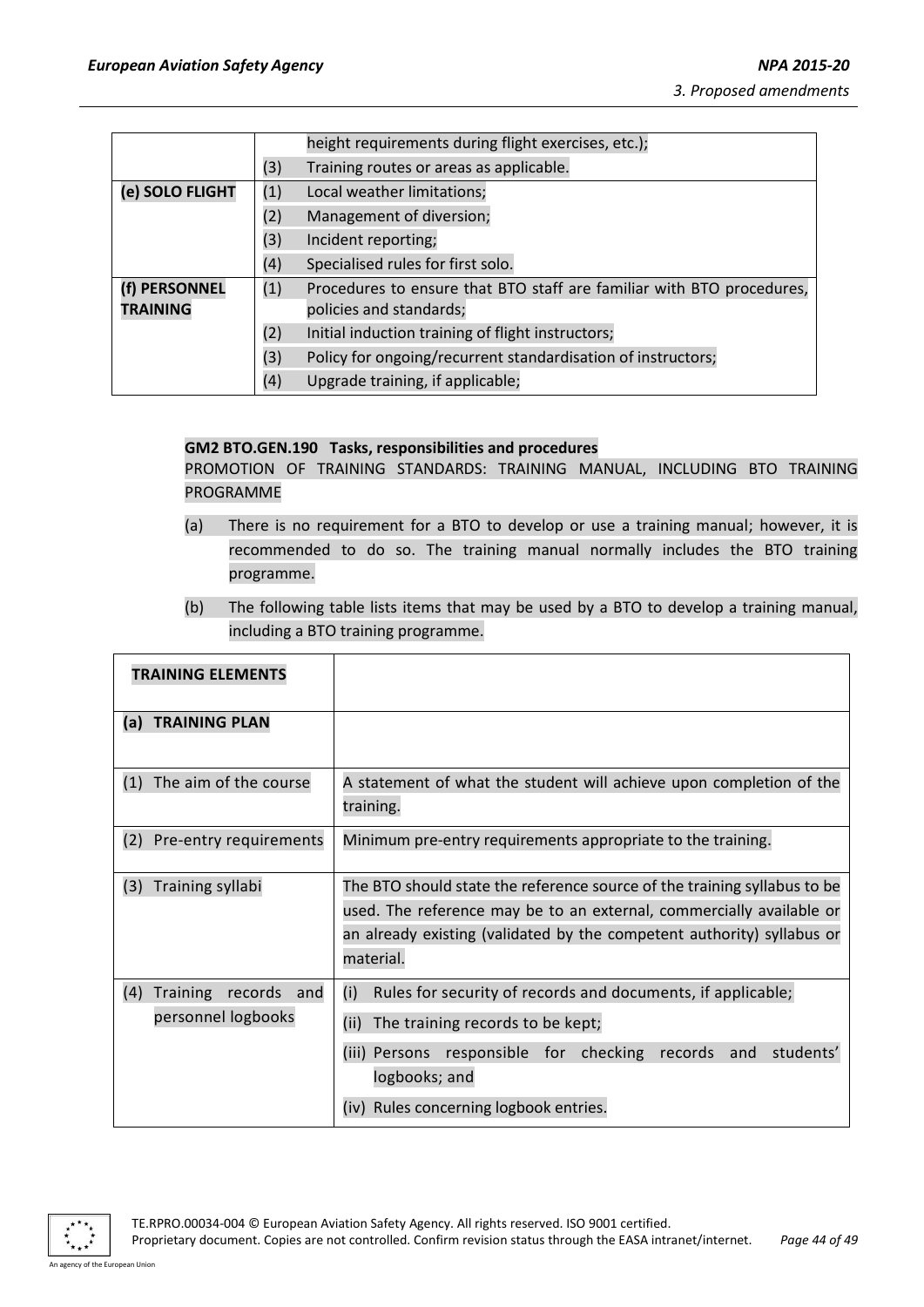| (5) Safety<br>training                                                                  | <b>Essential exercises;</b><br>(i)                                                                                                                                                                                                                                                                                                                                                                                   |  |
|-----------------------------------------------------------------------------------------|----------------------------------------------------------------------------------------------------------------------------------------------------------------------------------------------------------------------------------------------------------------------------------------------------------------------------------------------------------------------------------------------------------------------|--|
| the<br>appropriate<br>to                                                                | (ii)<br>Emergency drills (frequency);                                                                                                                                                                                                                                                                                                                                                                                |  |
| course                                                                                  | (iii) Requirement before first solo day, night or navigation, etc. if<br>applicable.                                                                                                                                                                                                                                                                                                                                 |  |
| Examinations<br>(6)                                                                     | Procedures for examination preparation and conduct.                                                                                                                                                                                                                                                                                                                                                                  |  |
| Progress monitoring<br>(7)                                                              | Detail the process for identifying and correcting non-satisfactory<br>student progress and documentation of remedial action taken,<br>including, if necessary, instructor changes.                                                                                                                                                                                                                                   |  |
| (b) BRIEFING<br><b>AND</b><br><b>AIR</b><br><b>EXERCISES</b>                            | The level of detail should be at the discretion of the BTO, based upon<br>$(a)(3)$ above.                                                                                                                                                                                                                                                                                                                            |  |
|                                                                                         | This part (b) should only be detailed if for the training syllabus used<br>there is no reference to an external, commercially available or an<br>already existing (validated by the competent authority) syllabus or<br>material.                                                                                                                                                                                    |  |
| (1) Air exercise reference<br>list                                                      | A quick reference for daily use by instructors.                                                                                                                                                                                                                                                                                                                                                                      |  |
| (2)<br>Air exercise                                                                     | A description of the primary objectives of each training exercise taking<br>into account the relevant AMC.                                                                                                                                                                                                                                                                                                           |  |
| (3)<br>Course<br>structure:<br>phase of training                                        | A statement of how the training will be structured. Indication of how<br>the above-mentioned air exercises will be arranged to ensure that they<br>are completed in the most suitable learning sequence and that essential<br>(emergency) exercises are included. Furthermore, a statement of the<br>syllabus hours dedicated for each exercise, and of when any progress<br>tests will be conducted, if applicable. |  |
| (4) Course<br>structure:<br>integration of syllabus                                     | The manner in which theoretical knowledge and flight training in an<br>aircraft or an FSTD will be integrated so that as the flying training<br>exercises are carried out, students will be able to apply the knowledge<br>gained from the associated theoretical knowledge instruction and flight<br>training.                                                                                                      |  |
| Instructional methods<br>(5)                                                            | The BTO requirements, particularly in respect of pre- and post-flying<br>briefing, adherence to syllabi and training specifications, authorisation<br>of solo flights, etc.                                                                                                                                                                                                                                          |  |
| (6) Progress checks                                                                     | The instructions given to training personnel in respect of the conduct<br>and documentation of any progress checks, if applicable.                                                                                                                                                                                                                                                                                   |  |
| <b>FLIGHT</b><br>(c)<br><b>TRAINING</b><br>IN<br>FSTD,<br>AN<br>IF<br><b>APPLICABLE</b> | Structure generally as for (b).                                                                                                                                                                                                                                                                                                                                                                                      |  |

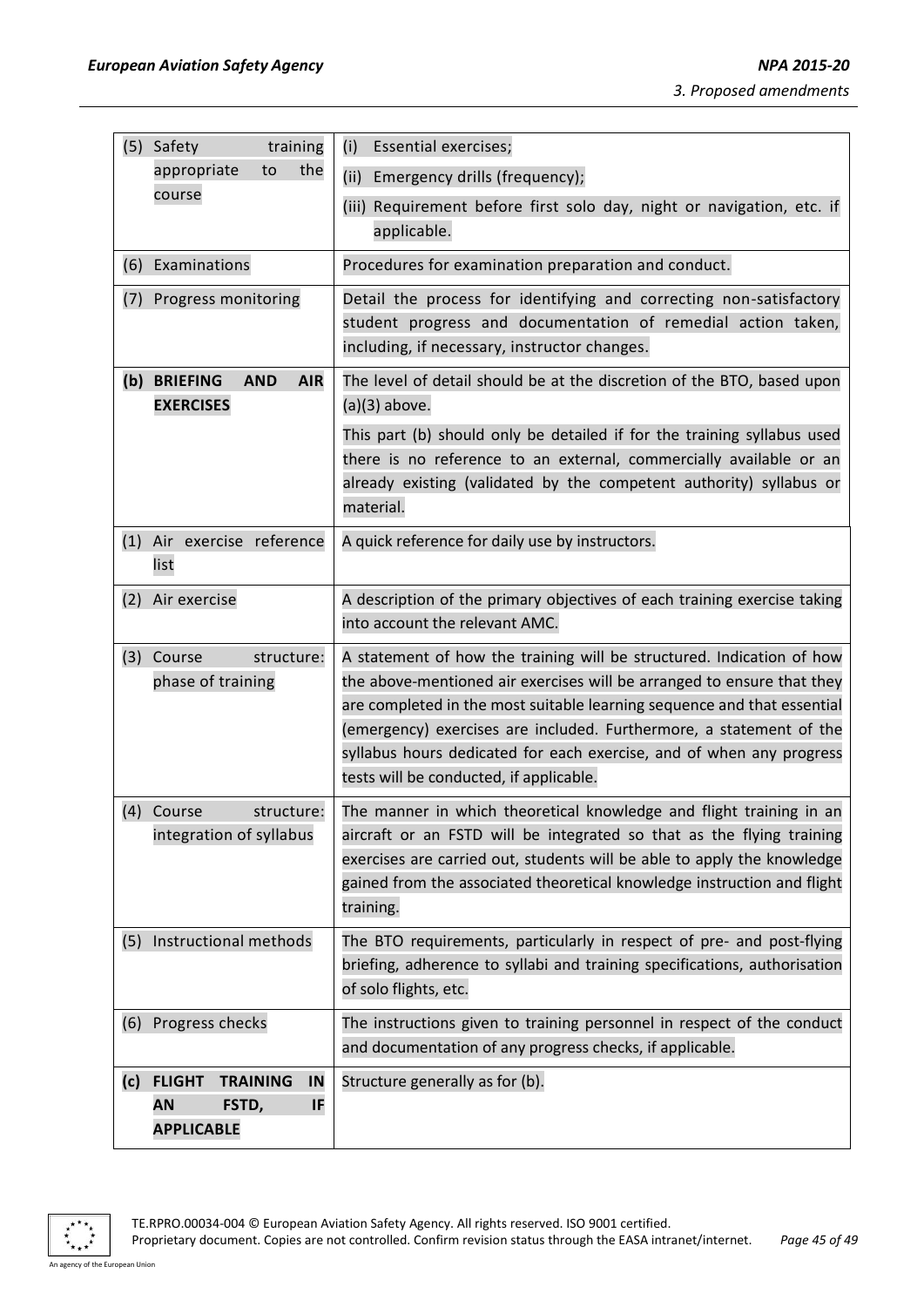| (d) | <b>THEORETICAL</b><br><b>KNOWLEDGE</b><br><b>INSTRUCTION</b>                                                                                                                                                                                    |                                                                                                                                                                     |
|-----|-------------------------------------------------------------------------------------------------------------------------------------------------------------------------------------------------------------------------------------------------|---------------------------------------------------------------------------------------------------------------------------------------------------------------------|
|     | the<br>0f<br>Structure<br>theoretical knowledge<br>instruction                                                                                                                                                                                  | A statement of the structure of the training, including the general<br>sequence of the topics to be taught in each subject taking into account<br>the relevant AMC. |
| (2) | A statement of the BTO to ensure that all the appropriate elements of<br>Student progress<br>the theoretical knowledge instruction have been completed to a<br>satisfactory standard before recommending the applicant for the<br>examinations. |                                                                                                                                                                     |

## **AMC1 BTO.GEN.200 Personnel requirements**

- (a) The BTO should identify the person(s) who fulfils (fulfil) the tasks identified in BTO.GEN.190.
- (b) The representative of the BTO may designate:
	- (1) a person to act as a focal point for the competent authority. The scope of the associated responsibilities should be clearly defined and communicated to the competent authority;
	- (2) a safety adviser, who will be tasked with the development of safety awareness culture within the BTO in accordance with the safety policy statement; and
	- (3) a Head of Training (HT), who holds or has held an unrestricted flight instructor certificate.

#### **GM1 BTO.GEN.200 Personnel requirements**

- (a) The tasks identified in BTO.GEN.190 may be combined and carried out by one or more persons within the BTO.
- (b) The person designated for ensuring the safety awareness culture task should raise safety concerns within the BTO and may rely on the experience of instructors and other competent persons within the BTO for this purpose.

## **GM2 BTO.GEN.200 Personnel requirements**

HEAD OF TRAINING (HT)

The HT is responsible for:

- (a) the adequacy of the training carried out within the BTO;
- (b) monitoring the updates of the BTO training programmes;
- (c) ensuring that applicants have successfully completed the training in accordance with the BTO training programmes; and
- (d) monitoring the correct application of training standards by instructors in the BTO.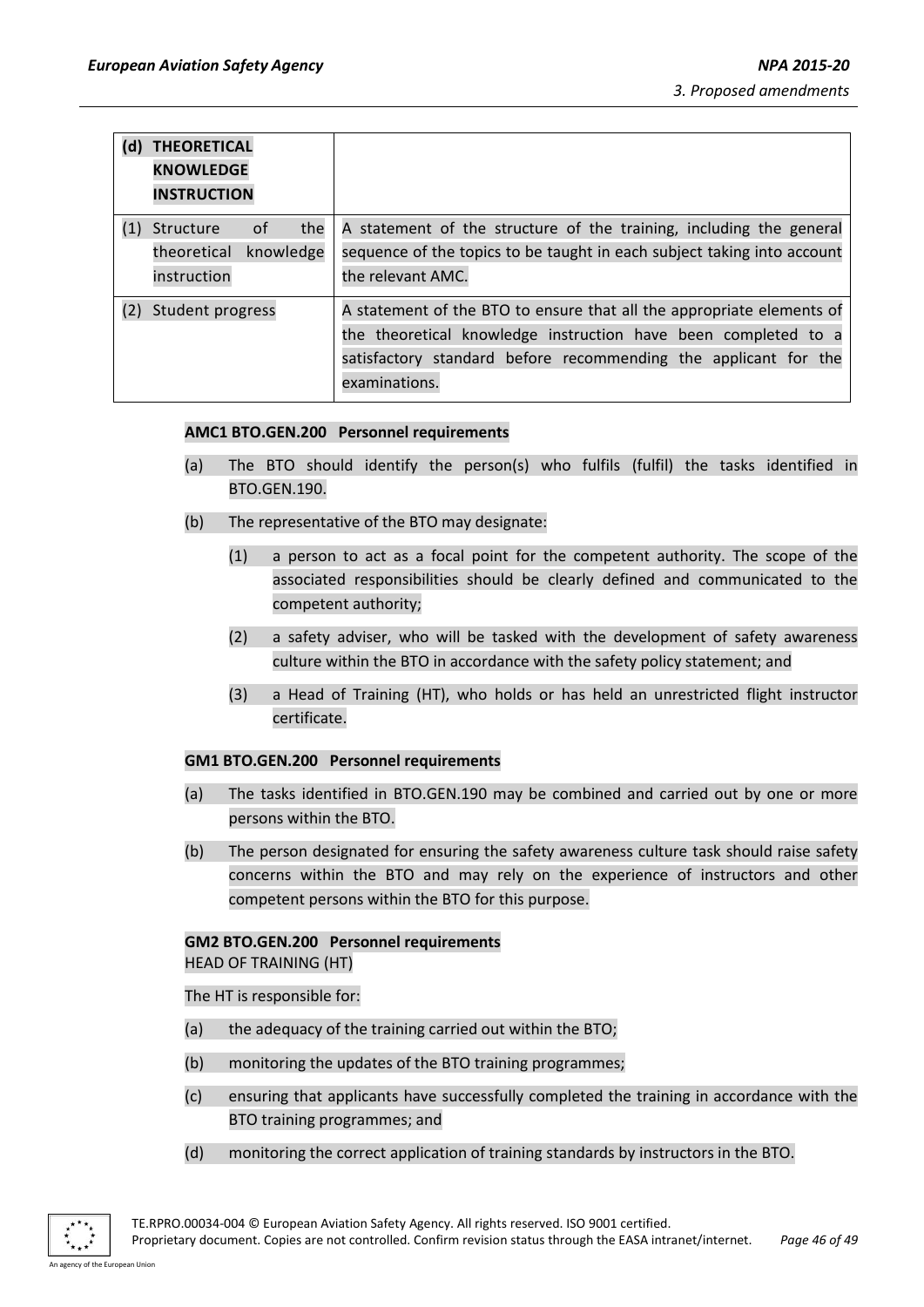#### **AMC1 BTO.GEN.210 Annual internal review**

- (a) The representative, the HT or the safety adviser should attend the annual internal review meeting. Upon request of the BTO representative, other persons may also attend.
- (b) The annual internal review should cover the following:
	- (1) Safety risk and performance that:
		- (i) analyse in-service events;
		- (ii) review the completeness of the initial BTO application;
		- (iii) assess the adequacy of improvements or mitigation measures taken (action plan); and
		- (iv) ensure the integration of new training devices (aircraft and FSTDs) within the BTO.
	- (2) Training adequacy that ensures that:
		- (i) training practices are in accordance with the validated BTO training programme(s);
		- (ii) flight instructor standardisation is performed; and
		- (iii) the BTO training programme is up to date.

## **AMC1 BTO.GEN.220 Record-keeping**

The training records should be kept in a paper or electronic format by the BTO where the candidate(s) has (have) completed their training.

#### **AMC1 BTO.GEN.230 BTO training programme**

The BTO training programme should either be an existing BTO training programme already validated by the competent authority or a training programme newly developed by the BTO.

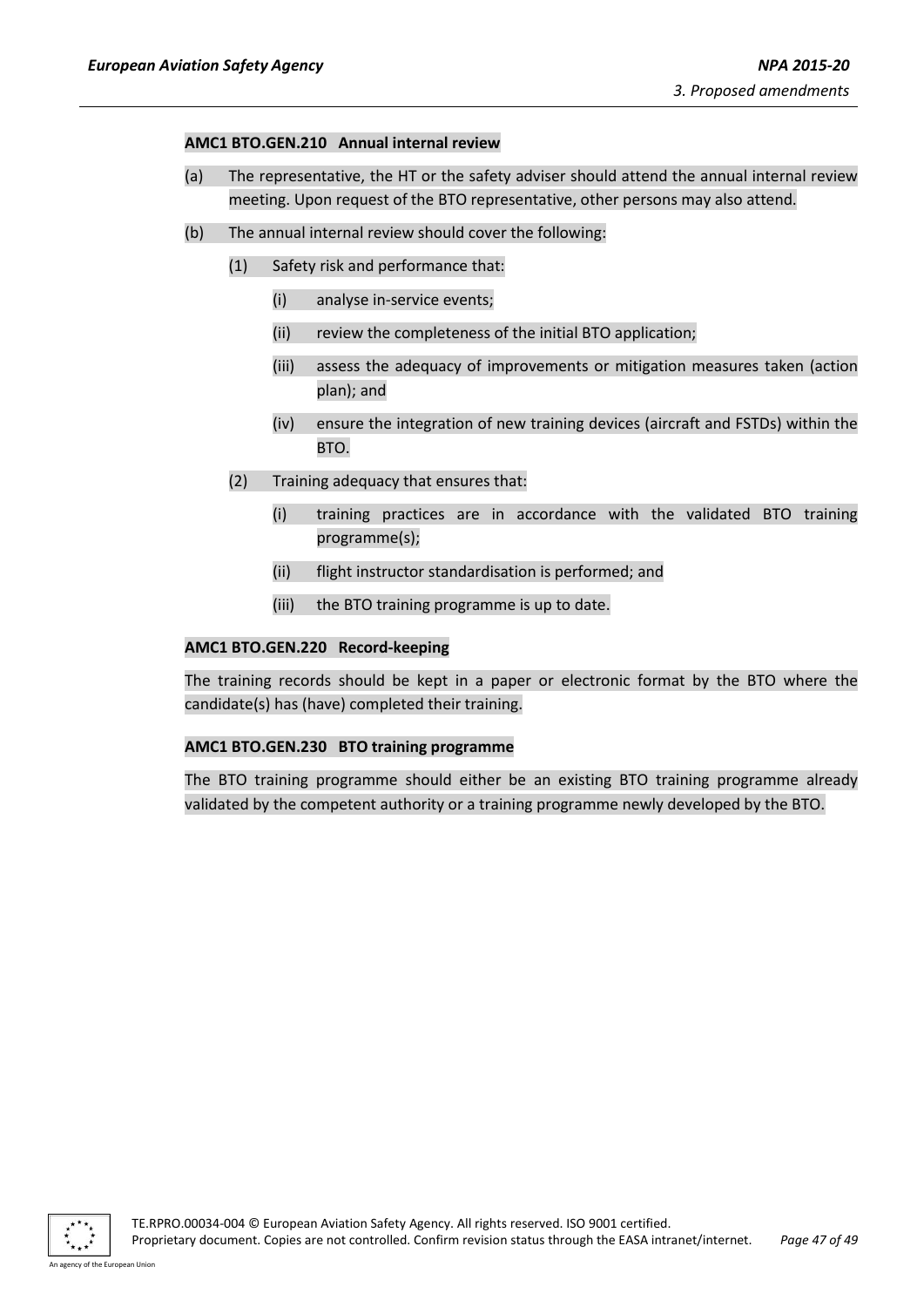## <span id="page-47-0"></span>**4. References**

## <span id="page-47-1"></span>**4.1. Affected regulations**

Commission Regulation (EU) No 1178/2011 of 3 November 2011 laying down technical requirements and administrative procedures related to civil aviation aircrew pursuant to Regulation (EC) No 216/2008 of the European Parliament and of the Council (OJ L 311, 25.11.2011, p. 1).

## <span id="page-47-2"></span>**4.2. Affected CS, AMC and GM**

- Decision 2012/006/R of the Executive Director of the Agency of 19th April 2012 on Acceptable Means of Compliance and Guidance Material to Commission Regulation (EU) No 1178/2011 of 3 November 2011 laying down technical requirements and administrative procedures related to civil aviation aircrew pursuant to Regulation (EC) No 216/2008 of the European Parliament and of the Council ('Acceptable Means of Compliance and Guidance Material to Part-ARA').
- Decision No 2011/016/R of the Executive Director of the European Aviation Safety Agency of 15 December 2011 on Acceptable Means of Compliance and Guidance Material to Commission Regulation (EU) No 1178/2011 of 3 November 2011 laying down technical requirements and administrative procedures related to civil aviation aircrew pursuant to Regulation (EC) No 216/2008 of the European Parliament and of the Council ('Acceptable Means of Compliance and Guidance Material to Part-FCL').

#### <span id="page-47-3"></span>**4.3. Reference documents**

- Regulation (EC) No 216/2008 of the European Parliament and of the Council of 20 February 2008 on common rules in the field of civil aviation and establishing a European Aviation Safety Agency, and repealing Council Directive 91/670/EEC, Regulation (EC) No 1592/2002 and Directive 2004/36/EC (OJ L 79, 19.3.2008, p. 1).
- General Aviation Road Map [\(http://easa.europa.eu/easa-and-you/general-aviation\)](http://easa.europa.eu/easa-and-you/general-aviation)